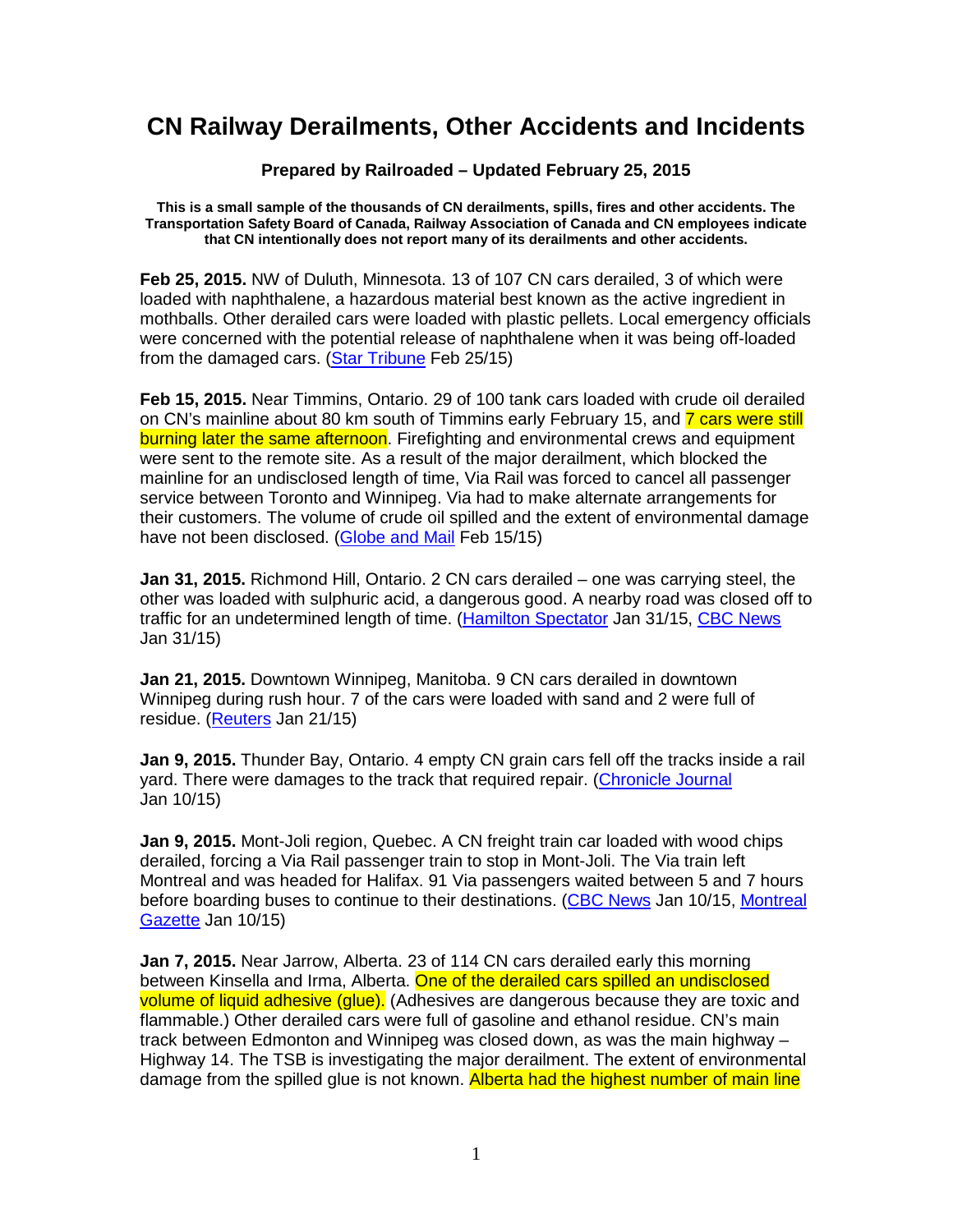derailments in Canada last year and during the past 5 years. (Global News Jan 7/15, Prince George Citizen Jan 7/15, CBC News Jan 7/15)

**Dec 29, 2014.** North of Niton Junction, Alberta. 10 CN cars loaded with stone derailed and **spilled their cargo** about 160 km west of Edmonton, Alberta. (CTV News Dec 30/14)

**Dec 21, 2014.** Squamish, British Columbia. Between 2 and 4 CN cars derailed and flipped over, **spilling their contents**. The derailment occurred near the Culliton Creek Bridge at the end of Paradise Valley Road. (Squamish Chief Dec 23/14)

**Dec 13, 2014.** Saskatoon, Saskatchewan. 5 CN cars filled with grain derailed near the 11<sup>th</sup> Street bypass. (Global News Dec 13/14)

**Dec 12, 2014.** Near Raymore, Saskatchewan. 35 CN freight cars, including one loaded with isopropanol alcohol (a dangerous good), fell off the tracks. 22 cars were carrying automobiles which were damaged. Other derailed cars were carrying steel, canned goods and mineral oil. CN's main line was closed indefinitely. The major derailment occurred about 3 km west of Raymore. (CBC News Dec 12/14, CJME Dec 12/14, Regina Leader Post Dec 13/14)

**Dec 2, 2014.** Near Brereton Lake, Manitoba. 12 CN cars derailed in Whiteshell Provincial Park about 115km east of Winnipeg. It took CN about 16 hours to clean up the derailment and restore service. (Global News Dec 3/14)

**Nov 28, 2014.** Sudbury, Ontario. CN tanker car loaded with highly corrosive sulphuric acid flipped off the tracks on Vale Canada Ltd. property. Vale captures sulphur dioxide at its smelter and converts it into sulphuric acid for sale. (Sudbury Star Dec 2/14)

**Nov 17, 2014.** Winnipeg, Manitoba. Two locomotives collided near CN's Symington Yard, *injuring an engineer* who was sent to the hospital. No further details. (Winnipeg Free Press Nov 17/14)

**Nov 15, 2014.** East of Prince Rupert, British Columbia. 26 intermodal CN cars and one locomotive derailed. The derailed cars carried distiller grain, lumber, pulp and rolls of paper. The derailment disrupted CN operations for about 24 hours. (BC Local News Nov 17/14)

**Nov 8, 2014.** Moncton, New Brunswick. 16 cars derailed while entering CN's Gordon Yard – 10 were loaded with unrefined crude oil and 6 cars for transporting vehicles were empty. Over 150 litres of crude oil spilled from one of the derailed tank cars. The Moncton Fire Chief complained that his department was not contacted by CN about the derailment even though 10 of the cars carried flammable product. A contractor hired by CN to transfer oil from the damaged car to a spare car contacted the fire department more than 7 hours after the derailment. It took about 2 days to clean up the tracks. (CBC News Nov 8/14, CBC News Nov 10/14)

**Oct 26, 2014.** North of Sault Ste. Marie, Ontario. 9 CN cars derailed about 130 km north of Sault Ste. Marie. One of the derailed cars spilled an undisclosed volume of diesel fuel. It is not known whether any of the fuel spilled into nearby waterbodies. Another one of the derailed cars was loaded with sulphuric acid. It took over 3 weeks to clean up the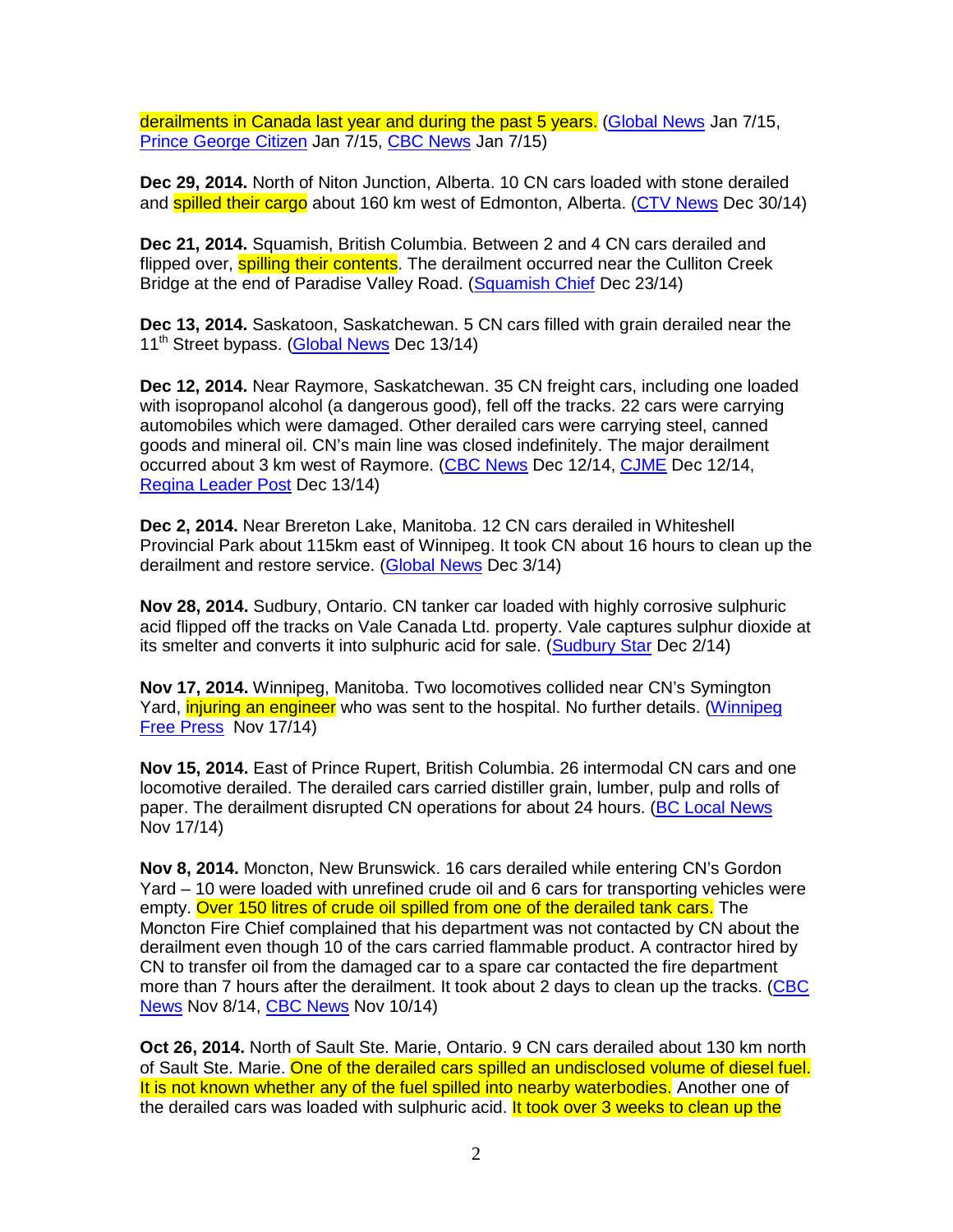derailment site, including mobile vacuum units trying to remove spilled diesel fuel. (Soo Today Oct 26/14, Soo Today Nov 10/14)

**Oct 21, 2014.** Calgary, Alberta. 3 CN cars derailed at a southeast Calgary intersection, closing  $52<sup>nd</sup>$  Street to vehicular traffic in both directions. One derailed car was loaded with oil, one with automobiles, and the 3<sup>rd</sup> car was empty. (Calgary Herald Oct 21/14)

**Oct 7, 2014.** Near Clair and Wadena, Saskatchewan. 26 of 100 CN rail cars derailed. 6 of the derailed cars were loaded with hazardous goods, 4 with either hydrochloric acid or caustic soda and 2 with petroleum distillate. An explosion and fire resulted from an undisclosed volume of spilled petroleum distillate from 2 cars. Huge plumes of thick, heavy, black smoke and fire at least 30m high were reported. Local officials were concerned about the toxic smoke, and kept people 8 kilometres away from the scene. 50 people from Clair and others from farm homes in the area were evacuated and school students in Wadena were kept indoors during the day. The extent of environmental damage was not disclosed. (CBC News Oct 7/14, CTV News Oct 7/14)

**Sept 26, 2014.** Near Wildwood, Alberta. About 15 CN cars loaded with coal fell off the tracks, **spilling coal all over the rail right-of-way**. The extent of environmental damage was not disclosed. (Global Edmonton Sept 26/14)

**Sept 25, 2014.** East of Vermilion, Alberta. 17 to 20 CN freight cars loaded with peas derailed, forcing the closure of the rail line for at least 24 hours. The TSB is investigating. (CTV News Sept 26/14)

**Sept 18, 2014.** Near Central City, Iowa. 9 CN cars including box cars and hopper cars fell off the tracks near Ford Road. The cars were carrying agricultural and forest products. (KWWL Sept 18/14)

**Sept 16, 2014.** East of Slave Lake, Alberta. 4 CN locomotives and 21 cars derailed in the Mitsue Industrial area about 10km east of Slave Lake. 3 of the derailed cars were carrying dangerous chemicals: 2 cars carried sodium chloride and 1 carried sulphuric acid. The Slave Lake Fire Dept. sent 4 crews, including a dangerous goods team and more than a dozen firefighters, to the scene. (CBC News Sept 16/14)

**Sept 14, 2014.** Macomb County, Michigan. CN freight train derailed about 4:00 a.m. in the morning about 20 miles NE of Detroit. Police said a broken axle caused the crash. CN provided no additional details. Traffic on several major roads was blocked and the tracks were cleared some time later in the afternoon. (Associated Press Sept 14/14)

**Sept 9, 2014.** Near Cherhill, Alberta. 8 CN cars filled with gravel fell off the tracks near Cherhill, about 100km NW of Edmonton. 4 of the cars tipped over and spilled their loads on and around the tracks. It is not known how long the main line was shut down to clean up the mess. (QMI Agency Sept 9/14)

**Aug 31, 2014.** Near Hondo, Alberta. 15 CN cars carrying grain derailed near Hondo, about 200km NW of Edmonton. Initial reports suggested 25 cars had derailed, but CN has since lowered the number to 15. An undisclosed amount of grain was spilled. 2 TSB officials were sent to the site to investigate. (Edmonton Sun Aug 31/14)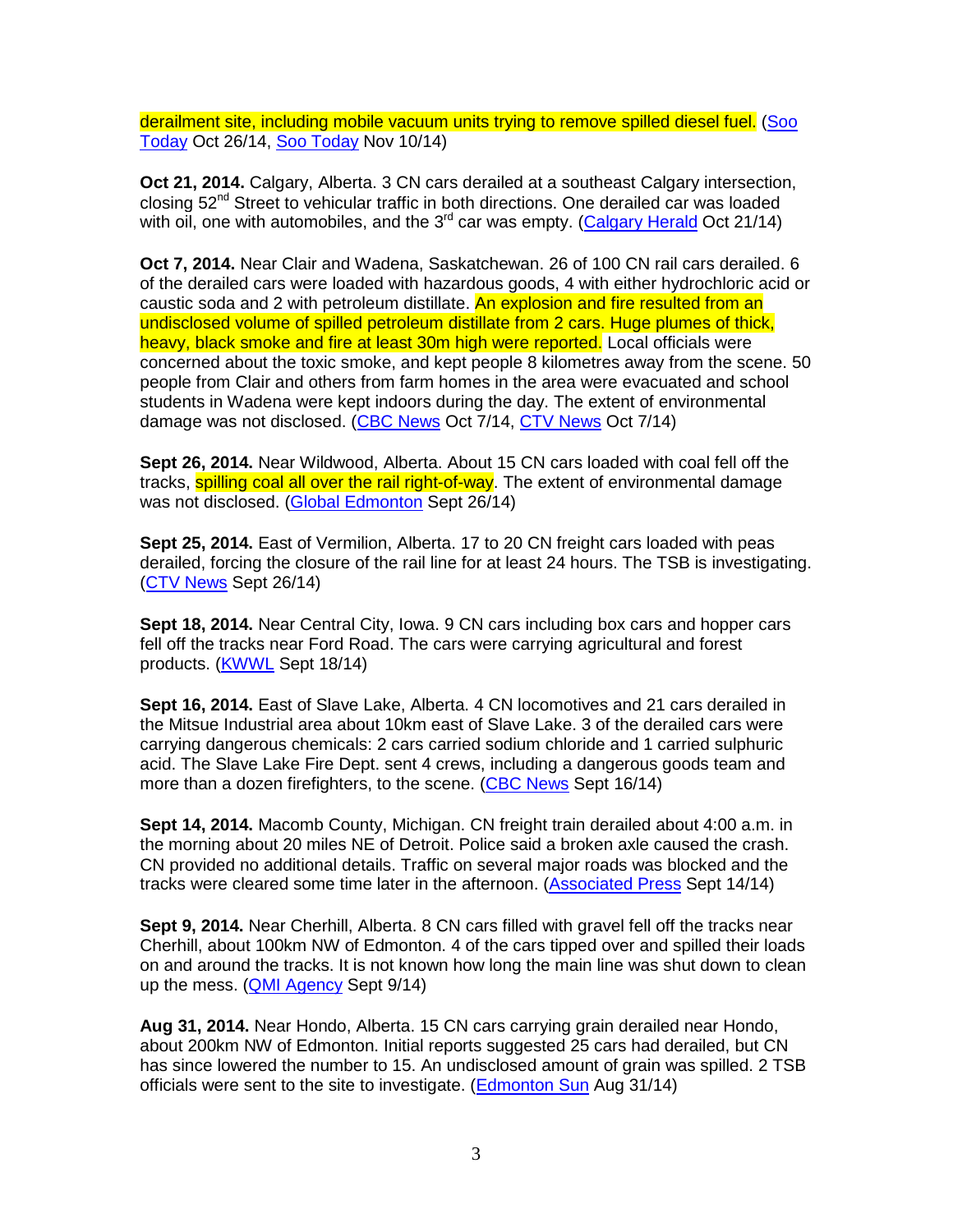**Aug 27, 2014.** Toronto, Ontario. A CN derailment south of York University caused delays for several hours on the Barrie and Richmond Hill GO Transit train lines. As a result, there was no train service to York University on August 27; shuttle buses were used instead. (City News Toronto Aug 27/14)

**Aug 26, 2014.** Emerson, Manitoba. 2 CN cars full of propane and a third empty car toppled off the tracks. Crews from 4 fire departments were on the scene. About 40 people who live near the derailment were forced to evacuate from their homes until the derailed cars were back on the tracks again. (CBC News Aug 26/14)

**Aug 20, 2014.** Regina, Saskatchewan. 8 CN cars derailed at Regina's Co-op refinery: 6 tanker cars full of residue, an empty asphalt car and an empty coke car. The media questioned why the public was not informed of the derailment. Emily Hamer, a CN public affairs spokesperson, said it is not CN's practice to release derailment information unless asked by the media. She also said there is no plan to release findings from an investigation into the derailment. Based on CN's comments and information from the TSB and other CN employees, it is highly probable that the majority of CN derailments are not reported. (CJME Aug 21/14)

**Aug 12, 2014.** 145 km NE of Prince George, British Columbia. 11 empty sulfur and centre beam cars of a 127-car CN train jumped the tracks near the Parsnip River. (CBC News Aug 12/14, 250 News Aug 12/14)

**Aug 1, 2014.** Near Lacombe, Alberta. 16 CN cars carrying grain derailed, closing the main line track and a local road for at least a day. (Global News Aug 1/14)

**Aug 1, 2014.** East of Gananoque, Ontario. Via Rail passenger train struck a derailed CN train. 6 cars of a 120-car CN train had derailed on the main line, 1 car carrying lube oil and 5 empty lumber cars. The Via train hit one of the derailed lumber cars, puncturing the Via locomotive's fuel tank and spilling an undisclosed amount of fuel. One of the 300 Via passengers was injured. Via cancelled all trains August 1 between Toronto and Ottawa and between Toronto and Montreal. (Wall Street Journal Aug 1/14)

**Aug 1, 2014.** Baton Rouge, Louisiana. 7 cars of a 105-car CN train derailed and overturned on a main line. 2 derailed cars were full of lube oil, 1 car was full of difluoromethane residue, 1 car carried fiber board and 3 were full of plastic pellets that spilled onto the tracks. The derailment shut down local traffic. (Times-Picayune Aug 1/14)

**July 26, 2014.** Edson, Alberta. 2 cars carrying lumber fell off the tracks in the Edson CN rail yards. There were 2 other CN derailments in the same yard during the previous few weeks, with no details, Jim Feeny, a CN public Affairs spokesperson, said derailments are not uncommon and are often not reported by CN. The TSB has expressed concern in the past about CN not reporting derailments and other accidents. (Edson Leader Aug 7/14)

**July 25, 2014.** West of Burns Lake, British Columbia. A CN train rammed into a logging truck at an uncontrolled crossing, knocking 22 train cars and 2 locomotives off the tracks. An undisclosed amount of diesel fuel was spilled. (CTV News July 25/14)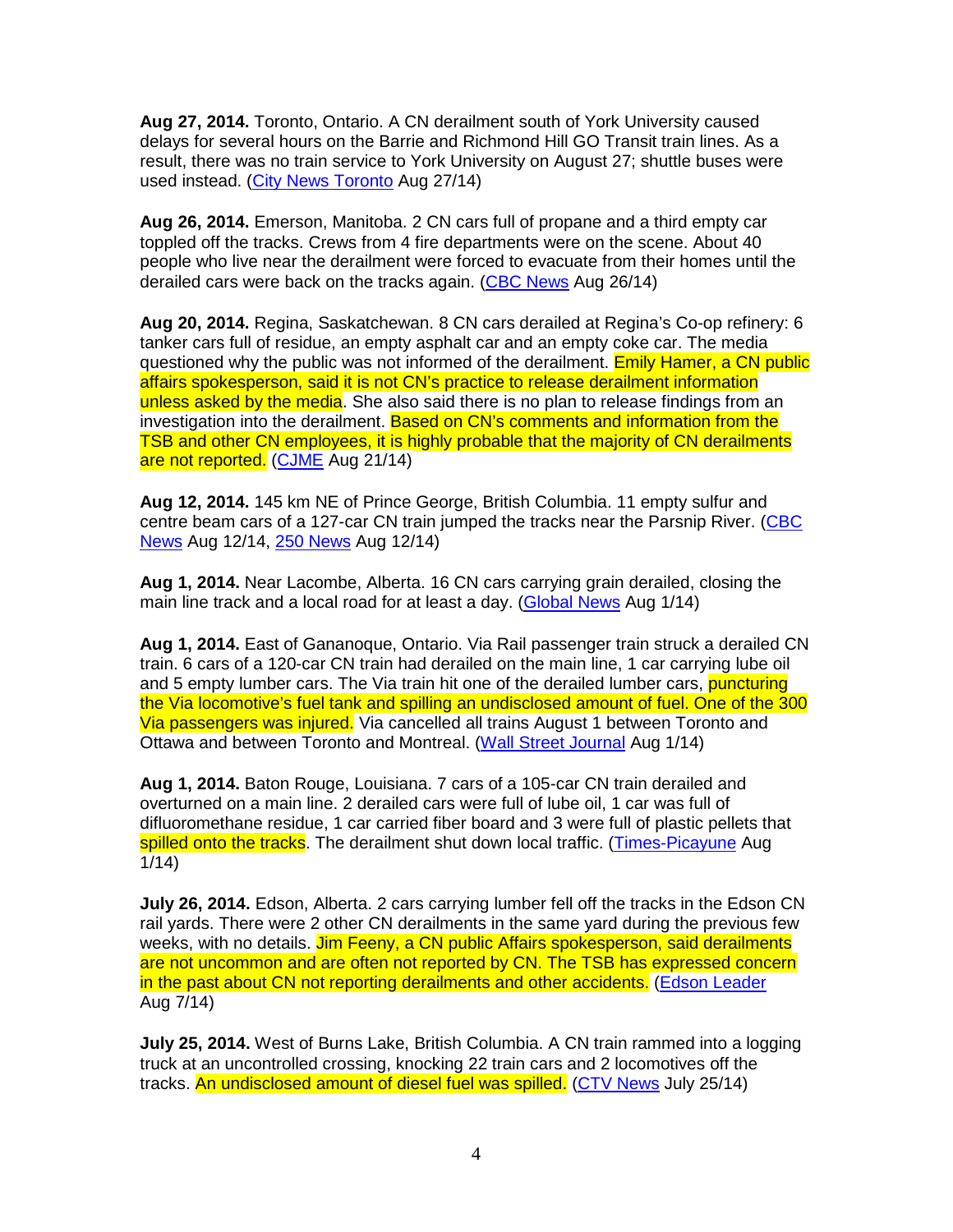**July 20, 2014.** Slinger, Wisconsin. 3 CN locomotives and 3 CN cars derailed, flipped over, and crashed into a Wisconsin & Southern train at a rail crossing, causing another 7 cars to derail. About 5,000 gallons of diesel fuel spilled from one of the locomotives. A CN engineer and a CN conductor were taken to hospital with unspecified injuries. A temporary shelter was set up at a local middle school for more than 120 people who were evacuated. The derailed CN cars were carrying frack sand and the Wisconsin & Southern train was carrying steel, lumber and plastic pellets. Lumber was spilled at the site. The extent of environmental damage caused by the fuel spill was not disclosed. The derailment resulted in more than \$3.1 million in damages. (Washington Times July 21/14)

**July 12, 2014.** North of Three Hills, Alberta. 15 CN cars derailed about 60km NE of Calgary, causing disruptions to transportation services in the area. Most of the cars carried general consumer merchandise, while 2 contained chemicals for household and industrial use. Alberta Emergency Alert indicated a local road was closed for an undisclosed length of time. (CBC News July 13/14)

**July 10, 2014.** Brockville, Ontario. 26 CN freight cars derailed, including 13 tanker cars carrying hazardous goods residue, 5 cars carrying carbon powder and 2 loaded auto carriers. Via Rail passenger service was disrupted due to the derailment on the main line. CN provided no further details. (Reuters July 10/14)

**July 4, 2014.** Near Whitecourt, Alberta. 6 cars of an 81-car CN train carrying crude oil, methanol, gravel and lumber derailed and flipped over on their sides. 3 of the derailed cars carried crude oil and 1 carried highly volatile methanol. At least 1 of the tanker cars spilled an undisclosed volume of hazardous product. (QMI Agency July 4/14, Reuters July 4/14)

**June 27, 2014.** Near Chisholm, Alberta. 11 CN grain cars derailed, blocking the main line and a railroad crossing for about a day. A Chisholm resident, Gene Crick, said, "I just don't know what to think of it. But something's got to be done because, what the heck, three derailments in a row?" Regarding this latest CN derailment, he said, "The mess that I'd seen was the tracks, a real mess; twisted right up in the air. It's just like a cat came in and plowed it up." (South Peace News July/14)

**June 11, 2014.** Near Faust, Alberta. 20 CN cars fell off the main line tracks near Faust, about 60km west of Slave Lake: 17 cars carried dangerous goods residue (up to 2,000 gallons per tank car), 2 were grain hopper cars and 1 was a lumber car. (Global News June 11/14)

**June 4, 2014.** Ladysmith, Wisconsin. At least 2 CN cars derailed, as the last 5 cars in a longer train became disconnected. One of the derailed cars tipped over. (Leader-Telegram June 4/14)

**May 30, 2014.** North of Lac La Biche, Alberta. About 50,000 litres of molten sulphur spilled from 3 of 7 derailed CN cars. The spill took several days to clean up and CN's main line was closed for an undisclosed period of time. Local residents were upset that CN did not notify them of the derailment; rather, they found out about the accident numerous days later from a Canadian Press story. (Brandon Sun June 4/14)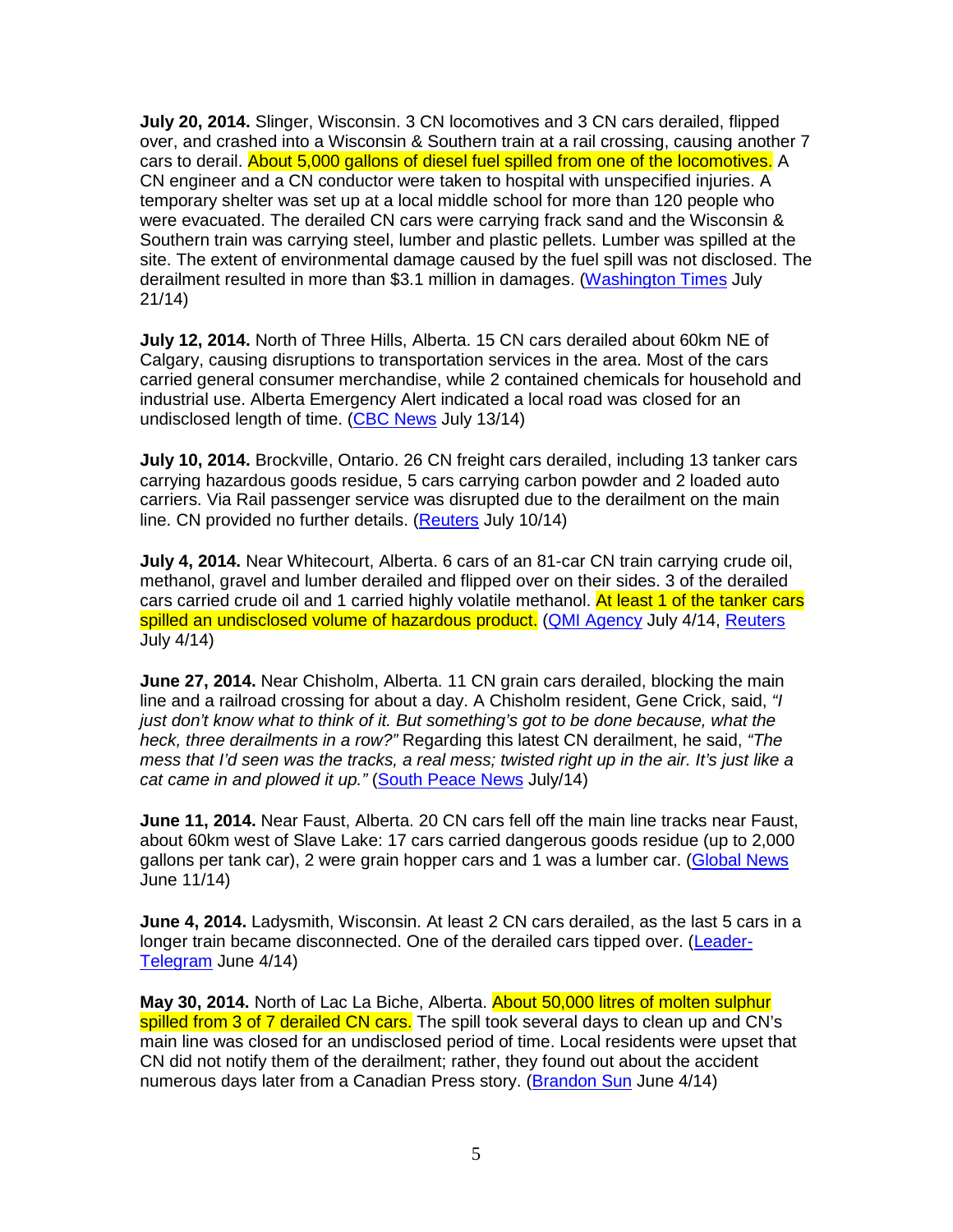**May 23, 2014.** Alberton Township, 3 miles west of Fort Frances, Ontario. 35 CN cars derailed, the majority of which were carrying potash and paper products; 2 were carrying sulphur. Local fire officials had to extinguish a grass fire started by the derailment. Vehicle traffic had to be diverted around the derailment site. (Fort Frances Times May 24/14)

**May 9, 2014.** Just outside Grand Falls, New Brunswick. 6 CN rail cars fell off the tracks as the train was exiting the main line onto a side track. 2 of the cars were carrying automobiles, 2 had fertilizer, 1 carried railway ties and 1 was empty. It is not known how long the tracks were closed to clean up the derailed cars. (4-Traders May 10/14)

**May 8, 2014.** Slave Lake, Alberta. 9 CN cars loaded with wood pulp derailed on CN's main line in downtown Slave Lake. Some of the cars tipped completely over on their sides, and crushed several nearby sheds. 6 nearby residences were evacuated. About 245 feet of track had to be replaced, as the main line and several road crossings were closed down for some time. (CBC News May 9/14, Edmonton Journal May 9/14, plus other sources)

**May 4, 2014.** Racine County, Wisconsin. CN locomotive fuel tank was punctured by a piece of metal on the tracks, **spilling 4,000 gallons of diesel fuel.** Crews were able to clean up only about 1,600 gallons of the spilled diesel fuel and the rest soaked into the ground. Local officials were concerned about possible contamination of very shallow nearby water wells. The local fire chief said soils contaminated with hazardous liquids are typically replaced with new soil. (The Republic May 5/14)

**April 22, 2014.** Burlington, Ontario. 3 CN cars carrying rock derailed in the Aldershot Rail Yard at a point where 2 rails crossed. (Toronto Star April 22/14)

**April 20, 2014.** St. Norbert, Winnipeg, Manitoba. 7 CN cars carrying plastic, wood products and pipes fell off the tracks not far from several homes along Highway 75. The line where the derailment occurred was flagged for trains to slow to 16 km/h due to track and surface conditions. A day later, 2 derailed cars still hadn't been removed; there was no word from CN when the track would be back in service. (Global News April 22/14)

**March 16, 2014.** Saint-Laurent, Montreal, Quebec. A CN worker was crushed to death between 2 railway cars in the Taschereau Yards after one of the cars on the moving train he was on derailed. (Montreal Gazette March 17/14)

**March 5, 2014.** Beaver County, Alberta. Two empty CN grain cars derailed and sustained damage along a stretch of track adjacent to Highway 14. (Alberta Police Report March 5/14)

**Feb 24, 2014.** Between Prince George and Tumbler Ridge, British Columbia. 24 loaded coal cars derailed, forcing the closing of CN's main line. The spilled coal caused an undisclosed amount of environmental damage. (250 News Feb 25/14)

**Feb 24, 2014.** Fairbanks, St. Louis County, Minnesota. 50 CN cars plus 2 locomotives derailed. The train had a total of 116 cars. The train was loaded with iron ore pellets and was bound for Two Harbors. 2 engineers on the train were taken to a local hospital. (Duluth News Tribune Feb 25/14)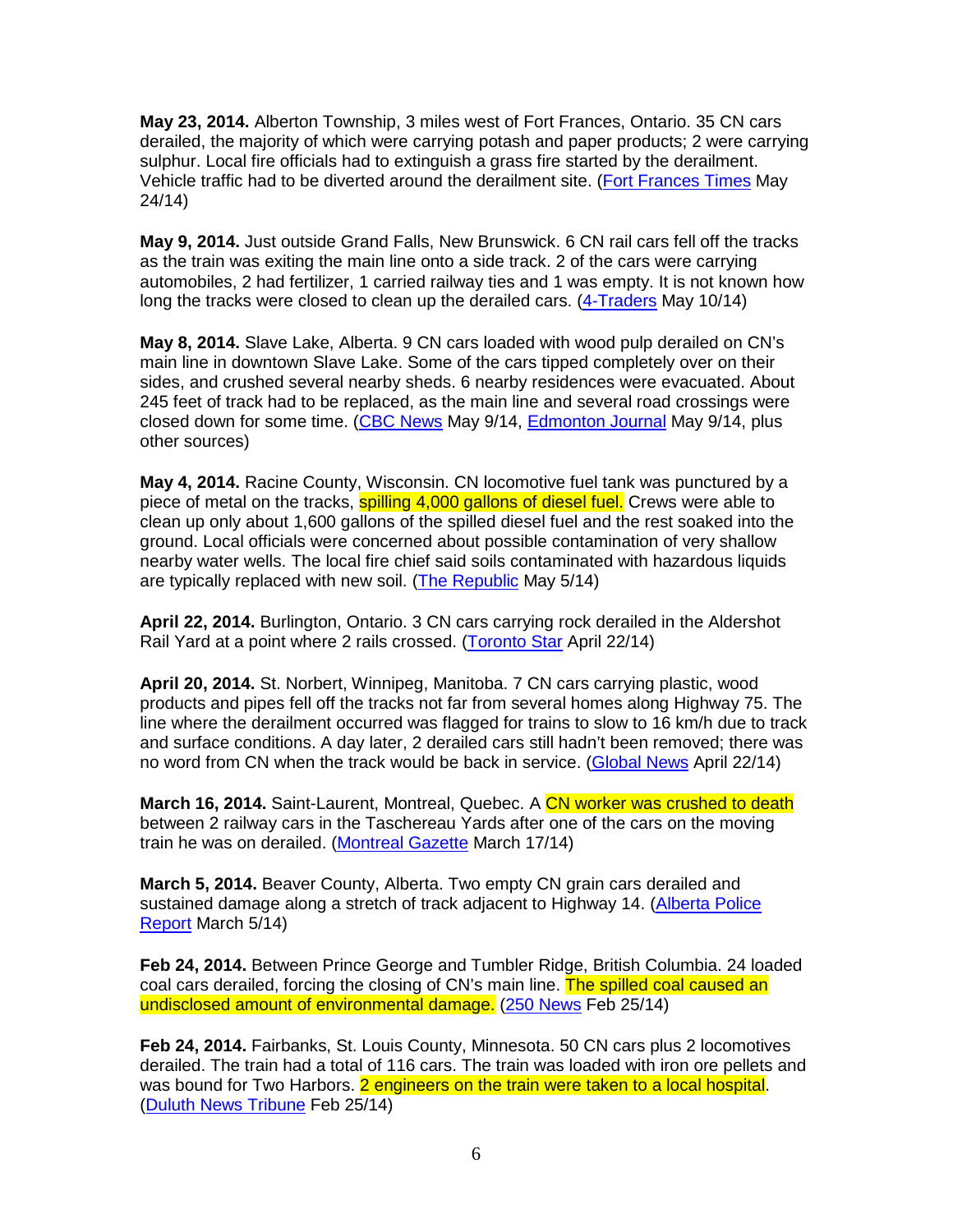**Feb 23, 2014.** Saint-Henri, Montreal, Quebec. 2 CN locomotives and 2 cars carrying grain fell off the rails on a CN main line close to homes, community organizations and schools. About 3,500 litres of diesel fuel spilled from one of the locomotives and caused an undisclosed amount of environmental damage. (Global News Feb 24/14, Globe and Mail Feb 23/14)

**Feb 9, 2014.** New Lenox, Illinois. 3 to 4 CN cars derailed near Lincoln-Way High School and one of the cars hit and damaged a locomotive that was stopped on an adjacent track. One of the derailed cars was carrying plastic; the others were apparently empty. Traffic was blocked and had to be rerouted. This particular area is contentious among New Lenox residents because when CN bought the former EJ&E tracks, they announced plans to quadruple the number of freight trains. Local officials tried to get CN to build an overpass at one of the major crossings to mitigate the additional train traffic, but CN refused. (CBS Chicago Feb 10/14)

**Jan 31, 2014.** Outside New Augusta, Mississippi. 19 CN cars fell off the tracks, **spilling** 50,000 gallons of crude oil, 17,000 gallons of fertilizer and 10,000 gallons of petroleum distillate. Other hazardous goods reported spilled included undisclosed volumes of fuel oil, methanol and ethanol. Most of the hazardous goods spilled from 3 of the derailed tank cars, although other derailed cars were also spilling hazardous products. About 50 nearby Perry County residents were evacuated for over 2 days and sheltered in a special Red Cross facility set up for those affected by the derailment. About 100 railroad employees and 50 government officials, firemen and police officers were on site assisting with clean up efforts which were estimated to take about a week to complete. The extent of environmental damage was not disclosed; however, some of the spilled hazardous goods made its way into a local waterway. (The Republic Jan 31/14, Hattiesburg American 1 Jan 31/14, Hattiesburg American 2 Feb 4/14)

**Jan 28, 2014.** Mundelein, Illinois. A CN freight train derailed and forced Metra commuters on the North Central Services to make other transportation plans for at least a day. The cold hampered CN from repairing the tracks and moving the derailed cars, one of which was carrying plastic pellets. Several other CN freight trains were halted on the single track and had to be moved before the Metra service could be restored. (Daily Herald Jan 28/14)

**Jan 26, 2014.** Saint-Basile, Edmundston, New Brunswick. 5 CN freight cars jumped the tracks; 3 were carrying automobiles, one was carrying clay and the  $5<sup>th</sup>$  car was carrying flammable liquefied petroleum gas. The cars tipped over and were lying on their side in a ditch. A local farmer had warned CN last summer that repairs were required at the site of the derailment. This was the second derailment on the same farmer's property. About 15-20 years ago, fuel cars derailed and were upside down in the local brook, spilling hazardous product. (CBC News 1 Jan 27/14, CBC News 2 Jan 28/14)

**Jan 16, 2014.** Crystal Springs, Mississippi. A CN train hauling coal caught fire. 2 men were able to escape from the locomotive which sustained major damage from the fire. (WJTV Jan 17/14)

**Jan 15, 2014.** Edmonton, Alberta. 3 moving CN trains collided. 3 locomotives, 2 tank cars loaded with dangerous goods and 1 empty flat car fell off the tracks. One of the locomotives spilled an undisclosed amount of diesel fuel. CN told the Edmonton Journal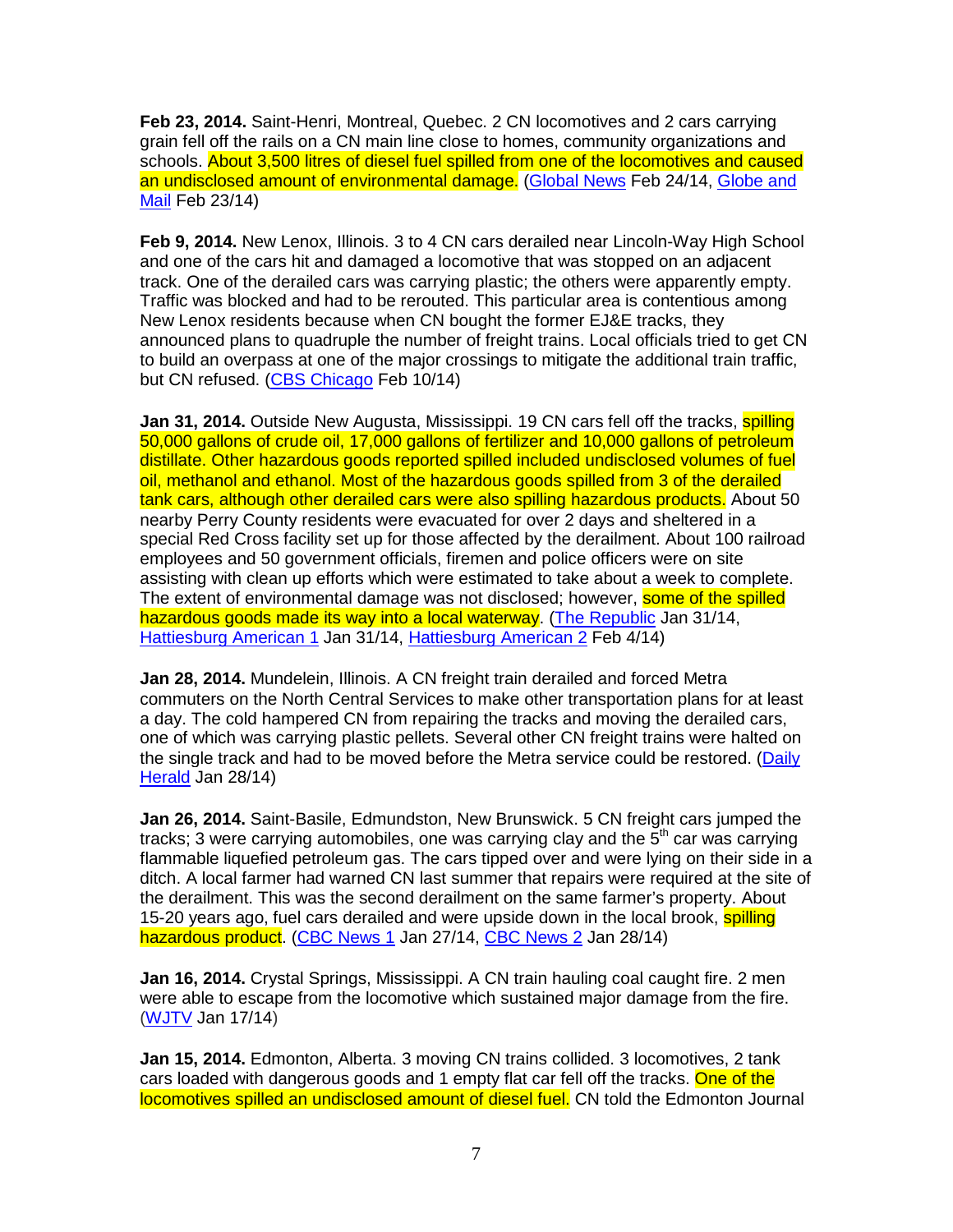they did not know what dangerous goods were in the derailed tank cars, whereas CN contacted Edmonton Fire Rescue about 1 of the derailed tank cars possibly containing propane. Municipalities across Canada are concerned because CN and other rail companies are not required to provide municipalities with real-time information on what dangerous goods are travelling through their communities and when. (Edmonton Journal Jan 16/14)

**Jan 11, 2014.** Burnaby, British Columbia. 7 cars loaded with coal from a 152-car CP train operated by a CN crew went off the CN tracks. 3 of the cars tipped over and spilled about 270 tons of coal, much of it into Silver Creek which is sensitive fish habitat. A substantial amount of coal was also carried downstream into Brunette River and Burnaby Lake. Government officials were concerned about the negative effects of the coal on salmon eggs and eggs of the endangered Western Painted Turtle. Turtles and their eggs had to be removed from the clean-up area, and a turtle beach had to be restored and basking logs cleaned. Chum salmon were observed spawning in the creek near where the coal was spilled. Coho salmon and rainbow trout were also in the area. Burnaby Lake Regional Park was negatively impacted. Local observers said Silver Creek turned black following the spill. B.C. Environment officials called CN's follow-up reports on the spill "deficient" and "unsatisfactory", citing significant types of information that was missing. Washed out ground under the CN tracks may be the cause of the derailment, as heavy rains had fallen in the area. Local residents were quick to denounce plans to expand coal export at the Neptune Terminals. They pointed to this derailment as proof that the recent decision by the port authority to expand coal exports was a poor one. (Vancouver Sun Jan 11/14, Globe and Mail Jan 11/14, The Straight Apr 17/14, Burnaby Now Apr 19/14)

**Jan 7, 2014.** Near Plaster Rock, New Brunswick. A 122-car CN train derailed, with 19 cars and an unmanned locomotive falling off the tracks. A cracked wheel and an emergency brake application likely contributed to the derailment. 9 of the derailed cars were loaded with hazardous goods  $-5$  with crude oil and 4 with propane. A significant fire resulted with huge clouds of orange smoke and flames billowing into the air. Fires continued burning 4 days following the derailment. About 50 households (150 people) were forced to evacuate within a 2-kilometre radius of the fire, and 4 days following the derailment were still not permitted to return to their homes. Firefighters, police, ambulances and a hazardous materials team were dispatched to the site. The volume of hazardous product spilled and the extent of environmental damage were not provided by CN. An earlier derailment near Plaster Rock unreported by CN was one of 2 unreported incidents that prompted the TSB to seek a summons in 2006 ordering CN to turn over all of its accident records. A subsequent in-depth CBC investigation in 2013 uncovered that CN did not report to authorities more than 1,840 derailments and other accidents over a 6-year period, including 44 on main rail lines. (Edmonton Journal Jan 8/14, CBC News Jan 7/14)

**Dec 29, 2013.** Killy, British Columbia. 5 CN cars derailed with 4 tipping over on their side in the Killy Yard. One of the derailed cars blocked the main track. (Vancouver Sun April 24/14)

**Dec 27, 2013.** Wainwright, Alberta. 7 cars derailed in the CN Rail yard. Although CN provided few details, apparently 3 grain cars flipped off the tracks while 4 other cars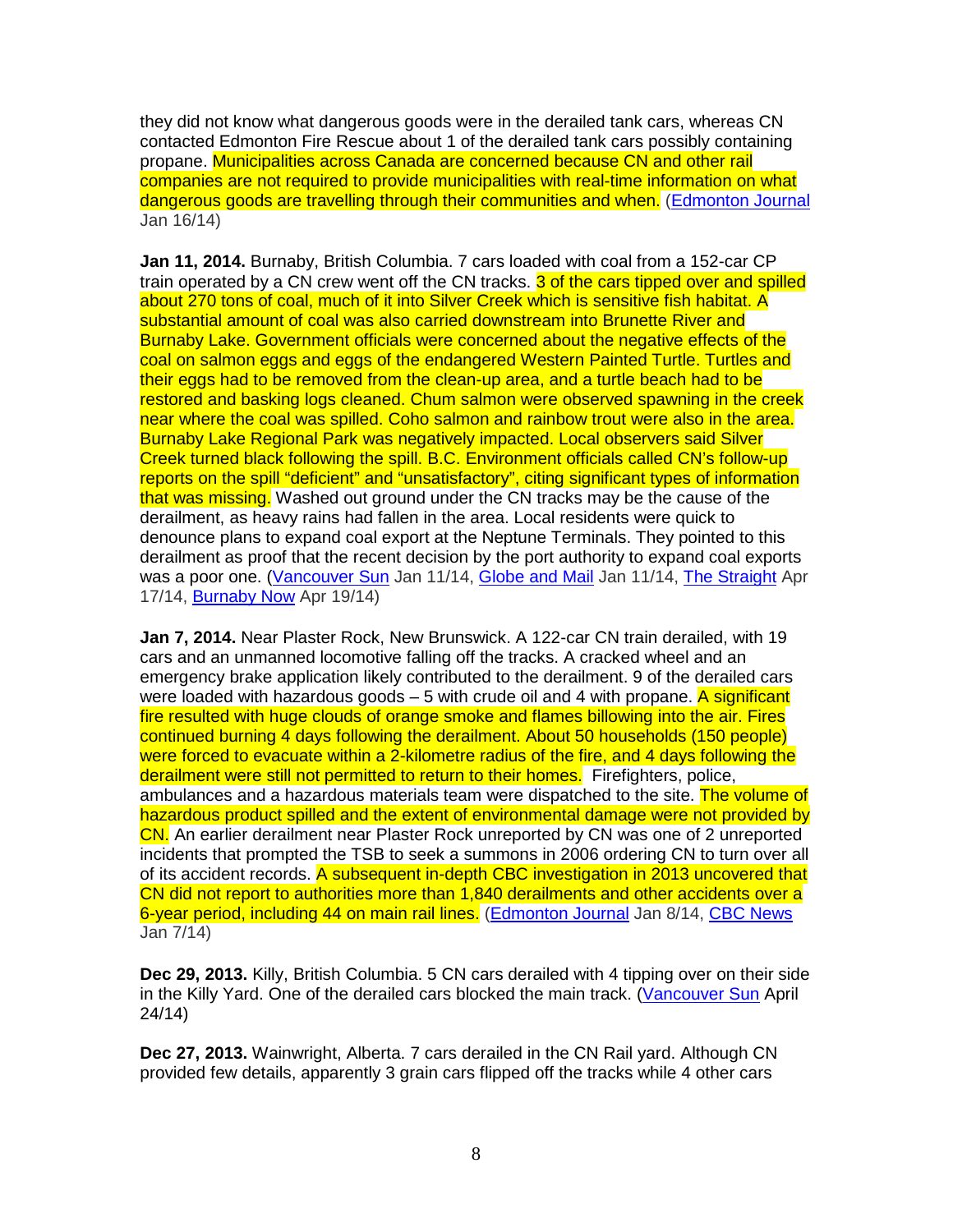remained upright. Derailed cars were carrying grain and salt. There was damage to derailed cars. (Star News Dec 27/13)

**Dec 5, 2013.** Two Harbors, Minnesota. Three crew members were injured when a 107 car CN train carrying iron ore derailed as it entered the Two Harbors rail yard, sending 76 cars off the tracks. Another 17 cars parked next to the moving train were also pushed off the tracks. Trains were unable to operate in that portion of the yard for some time, interrupting shipment of iron ore. The attorney representing the 3 injured CN crew members blamed the incident on CN's failure to remove snow and ice from the tracks. He said CN had been informed earlier in the day of unsafe snow and ice conditions between the Highland siding and Waldo and the 4-mile descent into the Two Harbors rail yard. The same day, another runaway train had been reported on the same track, but fortunately that train's crew was able to regain control of the train. The attorney was quoted as saying, "The railroad had advance knowledge of the storm and information from knowledgeable railroaders about conditions. If attempts were made to clear the snow, they were inadequate. As a consequence, these guys were not going to be able to control that train. The railroad knew it, but they kept sending the train on the track with deep snow." He said CN's decision-making did not reflect a regard for the well-being of its employees. "When you put profits over safety, this is what happens", he said. Neighbouring business operators said they had never seen a train pileup of this magnitude, and a retired CN engineer said the derailment was one of the 2 most serious train-related incidents he had seen since he started working on railroads in 1974. (Lake County News Chronicle Dec 15/13, Northlands News Center Dec 6/13)

**Nov 18, 2013.** Near Tisdale, Saskatchewan. A CN conductor trainee was hit and killed by a CN freight train at the Murphy's interchange track during switching operations. CN would provide no further details, other than to suggest that CN's safety record is good (which is their standard response lately, following a recently heightened interest by Canadians in rail safety). A year later, the TSB said the accident could have been prevented – the trainee was unsupervised, which led to the fatal accident. (Reuters Nov 19/13, CBC News Oct 22/14)

**Nov 11, 2013.** Near Fort Frances, Ontario. A 184-car CN train derailed, spilling grain all over the tracks. A total of 39 freight cars fell off the tracks. It took several days for the spilled grain to be cleaned up and for the rail cars to be removed. (Fort Frances Times Nov 12/13)

**Nov 9, 2013.** Near Asquith, Saskatchewan. Six CN cars carrying lumber jumped the tracks. Nearby residents expressed concern not only about derailments close to their homes, but also about challenges getting compensation from CN for damages incurred by CN-started fires. (Global News Nov 10/13)

**Nov 6, 2013.** Montreal, Quebec. 10 empty CN cars derailed in the Taschereau Yard, damaging the derailed cars and the track. The TSB investigation determined that improper train marshalling by CN contributed significantly to the derailment. CN had a block of empty cars marshalled ahead of a block of loaded cars which resulted in the empty cars experiencing a significantly higher lateral/vertical force than the loaded cars. CN has been warned many times by the TSB about improper train marshalling which has resulted in many other derailments. (TSB Report R13D0077) (CNW Jan 21/15)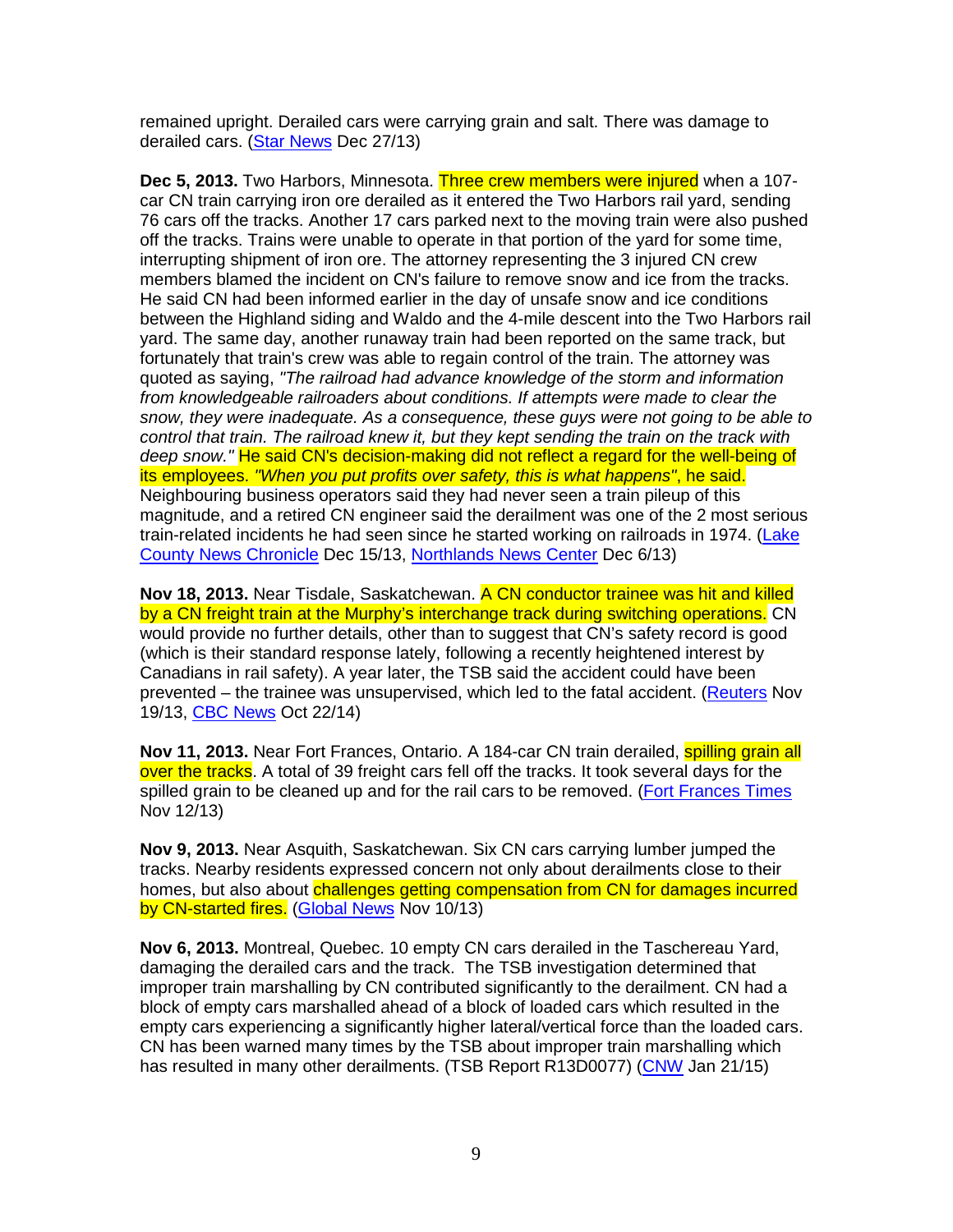**Nov 3, 2013.** Near Peers, Alberta. 13 CN cars derailed. 12 of the derailed cars were loaded with lumber and 1 was carrying sulphur dioxide. CN rail traffic along its main line was shut down while mangled rail cars and spilled broken lumber were cleaned off the tracks. (CTV News Nov 3/13)

**Oct 19, 2013.** Gainford, Alberta. A 134-car CN train carrying crude oil and liquefied petroleum gas (propane) derailed about 90 km west of Edmonton, **causing explosions** and a massive fire. 9 of the 13 derailed tank cars were carrying propane and 4 carried crude oil. 1 of the cars carrying propane exploded and 3 others also caught fire. The amount of petroleum product spilled and the extent of environmental and property damages were not disclosed. A state of emergency was ordered for the entire area. All 100 Gainford residents and another 25 people living within 2 km of the derailment site were evacuated for 4 days due to the fear of additional explosions, fires and noxious fumes. The intensity of the fire was so severe, firefighters were forced to let the fire burn itself out, which took 4 days. The main east-west highway (Yellowhead No. 16) and the main east-west rail line (Trans-Continental) through western Canada were closed for 5 days. Evacuated residents were upset they received very limited compensation from CN, restricted primarily to out-of-pocket expenses. Residents who claimed for lost wages due to the evacuation order were not compensated. Some residents described CN's small compensation payments as "reprehensible". In 2015, the TSB reported that transverse cracks in the aging rail tracks along a curved section of the line caused the derailment. CN's replacement of the inside rail earlier in the year, but not the outside rail, was also criticized by the TSB as being the wrong decision – especially since the new inside rail sat taller than the worn one it replaced, which placed more stress on the older and worn outside rail. (Chicago Tribune Oct 19/13, CBC News Oct 19/13, plus additional sources)

**Oct 16, 2013.** Sexsmith, Alberta. 4 CN tank cars carrying anhydrous ammonia derailed. One of the derailed tank cars was leaning and sinking. Anhydrous ammonia is a dangerous good. In the absence of receiving any information from CN, Sexsmith fire resources ordered an evacuation of about 150 homes. (Calgary Herald Oct 16/13)

**Oct 7, 2013.** Brampton, Ontario. The last 4 cars of a 73-car CN train derailed, sending one CN employee to the hospital with minor injuries. A CN public relations spokesperson suggested to the media there were no injuries, whereas the Peel Emergency Services reported the CN employee suffered minor injuries. The 4 derailed tank cars carried jet fuel residue. (Rail tank car "residue" can consist of up to several thousand gallons of dangerous goods per tank car. Rail companies erroneously refer to these cars as being empty.) The derailment held up numerous Kitchener GO trains. (Toronto Star Oct 7/13)

**Oct 2, 2013.** North Battleford, Saskatchewan. 3 CN tank cars derailed; 2 of the cars contained crude oil and the other contained asphalt. Human error likely caused the derailment when a wrong switch was aligned while connecting rail cars together. CN waited 5 hours before notifying North Battleford emergency crews about the derailment. Mayor Ian Hamilton says he was angry the City wasn't notified right away by CN. (Global News Oct 3/13)

**Sept 25, 2013.** Near Landis, Saskatchewan. 17 of 130 CN cars carrying oil, condensate, ethanol and mixed freight derailed. 1 tank car **spilled an undisclosed amount of oil, and** the derailment sparked a grass fire. The Landis school was evacuated for a day as a precaution. The extent of environmental damage was not disclosed. (Toronto Star Sept 25/13)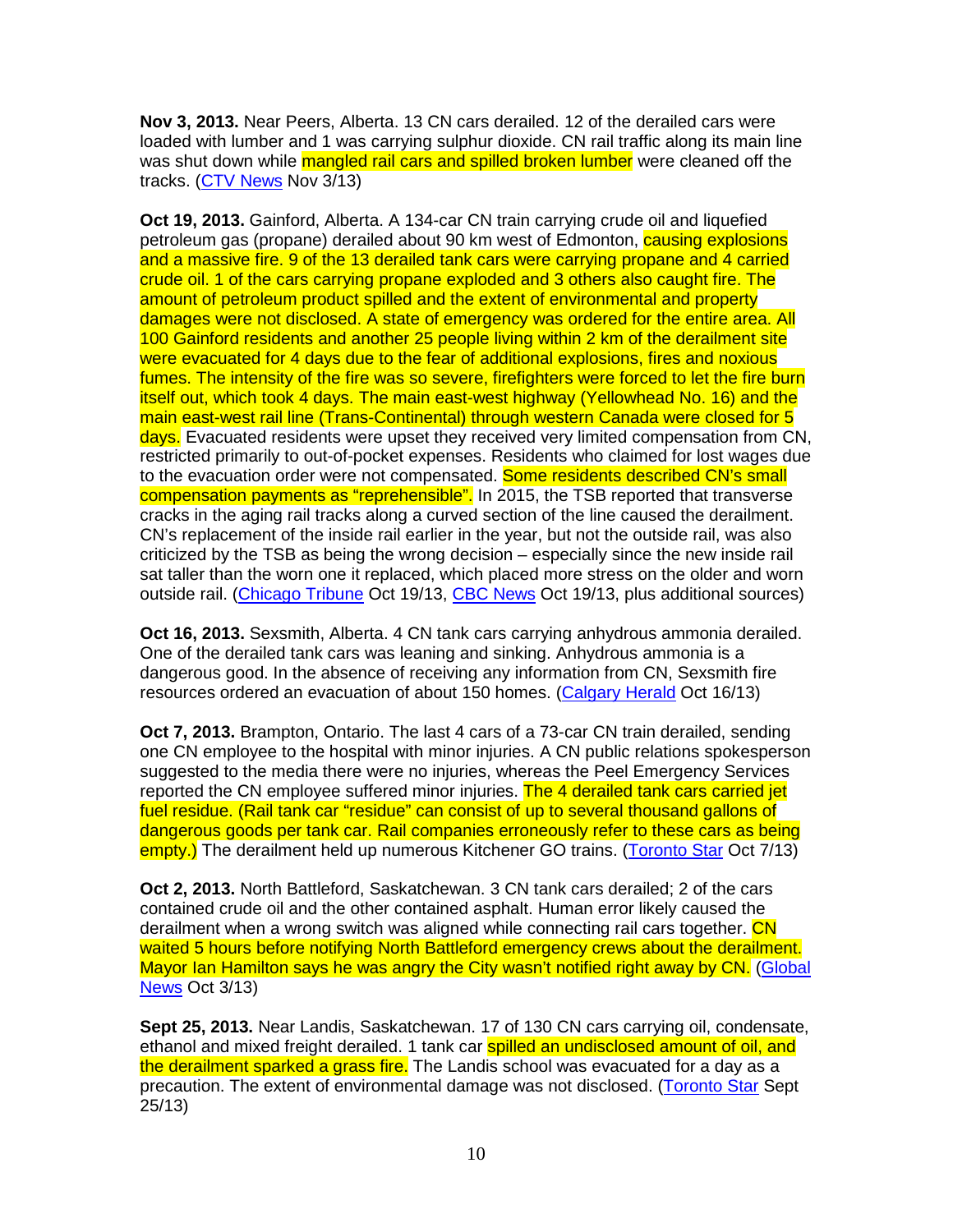**Sept 16, 2013.** About 60 km south of North Bay near South River, Ontario. 11 CN freight cars derailed, of which 1 carried methanol, 3 carried sulphuric acid residue, and 7 were hauling general merchandise and consumer goods. The tracks were closed for about 2 days. (The Nugget Sept 17/13)

**Aug 27, 2013.** Watson Island, British Columbia. 2 CN locomotives derailed. (Vancouver Sun April 24/14)

**Aug 8, 2013.** Near Morey, British Columbia. An intermodal flat car derailed on the Albreda Subdivision after being struck by a rock slide. (Vancouver Sun April 24/14)

**Aug 1, 2013.** Near Tumbler Ridge, British Columbia. 15 CN cars loaded with ore derailed. (Vancouver Sun April 24/14)

**June 2, 2013.** Symington Rail Yard, Winnipeg, Manitoba. 6 empty CN lumber cars crashed off the tracks, damaging 2 power poles and knocking power out to 1,900 customers in the Windsor Park area. (CTV Winnipeg June 3/13)

**May 24, 2013.** Chetwynd, British Columbia. A bulkhead flat car derailed in the Chetwynd Yard. (Vancouver Sun April 24/14)

**May 24, 2013.** Quesnel, British Columbia. A CN locomotive derailed in the Quesnel Yard. (Vancouver Sun April 24/14)

**May 15, 2013.** Near Chetwynd, British Columbia. 12 CN cars carrying sulphur derailed. (Vancouver Sun April 24/14)

**April 30, 2013.** Near Pense, west of Regina, Saskatchewan. 11 CN cars fell off the tracks, blocking a grid road. Fertilizer spilled from some of the cars. (National Post May 1/13)

**April 28, 2013.** Togo, Saskatchewan. A Via Rail passenger train travelling on track owned and maintained by CN derailed at a washed out section of track, only hours after the tracks had been inspected. 2 locomotives, a baggage car and the first passenger train derailed but remained upright. The diesel fuel tanks of both locomotives ruptured, spilling diesel fuel and causing the train to catch on fire. The Via crew and passengers were evacuated from the train without any serious injuries. The TSB reported the main cause of the washout was a blocked culvert combined with a rapid melt of snow, which led to the ground being saturated and the embankment weakened. The TSB also noted that the CN track inspectors responsible for the location had not received "any significant" training" in identifying potential ground hazards. (CBC News June 11/14)

**April 19, 2013.** Near Cedarvale, British Columbia. 5 intermodal CN cars carrying household consumer goods derailed east of Terrace, causing the rail line to be shut down for an undisclosed length of time. There was track and signal damage. (CJFW April 19/13)

**March 31, 2013.** Near Matsqui, British Columbia. A CN gondola car derailed on the main Yale Subdivision track. (Vancouver Sun April 24/14)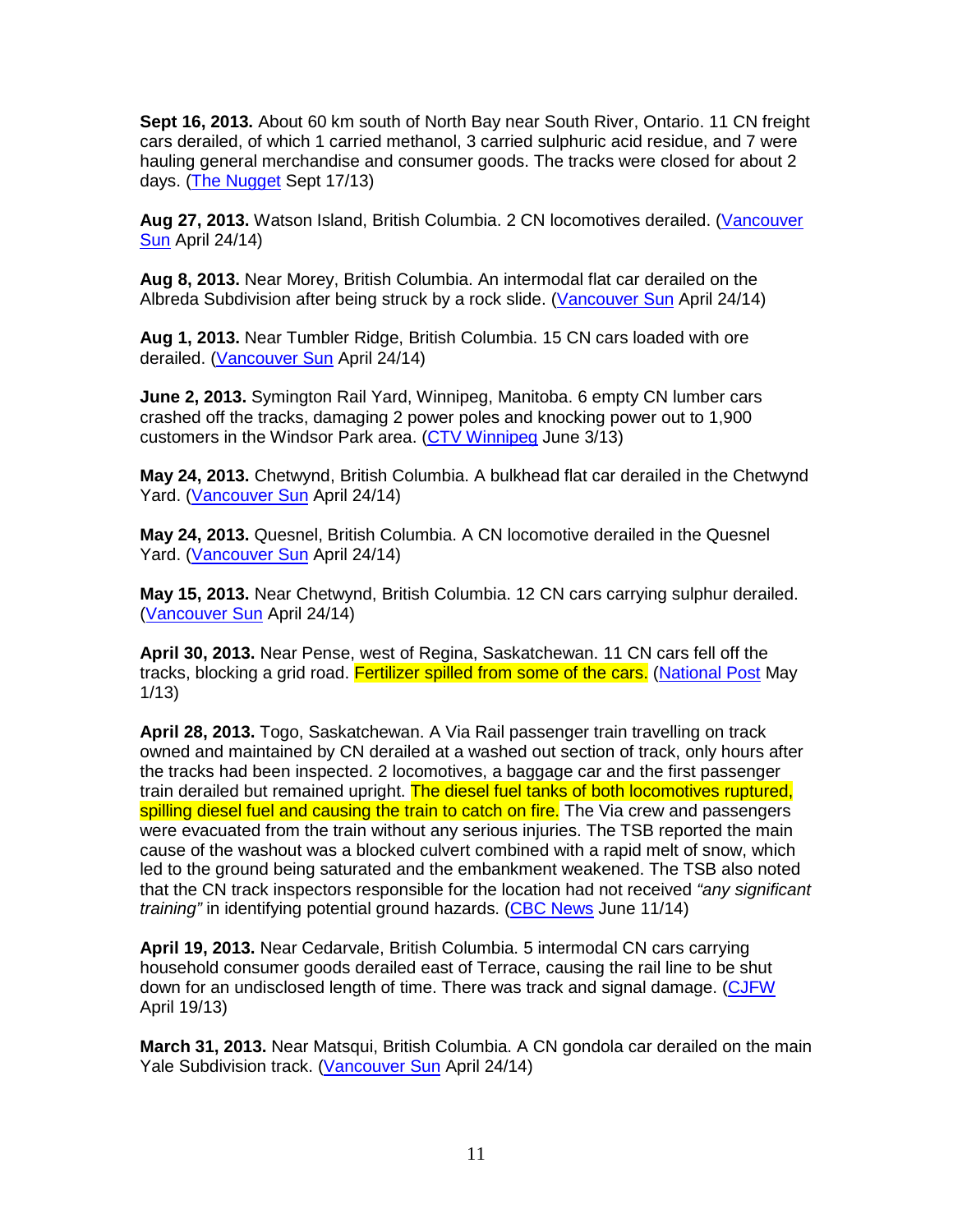**March 30, 2013.** Gary, Indiana. 35 cars of a 101-car CN freight train derailed. 3 of the derailed cars carried hazardous materials. The derailment also ruptured a 14-inch industrial gas line. Hazmat responded to the accident and directed that South Shore train service be halted until the gas rupture was cleaned up and the area was determined to be safe. (WSBT TV March 30/13 & Chicago Sun-Times March 30/13)

**March 25, 2013.** Kenner, Louisiana. 14 cars of a 141-car CN train derailed. 2 of the derailed cars carrying coal tipped over and another 5 leaned, looking close to toppling over. An undisclosed amount of coal was spilled. The derailment blocked Farm Avenue and Morey Street in Kenner. (The Times-Picayune March 25/13)

**March 19, 2013.** Williams Lake, British Columbia. 2 CN locomotives derailed in the Williams Lake Yard. (Vancouver Sun April 24/14)

**March 16, 2013.** Near Hatfield, Wisconsin. 19 CN cars loaded with sand plowed off the railway, **spilling sand across the area**. County Road K remained closed for at least a day. (La Cross Tribune March 17/13)

**March 15, 2013.** Fort Nelson, British Columbia. A tank car full of fuel oil residue derailed in the Fort Nelson Yard. (Vancouver Sun April 24/14)

**March 10, 2013.** North Vancouver, British Columbia. 3 cars derailed in the CN Lynn Creek Yard. (Vancouver Sun April 24/14)

**March 7, 2013.** Winnipeg, Manitoba. A CN locomotive and 1 intermodal car derailed in a rail yard, blocking traffic on the East Perimeter Highway for over 4 hours. It appeared that 2 CN trains collided, causing the derailment. (Metro Winnipeg March 7/13)

**Feb 22, 2013.** McComb Subdivision, Jackson, Mississippi. 18 CN cars derailed – 17 were loaded with grain and the other was empty. Some track was damaged and will need to be replaced. Rail traffic between Jackson and New Orleans was expected to be shut down for most of the day. As of April 4, 2013, 11 tons of the wheat spilled during the derailment was rotting and emitting a foul odour at the Hinds County Penal Farm in Raymond where it had been piled, and was causing concern to local residents. (WLBT Feb 22/13 & other sources)

**Feb 9, 2013.** Fort Rouge Rail Yard, Winnipeg, Manitoba. About 8 CN cars derailed, 6 of which flipped over on their sides. The cars were carrying household and consumer goods. (CBC News Feb 9/13)

**Feb 7, 2013.** Near Biggar, Saskatchewan. A CN locomotive and 17 containers derailed about 5 km west of Biggar. The cars were carrying consumer and household products. (Leader Post Feb 7/13)

**Jan 30, 2013.** Prince George, British Columbia. More than 3,000 litres of diesel fuel spilled from a punctured CN locomotive fuel tank in the Prince George rail yard. (Vancouver Sun April 24/14)

**Jan 25, 2013.** Kaukauna, Wisconsin. Diesel fuel spilled from a CN locomotive's fuel tank punctured by a portion of track beside the main line that had been pushed up by frost. At least 1,200 gallons of fuel spilled for about a mile along the track. Options considered for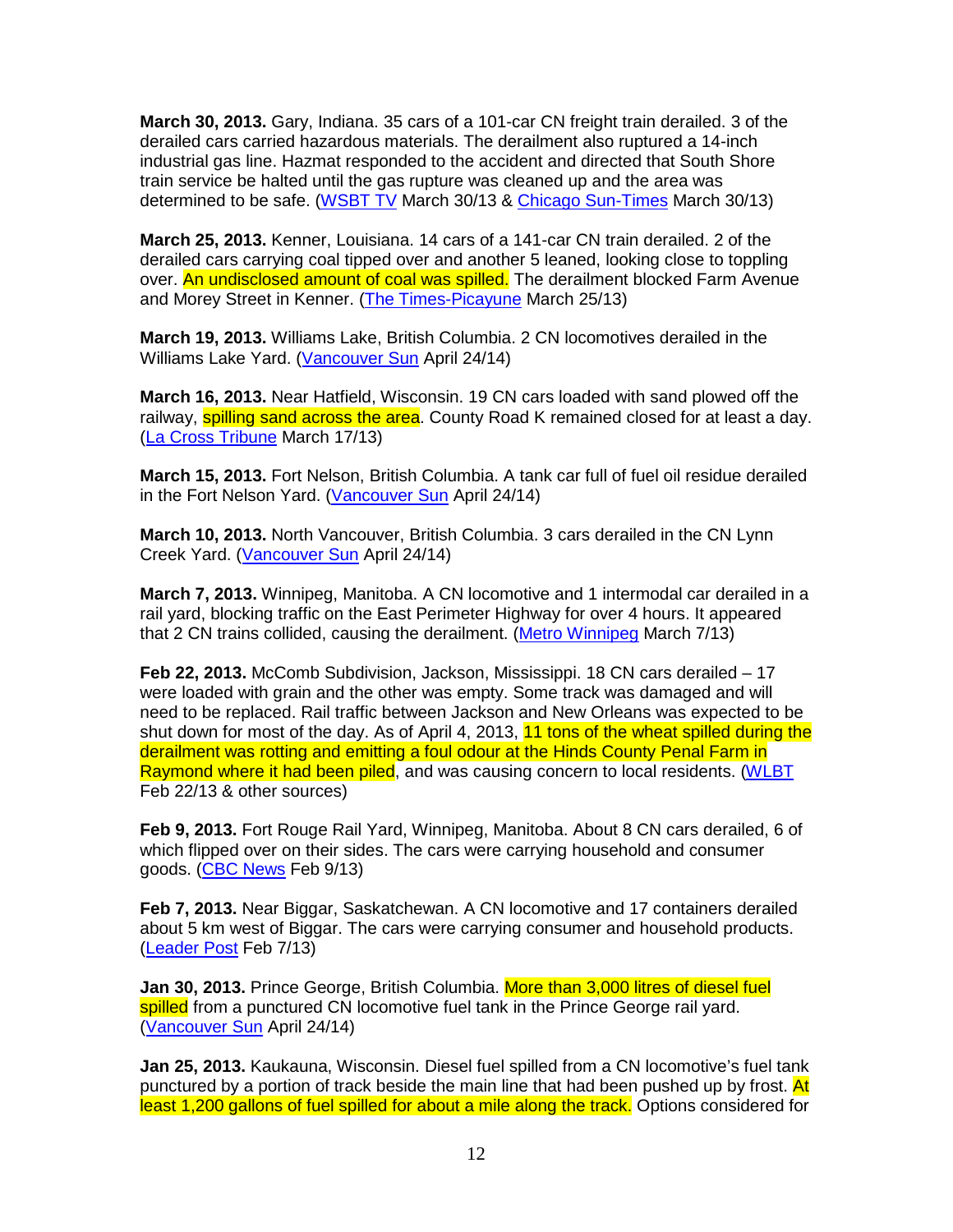clean up included using a chemical that consumes fuel oil and excavating beneath the railroad bed to remove any contaminated soil. The extent of environmental damage was not disclosed. (Post-Crescent Media Jan 28/13)

**Jan 24, 2013.** Blackfoot Subdivision, near Paynton, Saskatchewan. A CN train carrying crude oil crashed into a road grader on a public crossing, killing the driver of the grader. A locomotive and 16 tank cars loaded with crude oil derailed. At least 2 of the tank cars toppled over on their sides and spilled an undisclosed amount of crude oil. (Each tank car can carry up to 650 barrels of oil.) The extent of environmental damage was not disclosed. (Canadian Press Jan 24/13, TSB Investigation R13E0015)

**Jan 22, 2013.** Thornton, British Columbia. 2 CN cars derailed in the Thornton Yard. Track and drawbar damage was sustained. (Vancouver Sun April 24/14)

**Jan 22, 2013.** Near McBride, British Columbia. 21 CN cars derailed on the Fraser Subdivision. (Vancouver Sun April 24/14)

**Jan 18, 2013.** Prince George, British Columbia. 2 cars derailed in the Prince George Yard. About 200 feet of track were damaged. (Vancouver Sun April 24/14)

**Jan 6, 2013.** Decatur, Illinois. 6 cars derailed on a dead end siding. Cars rammed through the end of the track, ending up in a heap and partly toppled down a steep embankment. 4 cars contained soybean oil, 1 was loaded with limestone and 1 tank car carried residue of an undisclosed product. (Herald & Review Jan 8/13)

**Jan 3, 2013.** South of Pemberton, British Columbia. 3 empty wood pellet hopper cars derailed while crossing a bridge, 1 toppling off the bridge and closing Highway 99 for about 2 hours. (Globe & Mail Jan 3/13)

**Dec 26, 2012.** Wainwright Subdivision, near Clover Bar Station, NE Edmonton, Alberta. 3 CN contractors were injured when they were hit by a CN freight train as they were clearing snow off rail switches. 2 were in critical condition, while the third man had relatively minor injuries. It appears the "Safety Watch" protocol was not followed. (Edmonton Journal Dec 28/12, TSB Investigation R12E0182)

**Dec 19, 2012.** The Canadian Transportation Agency ruled today that both Canadian National Railway and Canadian Pacific Railway exceeded revenue caps for the movement of western grain for the 2011-12 crop year. Both railways must pay the amount by which they exceeded their 2011-12 caps plus a penalty to the Western Grains Research Foundation. (Canada News Centre Dec 19/12)

**Dec 17, 2012.** Williams Lake, British Columbia. 2 locomotives derailed as they entered a rail yard. (Got News Network Dec 17/12)

**Nov 28, 2012.** About 180km north of Fort St. John, British Columbia. Workers were switching cars on and off a train in a rail yard when a fuel tank car derailed and rolled onto a CN conductor, killing him. (Canadian Press Nov 30/12)

**Nov 19, 2012.** A new Canadian National Railway "Quiet Zone" restriction in Naperville and Warrenville, Illinois will take effect today. CN trains will not be allowed to sound their horns in this quiet zone unless deemed necessary for safety purposes. Naperville and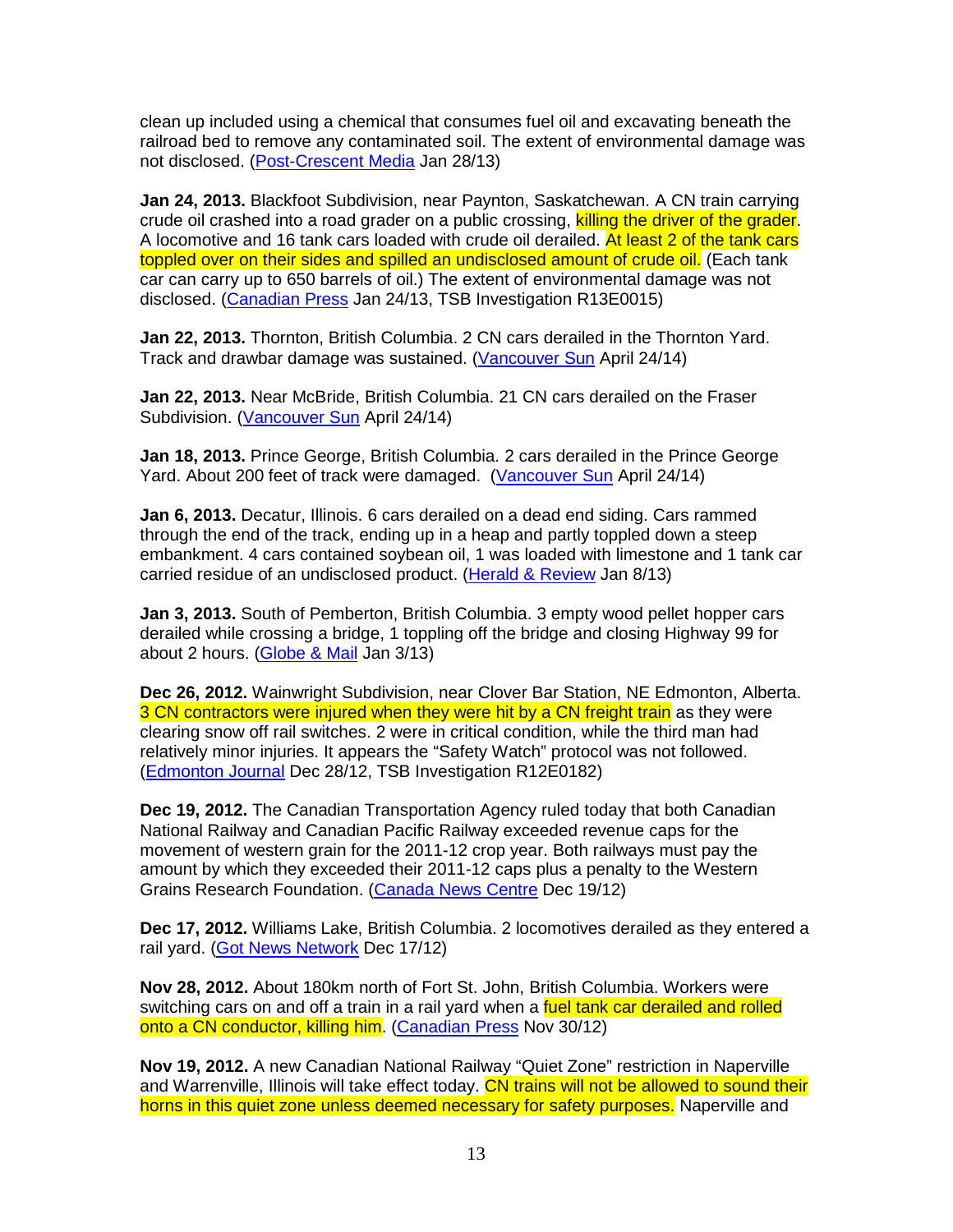Warrenville join Aurora and DuPage County in successfully pressing for the quiet zone after residents complained about the excessive horn use by CN on the rail line they took over from Elgin, Joliet & Eastern Railway in January 2009. 33 communities along the former EJ&E Railway main line have been battling with CN over their concern about CN's aggressive approach to the EJ&E takeover. Communities have been concerned about increased rail traffic, increased noise and diesel exhaust pollution, adjacent property devaluation, and increased traffic jams at many rail crossings which have very significant impacts on emergency vehicle response times. (Beacon-News Nov 15/12)

**Nov 8, 2012.** North of Squamish Terminals, British Columbia. A 6-axle CN locomotive had its fuel tank punctured by a broken piece of track, causing about 5,700 litres of diesel fuel to spill onto the track and into the Squamish Estuary. Containment booms were used to try to limit migration of the diesel fuel in the sensitive estuary ecosystem. Concerns were expressed by local residents because the herring spawning season was close to starting and herring eggs are very sensitive to environmental contamination. About 50 feet of rail track were also torn up and the subsurface soil dug up in an attempt to remove some of the diesel fuel. A local former B.C. Rail employee placed part of the blame on CN using large 6-axle locomotives on the line whereas when B.C. Rail was operating the same line it used smaller 4-axle locomotives. He indicated the 6-axle units can't make the turns on that section of track without placing too much stress on the track. (Squamish Chief Nov 14/12)

**Nov 1, 2012.** Ontario's Superior Court gave the go-ahead today for a multi-million dollar lawsuit against CN Rail and Via Rail on behalf of most of the passengers of a fatal train derailment February 26, 2012 in Burlington, Ontario. The train was traveling 4 times faster than the speed limit while changing tracks. Arguments for the class-action lawsuit to proceed included that CN Rail and Via Rail were negligent in the derailment that killed 3 Via employees, injured 1 Via employee and injured 45 passengers. Altogether, 68 of the 75 passengers have joined the lawsuit. (Toronto Sun Nov 1/12, CBC News Oct 26/12)

**Oct 11, 2012.** Waterloo, Ontario. 4 tank cars derailed in uptown Waterloo. CN failed to notify the Region of Waterloo, which was a violation of an agreement between the 2 parties. A Waterloo Chronicle news article read, "The incident has left Waterloo residents worried, as the train was bound for the Chemtura chemical manufacturing plant in Elmira." (Waterloo Chronicle Oct 24/12)

**Sept 7, 2012.** Battle Creek Yard, Michigan. About 8 cars loaded with grain derailed and ripped up about 700 feet of track and a switch. (Railroadfan.com Sept 8/12)

**June 26, 2012.** Near Poser, west of McBride, British Columbia. 8 loaded coke cars went off the tracks. (250 News June 26/12)

**May 26, 2012.** Hixon, British Columbia. 8 empty freight cars derailed and toppled over. (250 News May 28/12)

**May 15, 2012.** Outside Oakville, Manitoba. Train derailed when it made an emergency stop. The rear wheels of 1 of the cars carrying wheat went off the rails. Sparks from the derailment started a grass fire, causing nearby piles of old rail ties to also catch fire. Highway 13 in Oakville was closed throughout the night due to the accident. (CN often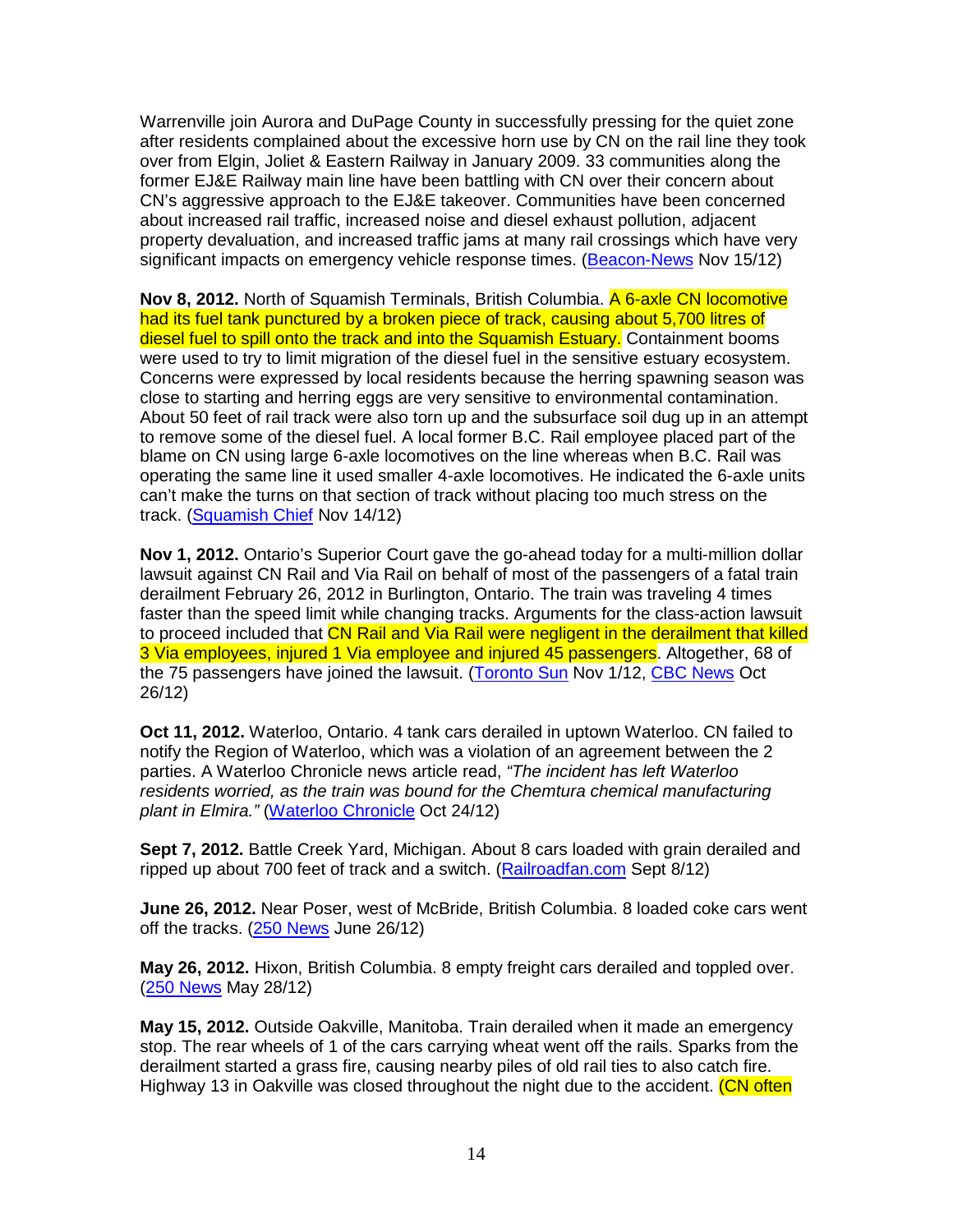leaves old discarded rail ties by the track, which creates a fire hazard.) (CTV Winnipeg News May 16/12)

**May 9, 2012.** Just outside Collins, Mississippi. About 2 dozen loaded coal cars derailed on the CN main line. A significant amount of coal was spilled. Rails and a bridge were damaged. The train consisted of 105 cars, all loaded with coal. The Collins Fire Department Chief said, "There have been multiple derailments over the years, but nothing of this magnitude or this size." (WDAM May 9/12)

**April 26, 2012.** Between Valemont & Blue River, British Columbia. A locomotive and up to 15 cars derailed due to a washout. At least 2 container cars fell into the North Thompson River. A contamination containment boom was set up on the river in an attempt to contain what was described as a **chemical slick on the surface of the water**. Crews were still cleaning up debris from the derailment over 2 weeks later. The extent of environmental damage, including from the chemical spill, was not disclosed. (Castanet News May 12/12, CFJC TV May 13/12)

**April 1, 2012.** Near Searchmont, Ontario. 11 of 34 cars derailed – 5 tank cars carrying residue and 6 cars carrying steel products. Damaged rail cars and rolls of steel were scattered in the surrounding bush. (The Sault Star April 3/12)

**March 20, 2012.** SE Calgary, Alberta. 4 cars and 1 engine derailed in CN's Ogden Rail Yard. A conductor was reported to have suffered injuries when he jumped from the train. A fuel tank on the engine was punctured and an undisclosed amount of fuel spilled onto the ground. (CBC News March 20/12)

**March 15, 2012.** 35km east of Melville, Saskatchewan. 22 empty cars derailed on CN's main line. (Leader-Post March 16/12)

**March 6, 2012.** Saint John, New Brunswick. 12 CN cars derailed. 4 of the cars carrying potash flipped on their sides, **spilling potash on the ground.** (CBC News March 6/12)

**Feb 26, 2012.** Oakville Subdivision, near Aldershot Station, Burlington, Ontario. Three Via Rail engineers were killed and 46 other people were injured when the Via Train 92 locomotive and 5 cars derailed on track owned, operated and maintained by CN Rail. The train was switching from one track to another when it flew off the tracks and collided with a building, destroying the locomotive that the 3 deceased crew members were in. The locomotive's fuel tank was punctured and about 4,300 litres of diesel fuel spilled. The train was traveling 4 times faster than the speed limit while changing tracks. A lawsuit was later initiated against CN and Via Rail by passengers who are seeking compensation for physical and emotional injury, damage to property and loss of income as a result of the derailment and crash. An Orangeville Citizen editorial read, "There should be no need to await the safety board's final report on the crash before replacing such wholly inadequate switching, something that would likely have happened many years ago had the CNR not had such a cavalier attitude toward safety." The TSB slammed Transport Canada and the railway industry for not having voice recording included in locomotive data recorders, a recommendation made repeatedly by the TSB since 2003. The TSB said, "Voice recordings allow investigators to understand the environment in which crews operated and the decisions they made leading up to an accident. The lack of this information in rail investigations deprives the TSB of a key tool it needs to help make Canadians safer." The federal NDP said a positive train-control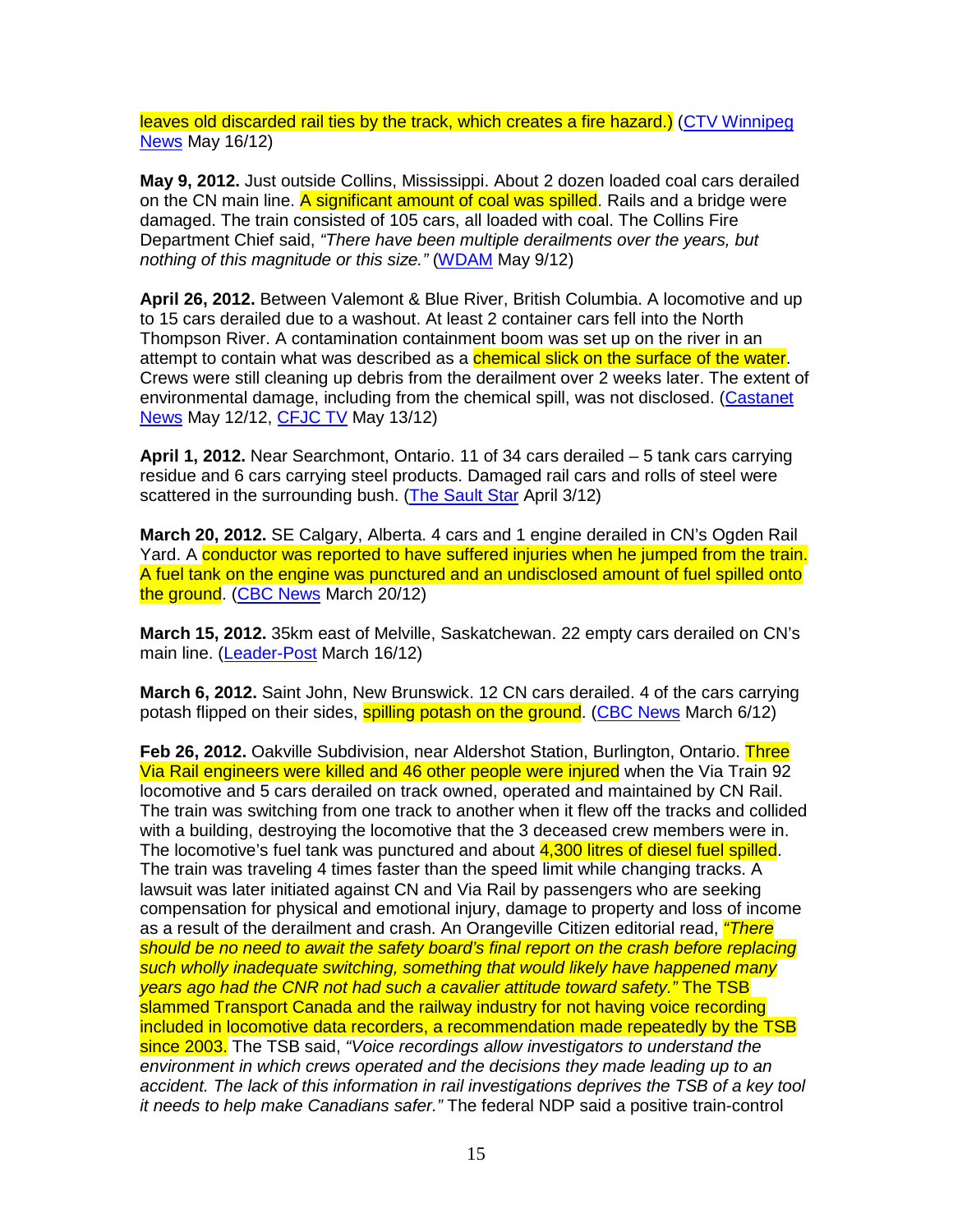system, mandatory in the U.S. since 2008, would have prevented the accident, and having mandatory voice recorders in trains would have allowed investigators to know exactly what happened. Emile Therien, past Canada Safety Council President, said Transport Canada has relinquished its regulatory control to individual rail companies, making it more perilous to ride the rails. He said it's time for rail companies to stop monitoring themselves and for the federal government to step up to its on-the-track oversight responsibilities. (Orangeville Citizen March 1/12, TSB Investigation R12T0038)

**Feb 21, 2012.** 12km east of Smithers, British Columbia. 46 coal cars went off the track, spilling coal and damaging rail cars and rail tracks. One nearby resident said, "My property is a hell of a mess. I have property on both sides and they've made a mess of everything." (Houston Today March 3/12)

**Jan 21. 2012.** Tumbler Subdivision, 50km NE of Prince George, British Columbia. 13 CN cars loaded with coal derailed. (250 News Jan 22/12)

**Jan 21, 2012.** Near Fabyan, Alberta. 31 cars hauling grain derailed as a CN train crossed the Fabyan Bridge on the Wainwright Subdivision main track. The outside rail in a curve at the end of the bridge rolled over, causing the derailment. About 1,760 feet of track were destroyed, 17 of the derailed cars fell into the Battle River valley far below, rail cars were destroyed or sustained major damage, and there was significant damage to the bridge itself. The TSB found that loose and broken lag screws securing the track led to the derailment. As an example of the misleading information often provided by CN public affairs staff, both Julie Senecal and Warren Chandler of CN had told Star News that all 137 cars in the train were grain cars. Shortly following the derailment, a TSB investigator informed Star News that CN's information was not correct; there were only 74 cars that contained grain, while 31 tank cars contained dangerous goods residue (up to several thousand gallons in each car), 19 were empty, 5 were auto carriers, 2 carried pulp and 4 cars carried steel pipe. (Star News March 2/12, TSB Report R12E0008)

**Jan 20, 2012.** Near Hay Lakes, Alberta. 18 cars hauling plastic pellets and other general merchandise derailed. (CBC News Jan 20/12)

**Jan 18, 2012.** 16km north of Prince George, British Columbia. 11 cars in a CN train carrying lumber and pulp products went off the tracks. (250 News Jan 22/12)

**Jan 18, 2012.** Grande Cache Subdivision, Hanlon (between Hinton & Grande Cache), Alberta. CN train with 6 locomotives, 91 loaded coal cars and 1 empty car had a number of problems that eventually resulted in 13 loaded coal cars from the 13,620-ton train being left unattended on an incline with hand brakes improperly applied. The 13 loaded cars ran away uncontrolled for about 3 miles and plowed into a stationary CN train on the main line, causing 9 loaded cars and 3 locomotives to derail. 7 of the derailed cars were destroyed and the 3 derailed locomotives were extensively damaged. 1 locomotive flipped on top of another locomotive, with 2 locomotives ending up on their side. **1 crew** member was seriously injured and taken to hospital by helicopter, while 2 crew members sustained minor injuries. At least 2,800 litres of fuel and 740 tons of coal spilled, resulting in undisclosed environmental damage. About 250 feet of track were damaged. (Canadian Press Jan 18/12, TSB Report R12E0004)

**Dec 21, 2011.** Near Caribou, British Columbia. 19 CN rail cars carrying coal derailed on the main track after a wheel gave out and caused emergency braking. The TSB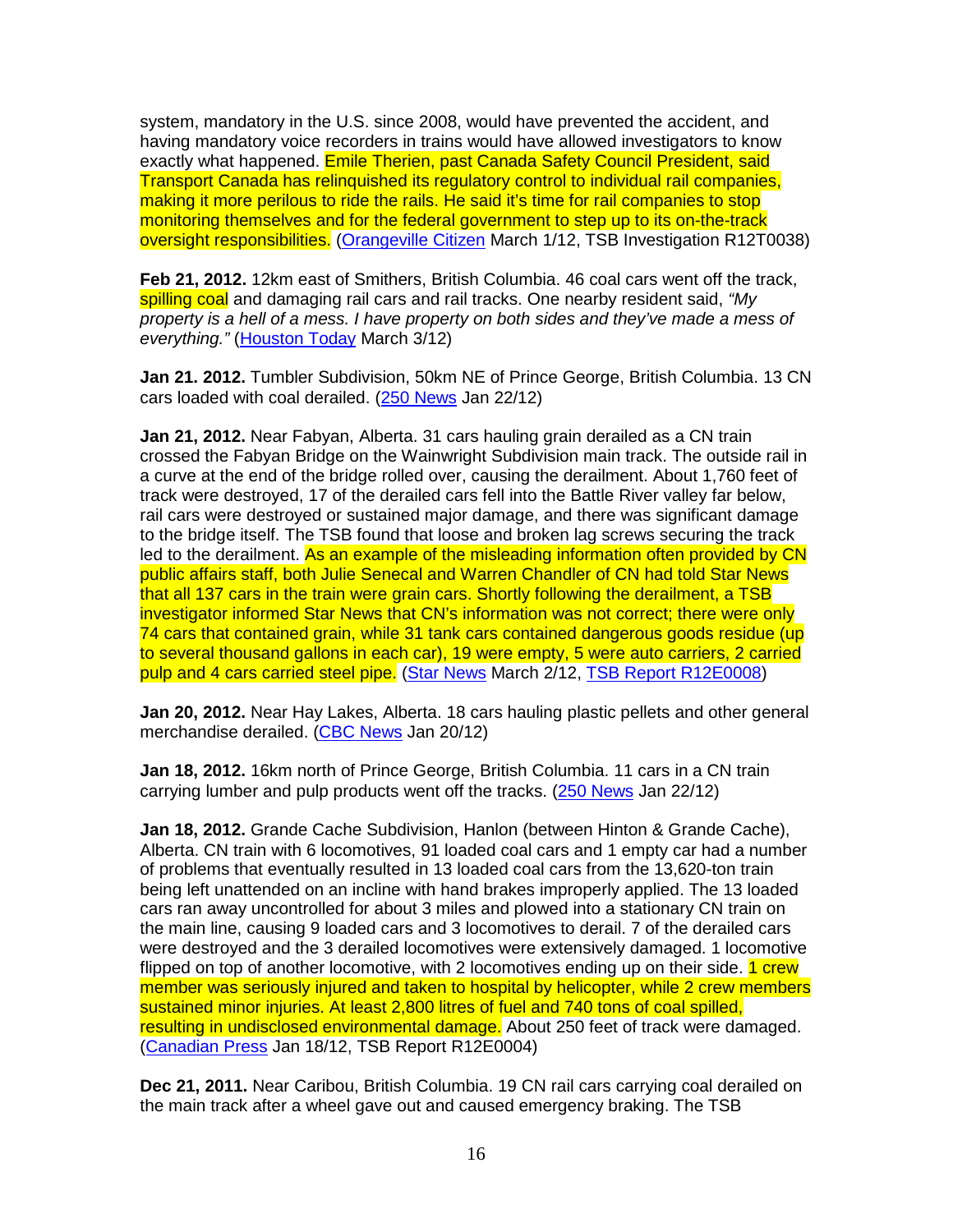criticized CN and reiterated to Transport Canada to put regulations in place for wheel safety inspections on rail cars. The American Association of Railways has set a threshold of 90,000 pounds of impact for rail operators in the U.S. to pull the train and replace wheels. Unfortunately, Transport Canada has no threshold in place even though on Dec. 1, 2011 the TSB called on Transport Canada to establish one. A similar CN derailment of 36 coal cars occurred along the same line near Fort Fraser, B.C. February 12, 2011. (Canadian Press Jan 22/13, TSB Report R11V0254)

**Oct 29, 2011.** Near Meharry, Manitoba. A CN freight train and a Via Rail passenger train approached one another on the same track, without either of the crews being aware, until it was almost too late. The trains were able to come to emergency stops within 1,500 feet of one another. An October 17, 2012 TSB investigation report determined that the rail near-miss resulted when short-cuts were made to railway operating rules and procedures. The redundancy and safeguards built into the rules are often compromised when short-cuts are taken, which increases the risk of accidents. The investigation also highlighted one of many outstanding issues on the TSB's Watchlist – the need for video and voice recorders on locomotives. The absence of such recorders has hindered many TSB investigations of rail accidents and rail near-misses, including this one. (TSB News Release Oct 17/12, TSB Report R11V0057)

**Oct 21, 2011.** Three Hills Subdivision, near Alix Junction, Alberta. A too-long freight train over 2 miles long consisting of 3 locomotives and 87 loaded cars derailed in a curve on the main track near the Ardley Bridge over the Red Deer River. The train consisted of 62 loaded double-stack intermodal cars (140 platforms) and 25 mixed freight cars. The TSB investigation found that 7 loaded double-stack intermodal flat cars (13 car bodies) derailed over a mile behind the locomotives when a sudden catastrophic failure of a rail occurred likely due to an existing defect in the rail. Several of these cars rolled down a bank and came to rest upside down. One derailed 3-unit intermodal flat car was carrying paint, paint products, sodium hydroxide, phosphoric acid and other dangerous goods. About **900 litres of phosphoric acid were spilled** and 470 feet of track were destroyed. The extent of environmental damage was not disclosed. The TSB criticized CN by indicating that their ultrasonic rail tests did not identify all the transverse defects in the older vintage rail. (TSB Report R11C0118)

**Sept 24, 2011.** Near Point-Saint-Charles, Quebec. A train exceeded the authorized speed limit at a switching crossover, causing a derailment on the main track. The TSB found that side-to-side force due to excessive speed and the sudden application of brakes caused the wheel of one of the cars to lift, leading to the derailment of 6 cars. About 650 feet of track and several track turnouts were damaged. (TSB Report R11D0075)

**July 14, 2011.** Near Waterfall, Ontario. 11 multi-platform intermodal cars carrying 86 containers derailed on CN's Bala Subdivision main track. About 6,800 feet of track were damaged or destroyed including a siding switch. The TSB reported that the derailment resulted from the combined effects of weakened track structure, worn car components condition and strained cornering behaviour of double-stack cars. (TSB Report R11T0162)

**July 14, 2011.** Kingston Subdivision, near Durham Junction, Ontario. 2 CN workers were repairing a section of track when a Via Rail train travelling on a track next to the track the workers were repairing hit and **killed one of the workers**. The TSB indicated the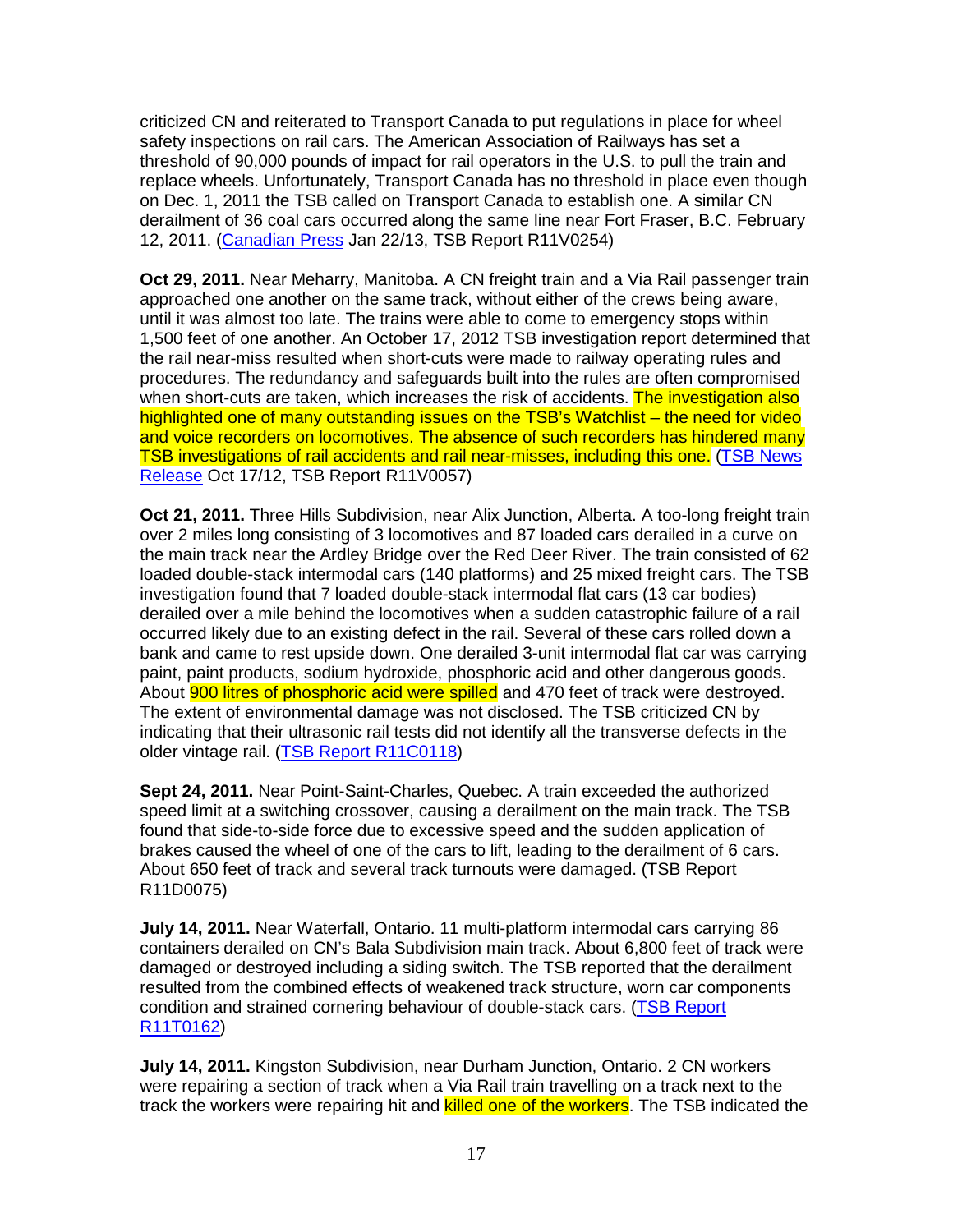inappropriate use of the "Safety Watch" protocol was considered the primary factor in the fatality. The minimum required sight line at the accident location was 2,200 feet, whereas the actual sight line was less than 800 feet. The TSB criticized CN for improper or no training regarding the "Safety Watch" procedure, and criticized Transport Canada for lax implementation of its overall responsibility for rail safety. (TSB Report R11T0161)

**June 23, 2011.** 10km south of Anzac, south of Fort McMurray, Alberta. CN train derailed and an undisclosed amount of an undisclosed chemical leaked from 1 or more of the rail cars. The extent of environmental damage was not disclosed. The Fort McMurray Fire Department, Environment Canada and Alberta Sustainable Resources were all at the scene. Few details were provided by CN officials. (CHED News June 24/11)

**June 23, 2011.** Edmonton, Alberta. 1 CN freight train collided with the tail end of a second stationary CN freight train along the main track near  $50<sup>th</sup>$  Street and the Yellowhead Freeway. The collision resulted in the derailment and toppling of 2 intermodal flat cars and 1 of the locomotives sustaining damage. As well, 6 empty containers and 2 containers loaded with waste paper and metal scrap were damaged. The TSB reported that the moving train was traveling too fast considering the short sight line distance, and that the operating crew was fatigued. (CBC News June 23/11, TSB Report R11E0063)

**June 3, 2011.** Edmonton, Alberta. A moving CN freight train collided with the tail end of a stationary CN freight train. 2 intermodal flat cars from the stationary train derailed, and the lead locomotive in the moving train was damaged. The crew in the moving train did not have a long-enough clear and direct line of sight and did not reduce train speed accordingly before it collided with the stationary train. The TSB investigation report released October 18, 2012 on the collision read, "In the absence of additional backup safety defences in signalled territory, when signal indications are not correctly identified or followed, existing defences may not be adequate to reduce the risk of collision and derailment." The TSB has had an outstanding recommendation for more than a decade regarding this problem and has identified it as an issue on its Watchlist which is a list of issues "the TSB has determined pose the most serious risk to Canada's transportation system." (TSB News Release Oct 18/12)

**May 22, 2011.** Sarnia Rail Yard, Ontario. 2 CN trains collided during switching operations in the yard. 6 tank cars carrying dangerous goods, a locomotive and 2 loaded bi-level auto carriers derailed. About 400 feet of track were damaged. Sarnia Fire and Rescue Services were on the scene and remained on site while CN crews cleaned up the mess. The TSB reported that train movement information was not properly communicated between yard coordinators and operating crews. (The Observer May 24/11, TSB Report R11T0113)

**May 17, 2011.** SW Strathcona County, near Edmonton, Alberta. A CN-caused wildfire burned several acres of a private conservation area – Bretona ConservAction Area. The Strathcona Fire Department and the landowner had to fight the fire and contain it to prevent the entire 100-acre conservation area from burning. The fire occurred only about 100m from the industrial rail yard built in 2010 as a joint project by CN, Cando Contracting Ltd. and Imperial Oil Ltd. to store 225 petroleum tank cars right next to 2 homes and 2 conservation areas. Had the fire spread into the rail yard, it would have been disastrous. CN has refused to compensate the landowner for damages resulting from the wildfire. (Railroaded News Release May 18/11)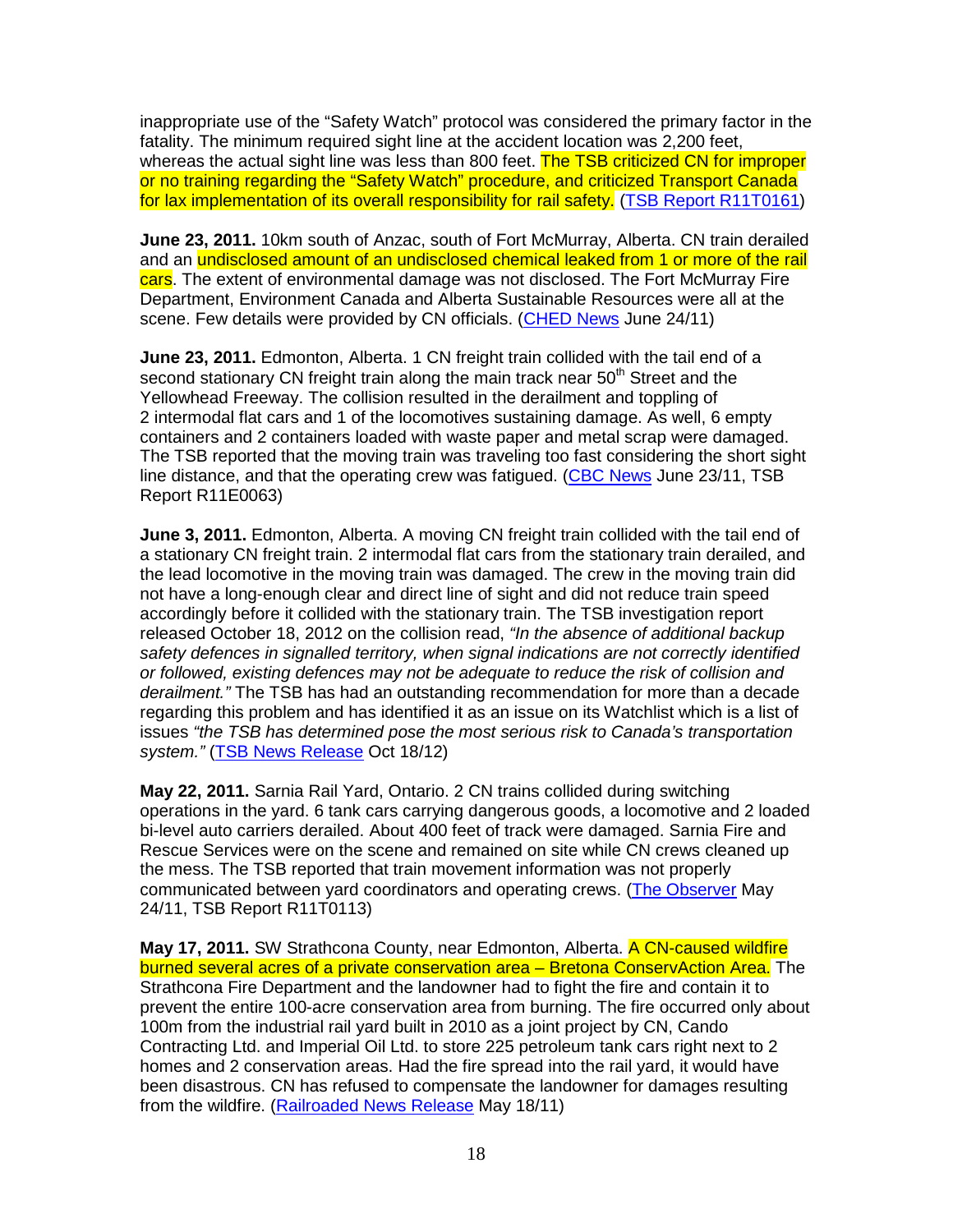**May 8, 2011.** Clover Bar Yard, Edmonton, Alberta. 4 freight cars jumped the tracks. CN did not share information on the contents of the derailed cars. (CTV News May 8/11)

**April 24, 2011.** Prince George CN Yard, British Columbia. A locomotive derailed and appeared to have crashed into cars that were full of coal. (250 News April 24/11)

**April 22, 2011.** Ikea (Sweden's furniture giant), Tuxedo Yards Development Corp., and Seasons (Winnipeg) JV Corp. are suing CN Rail for unspecified damages to the property where Ikea's new store was to be built in Winnipeg. More specifically, the suit claims CN has refused to remove fill and materials it dumped on the property over several decades. They also claim that while CN has removed the tracks, it didn't take away the ballast used to construct the spur track, and it also left underground drainage pipes all over the property. As well, the companies allege that when a building CN built on the site was being demolished, they found the walls contained hazardous levels of asbestos in the vermiculite insulation. The companies claim they asked CN to remove the material, but finally did it on their own when CN didn't. (Winnipeg Free Press April 27/11)

**March 31, 2011.** Symington Rail Yard, Winnipeg, Manitoba. 10 CN cars derailed and 1 of the toppled cars **spilled an undisclosed amount of gasoline**. (Winnipeg Free Press March 31/11)

**March 27, 2011.** East of Port Hope, Ontario. At least 25 CN cars in a 116-car train derailed. The derailment, considered "significant", occurred on a main line and included spills of dangerous goods - jet fuel and propane. Booms were required in an attempt to contain the spills. A fire broke out and a "Red Alert" was issued through Emergency Management Ontario. A Red Alert means there is "a major risk to health, safety and security". Families from 20 houses were forced to flee their homes. The rail corridor was also shut down. About 67,000 litres of spilled aviation fuel were eventually recovered, while about 133,000 litres made their way into the local environment including the water system, causing undisclosed environmental damage. As with many other CN derailments across North America, CN did not allow the media near the vicinity of the spill to view clean up progress. Fuel spilled during the derailment on the shores of Lake Ontario continued to come up through a swamp area 19 months later. Production on 2 private farm properties was still not back to normal. Not only the farmland near the lake was affected, but the access roadways to them as well. Clean-up has included excavating and hauling away contaminated soil. It is not known whether CN has paid compensation to the farmers for damages. (Toronto Star March 27/11, Northumberland Today April 25/11, Northumberland Today Oct 4/12)

**March 15, 2011.** A U.S. Federal Appeals Court ruled unanimously that CN must honour conditions imposed by the U.S. Surface Transportation Board on CN's purchase of the Elgin Joliet & Eastern (EJ&E) Rail Line that runs between Illinois and Indiana. The decision means CN must pay \$68 million to cover the lion's share of costs in building 2 underpasses in the Chicago area to mitigate rail crossing traffic jams. CN has been battling with 33 communities along the EJ&E main line that are concerned about CN's aggressive approach to the EJ&E takeover. Communities have been concerned about increased rail traffic, increased noise and diesel exhaust pollution, adjacent property devaluation, and increased traffic jams at many rail crossings which have very significant impacts on emergency vehicle response times. (Chicago Business March 15/11)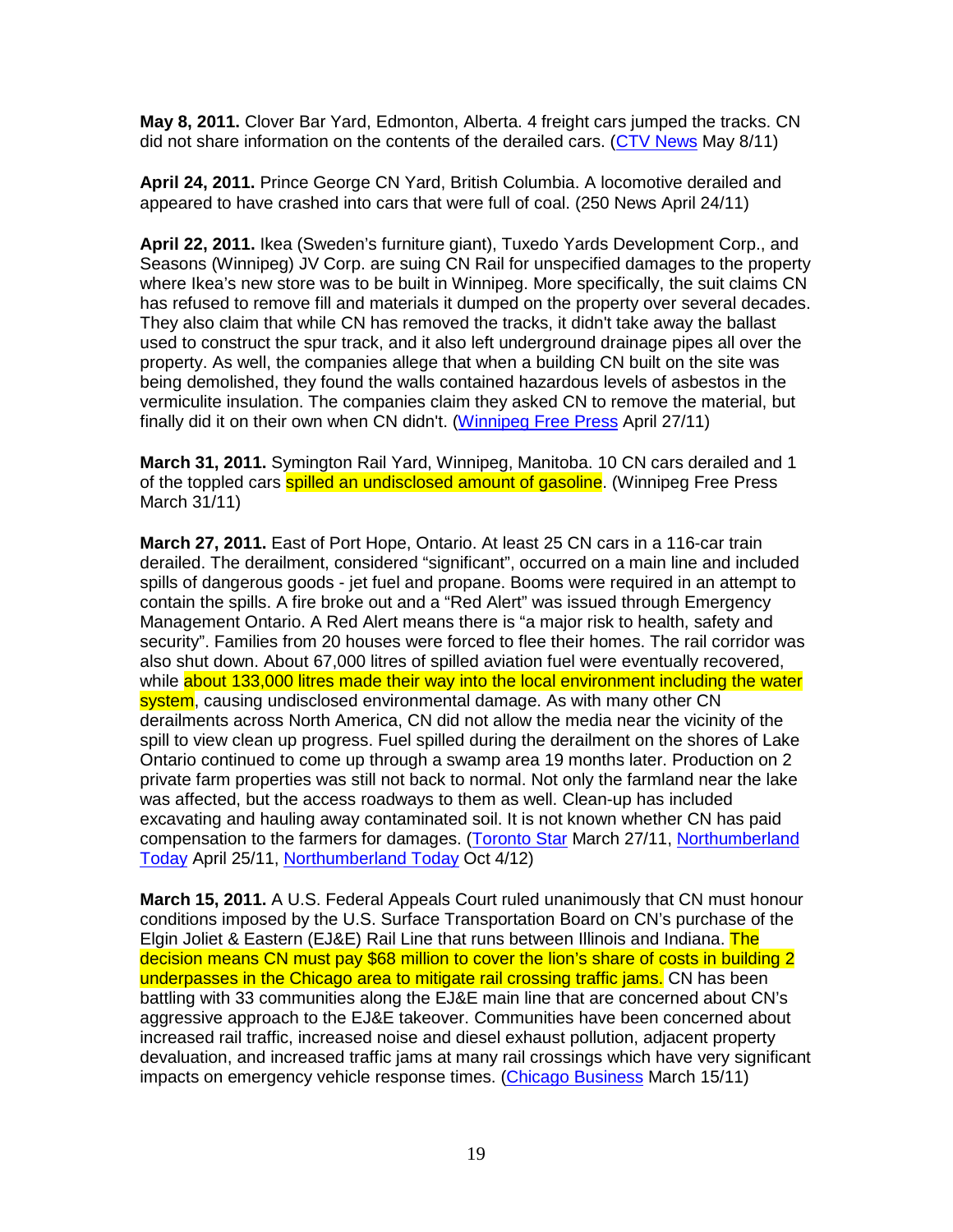**March 11, 2011.** A British Columbia Provincial Court convicted CN of an offence under the federal Fisheries Act. CN was sentenced to pay \$75,000 for spilling a deleterious substance – diesel fuel - into a fish-bearing river. In January 2009, Environment Canada was notified of a diesel slick near the confluence of Barker Creek and the Fraser River in B.C. Their investigation confirmed that the source was a fuel pumping station at the CN Rail Thornton Yards. (Daily Commercial News March 14/11)

**End of Feb 2011.** Kennedy Siding, Pine Pass, British Columbia. CN train carrying 16 propane cars derailed. (250 News Feb 26/11)

**Feb 12, 2011.** Fort Fraser, British Columbia. 36 of 104 loaded CN coal cars derailed on the main track. A rail car wheel fractured when a crack, which had been growing over a period of time, reached such a size that the wheel could no longer support normal service loads. 19 loaded CN coal cars went off the tracks on the same line near Caribou, B.C. December 21, 2011. (TSB Report R11V0039)

**Feb 7, 2011.** Mussey Township, St. Clair County, Michigan. 4 CN cars derailed, spilling ammonia nitrate, which is used as a fertilizer. CN did not disclose how much ammonia nitrate was spilled. (The Times Herald Feb 7/11)

**Jan 6, 2011.** Vernon Township, Michigan. A CN train that derailed spilled hydrochloric acid, forcing about 35 nearby residents to evacuate their homes. 12 of about 100 cars came off the tracks, including 4 that toppled over on their sides. 10 tank cars were loaded with toxic hydrochloric acid, 1 carried flammable ethanol and the other was a freight box car. At least 1 tank car with a capacity of 20,000 gallons spilled hydrochloric acid and a cloud of gas drifted into the surrounding area. Hydrochloric acid is toxic and can damage eyes, skin, lungs and other organs. Local authorities monitored air and water quality before lifting the evacuation notice. A CN public relations spokesperson refused to share information on the health of the train crew, saying it is company policy not to discuss the status of employees. CN also did not disclose how much hydrochloric acid had spilled or the extent of environmental damage. (Washington Post Jan 7/11)

**Jan 2, 2011.** 10km west of Tête-Jaune Cache, British Columbia. 33 of 113 loaded CN coal cars derailed at a bend in the track next to the Fraser River, on their way to Prince Rupert. The derailed cars slid onto the riverbank, **spilling an undisclosed amount of coal**. (Each car carries up to 1 million kg of coal.) A small marsh that drains into the Fraser River was directly impacted by the spilled coal. Crews worked several days clearing up the mess and removing all the debris. A veteran CN employee said the derailment could have been caused by any number of rail defects. (Rocky Mountain Goat Jan 5/11)

**Dec 27, 2010.** Neenah Rail Yard, Wisconsin. Part of a 99-car CN train - 11 empty freight cars - derailed and 7 of them toppled over on the main line. An undisclosed length of track was damaged. (Chicago Tribune Dec 27/10)

**Dec 21, 2010.** The U.S. Surface Transportation Board fined CN \$250,000 for intentionally under-reporting train blockages at railroad crossings along the EJ&E line between Illinois and Indiana. The decision was the first fine ever imposed on a railroad by the U.S. Surface Transportation Board. The decision stated that an investigation into Canadian National's reporting of the blockages, "supports the conclusion that CN has knowingly violated the Board's orders that CN report, on monthly and quarterly bases,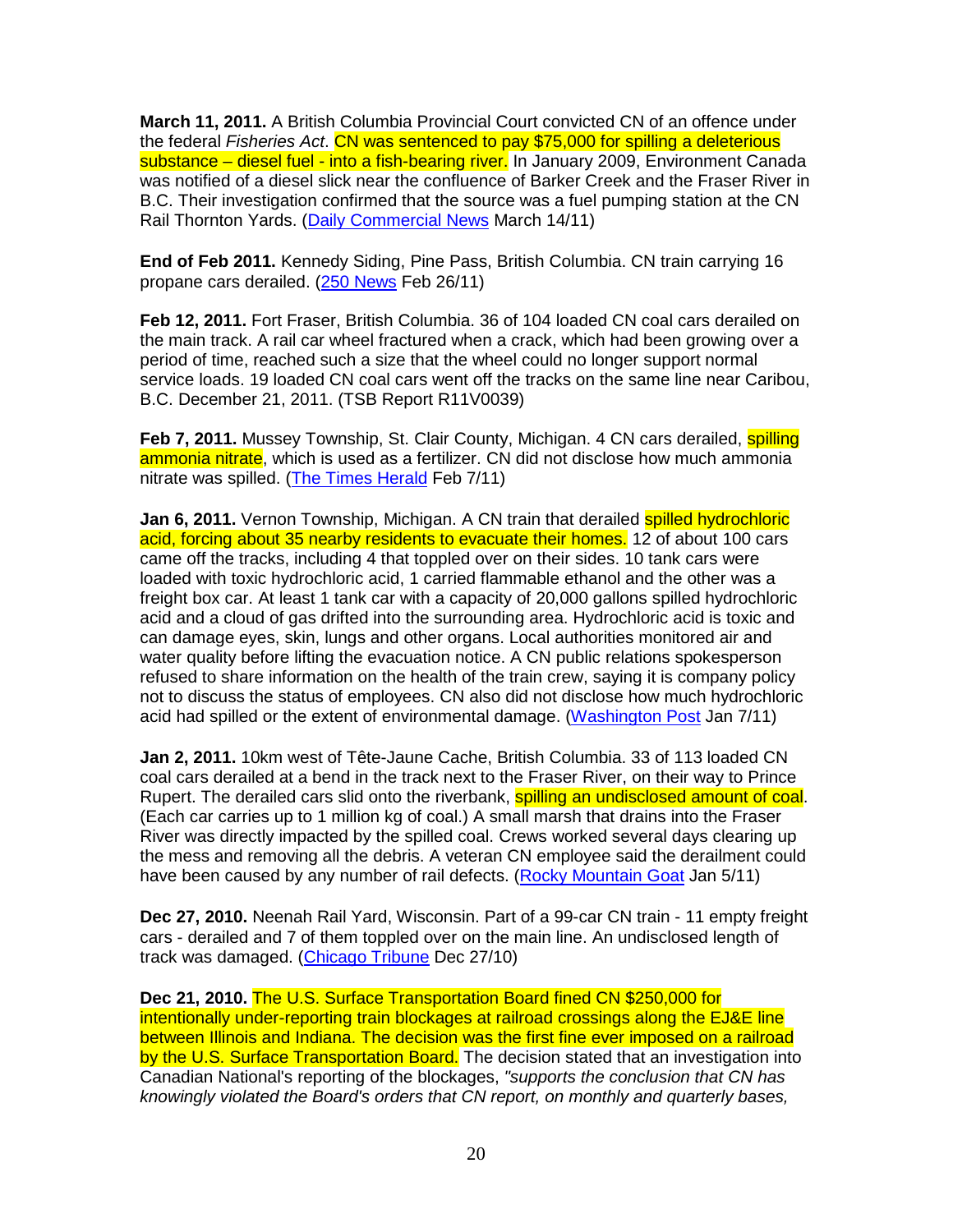the date and descriptive information for each crossing blockage exceeding 10 minutes in duration." For example, U.S. Representative Judy Biggert indicated that CN had reported only 14 blocked crossings lasting 10 minutes or longer for a particular reporting period, whereas the actual number was 1,457, over 100 times the reported number. TRAC (The Regional Answer to Canadian National) stated, "The STB decision brings to light a serious flaw in how railroads are regulated." TRAC has indicated that more needs to be done to ensure that communities across the U.S. are not harmed by CN's lack of respect for U.S. citizens. (nwitimes.com Dec 21/10, several other sources)

**Dec 10, 2010.** Prichard, Alabama. At least 10 CN cars loaded with coal derailed and 3 overturned, spilling an undisclosed amount of coal and closing Highway 45. (FELA Lawyer News Dec 10/10)

**Nov 27, 2010.** Williams Lake, British Columbia. 2 locomotives derailed, disrupting traffic at a public crossing just north of a rail yard. (Williams Lake Tribune Dec 2/10)

**Nov 21, 2010.** Scotford Rail Yard, Fort Saskatchewan, Alberta. 14 CN cars fell off the track – 10 tank cars and 4 general freight cars - a short 3 months following a 43-car derailment in the same yard. Another CN derailment in the same yard April 6, 2005 involved a hydrogen peroxide spill. (Fort Saskatchewan Record Nov 25/10)

**Nov 19, 2010.** East of Vibank, Saskatchewan. 2 locomotives and 1 empty hopper car derailed, closing Highway 48 for 2 days while CN cleared the derailed locomotives and car, and repaired damages. (Regina Leader Post Nov 20/10)

**Nov 5, 2010.** SW Strathcona County, near Edmonton, Alberta. The first petroleum tank cars were moved in to an industrial rail yard joint ventured by Cando Contracting Ltd., CN and Imperial Oil Ltd. Construction of the new rail yard began June 21, 2010 and was completed by late October. Up to 225 tank cars owned by Imperial Oil Ltd. are to be stored and moved in and out of the rail yard. The rail yard was built only 68m from one home and 163m from another home, and only 30m from 2 conservation areas. This violates minimum set-back distance requirements of the Railway Association of Canada, Federation of Canadian Municipalities and CN's own policy, all of which indicate that new rail yards are not to be built within 300m of any homes. Construction and operation of the rail yard also breaches federal transportation, railway safety and environmental legislation and regulations; Alberta environmental protection and drainage legislation; Canadian Rail Operating Rules; CN environmental policies; CN community relations policies; Imperial Oil environmental policies; and, Imperial Oil community relations policies. (Railroaded News Release July 21/10, Railroaded News Release Nov 8/10)

**Oct 18, 2010.** Kingston Subdivision, near Lancaster, Ontario. CN train derailed 18 cars on the main track, including 6 cars containing dangerous goods. An undisclosed amount of sodium cyanide (solid) was spilled. As a precautionary measure, residents in close vicinity to the accident site left their homes. About 1,000 feet of track were damaged or destroyed. The train consisted of 2 locomotives at the head of the train and 122 cars (59 loaded, 63 empty). It weighed 8,350 tons and was 7,105 feet long. The train derailed due to a rail roll-over partly attributable to improperly assembling the train. (TSB Report R10D0088)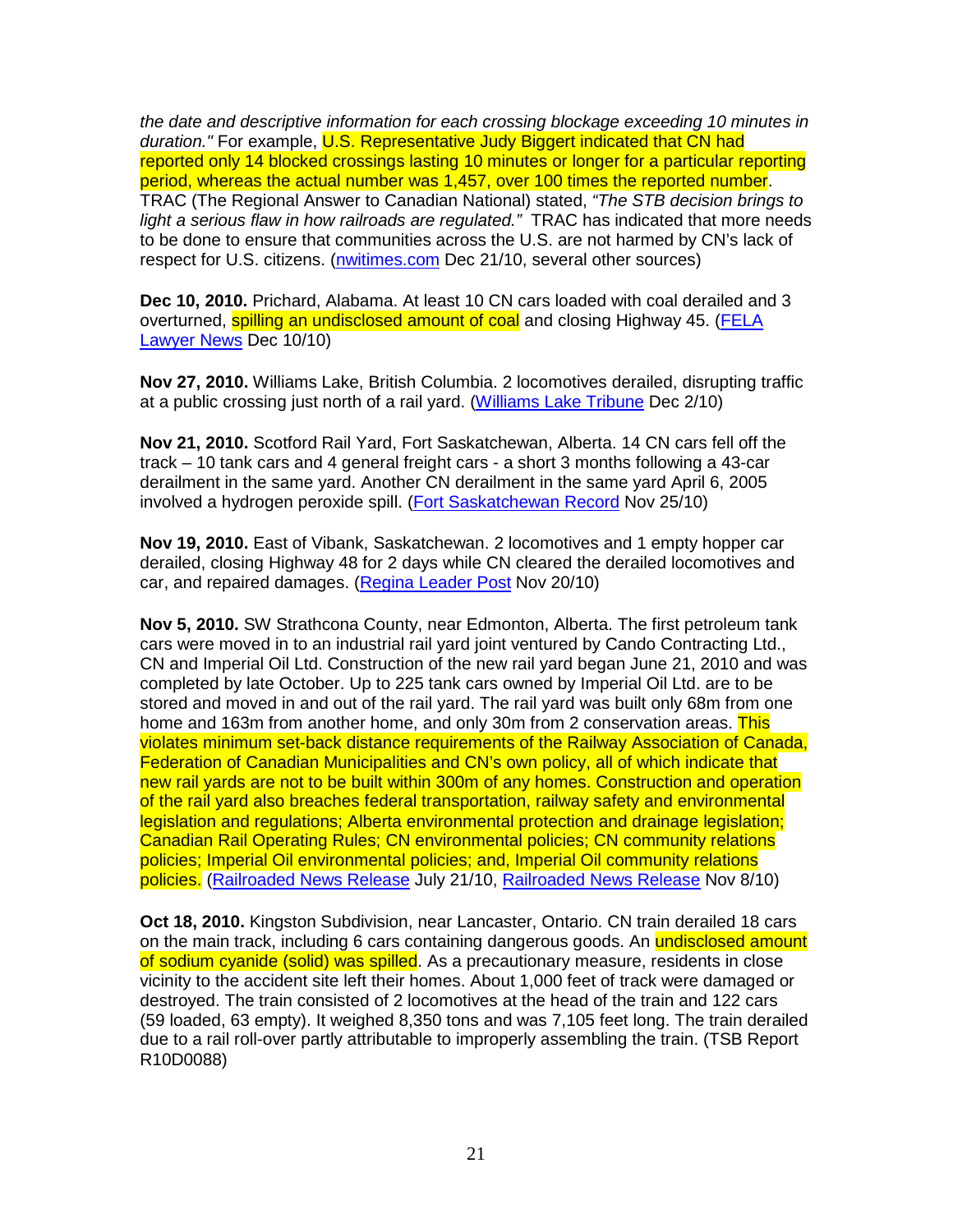**Oct 10, 2010.** New Haven, Michigan. About 3,000 gallons of diesel fuel spilled from a CN locomotive, causing undisclosed environmental damage. (The Voice News Oct 11/10)

**Oct 8, 2010.** Parry Sound, Ontario. CN train carrying dangerous goods derailed. 19 cars fell off the tracks, 15 of them containing extremely flammable propane and fuel oil. A major emergency response included evacuations, road closures and fire crew deployment. Many rail cars and 1,000 feet of track were damaged. About 40 gallons of fuel oil were spilled. (Cottage Country Now Oct 8/10)

**Oct 2, 2010.** Near Newbrook, NW of Edmonton, Alberta. 2 locomotives and 18 cars derailed on the way from Edmonton to Fort McMurray in a 1½ mile long train with 3 locomotives and 162 cars. (Edmonton Journal Oct 3/10)

**Oct 1, 2010.** Near Falding, Ontario. CN freight train derailed 21 cars on the main track. The derailed cars included 8 loaded tank cars containing liquefied petroleum gas and 7 loaded tank cars containing fuel oil. A number of homes in the vicinity of the derailment were evacuated. The TSB found that the train was not properly assembled, braking instructions were not properly followed, and the locomotive engineer was fatigued. (TSB Report R10T0213)

**Sept 30, 2010.** Brimson, North of Two Harbors, Minnesota. 2 CN ore trains collided after one of the trains carrying 116 cars full of taconite ore left a siding and entered the main track before getting permission. It later collided with a CN train with 118 empty rail cars. 3 locomotives and 14 cars derailed, all 5 crew members from both trains were injured, and the derailment resulted in over \$8 million in property damages. The NTSB blamed the collision on the loaded train entering the main line without permission and a lax CN policy on train right-of-way communication on a route without signals. (Duluth News Tribune Feb 12/13)

**Aug 23, 2010.** Saint-Maurice Subdivision, near Clova, Quebec. 17 CN cars (16 loaded and 1 empty) derailed and about half of the cars toppled over on their sides on the main track. About 1,300 feet of track were destroyed. The derailment zone covered a distance of about 1,300 feet. The derailed equipment consisted of 10 gondola cars loaded with wood chips, 1 covered hopper car (sodium cyanide residue), and 6 covered cars carrying newsprint. The train was made up of 5 locomotives and 95 cars (90 loaded and 5 empty), it weighed 13,100 tons and was 5,640 feet long. The derailment occurred when a track slid sideways as the train was passing over it. (TSB Report R10Q0037)

**Aug 18, 2010.** Scotford Rail Yard, Fort Saskatchewan, Alberta. 43 CN tank cars carrying 7 types of hazardous goods including diesel and liquefied petroleum gas derailed, many of them toppling over on their sides. The derailment occurred during switching operations - 1 CN train was shoving 50 loaded and 5 empty cars in the yard when the movement collided with 46 parked empty cars on the track. It is not known whether there were any hazardous products spilled or whether there was any environmental damage, as CN staff made sure no members of the public were allowed near the site. The TSB attributed the derailment to human error and to the poorly lit rail yard during a night time operation. Other CN derailments in the same yard include one April 6, 2005 and another one November 21, 2010 (Edmonton Journal Aug 19/10, Railroaded News Release Aug 19/10, TSB Report R10E0096)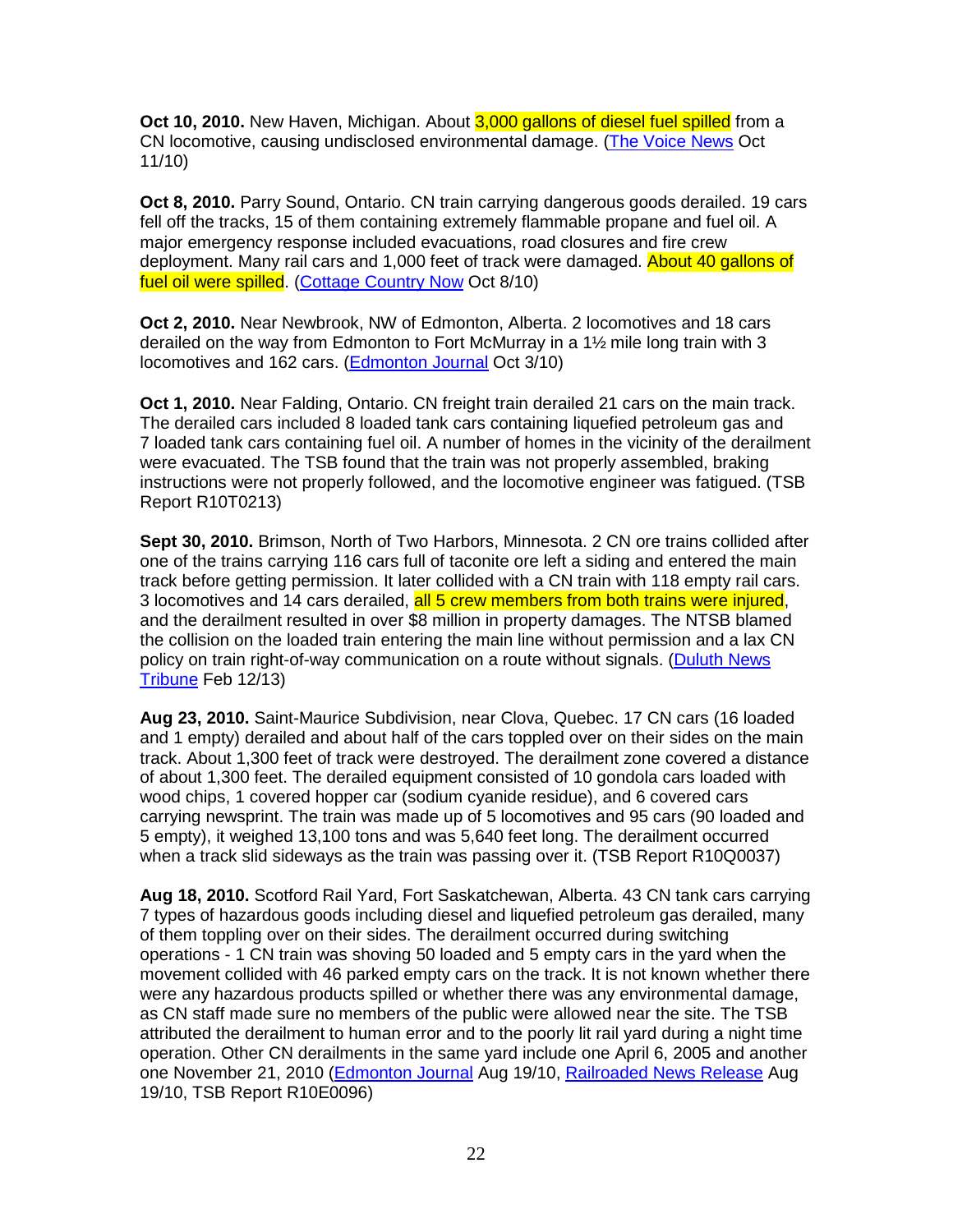**July 31, 2010.** 15km south of Lytton, British Columbia. A water bomber crashed in the Fraser Canyon while fighting a CN-caused wildfire, killing the pilot and co-pilot. (FireFightersCloseCall.com Aug 1/10)

**July 21, 2010.** 10km east of Prince George, British Columbia. 16 CN cars loaded with coal derailed.

**July 20, 2010.** Tk'emlups First Nation Reserve, near Kamloops, British Columbia. A fire investigator is confident that a CN engine in a rail yard ignited a large grass fire on the Tk'emlups First Nation Reserve. In 2009, the City of Kamloops billed CN for \$20,000 for firefighting when sparks from a train ignited a 3-day blaze. These are just a few examples of the many fires caused annually by CN. Idling and slow-moving locomotives, such as in rail yards, pose particularly high fire hazards. (Kamloops Daily News July 23/10)

**July 6, 2010.** Jasper Yard, Jasper, Alberta. A CN freight train collided with a Via passenger train while passengers were disembarking on the station track. The passenger train was pushed to a 45° angle. The CN l ocomotive and one of the Via passenger cars were damaged. The TSB attributed the accident to human error – improper communication between the 2 crews. (TSB Report R10E0080)

**June 15-28, 2010.** Between Sarnia, Ontario and Port Huron, Michigan. About 2,000 rail tank car loads of biodiesel were moved back and forth repeatedly across the Canada/U.S. border without unloading the cars. One CN worker said, "In 25 years, I'd never done anything like it…The clerk told me it was some kind of money grab. We just did what we were told." CN made \$2.6 million from the money-making scheme. (UPI Dec 3/12)

**March 30, 2010.** Pickering, Ontario. 9 cars of a 149-car CN train stretching 9,383 feet and weighing 12,166 tons jackknifed and derailed at the Pickering GO Station on the main track. 1 car spilled a load of lumber and the fuel tank of one of the 3 locomotives was punctured and **spilled 50 litres of diesel fuel which caught fire**. Local residents were concerned about the sixth derailment in as many years along this section of track running from Whitby to Pickering. This is of particular concern to Canadians living next to railways, considering that 12% of all rail traffic carries dangerous goods, according to the Railway Association of Canada. In April 2011, the TSB issued a scathing investigation report faulting the way in which this latest train was assembled. The train was pulled by 3 locomotives, all located in the front of the train, a method the TSB has blamed for a number of other CN derailments involving these too-long and too-heavy trains. Following a similar CN derailment near Brighton, Ontario in 2009, CN had pledged to start building trains over 8,500 feet long by spacing locomotives throughout the train, a technique known as distributing power, which cuts down on in-train forces. The TSB has investigated 10 derailments that involved longer, heavier trains and excessive in-train forces. 9 of these were Canadian National trains. CN has the lowest safety level rating, 1 or 2 on a scale of 5. One of many reasons identified for this poor safety record is the lack of dialogue by CN management with its train operators and the general strained relationship between the railway union and CN management. A "culture of fear" is known to exist within CN, and workers are reluctant to bring safety risks to the attention of their supervisors for fear of reprisal. (TSB Report R10T0056, The Toronto Star March 31/10, Financial Post April 15/11, Consider This April 21/11)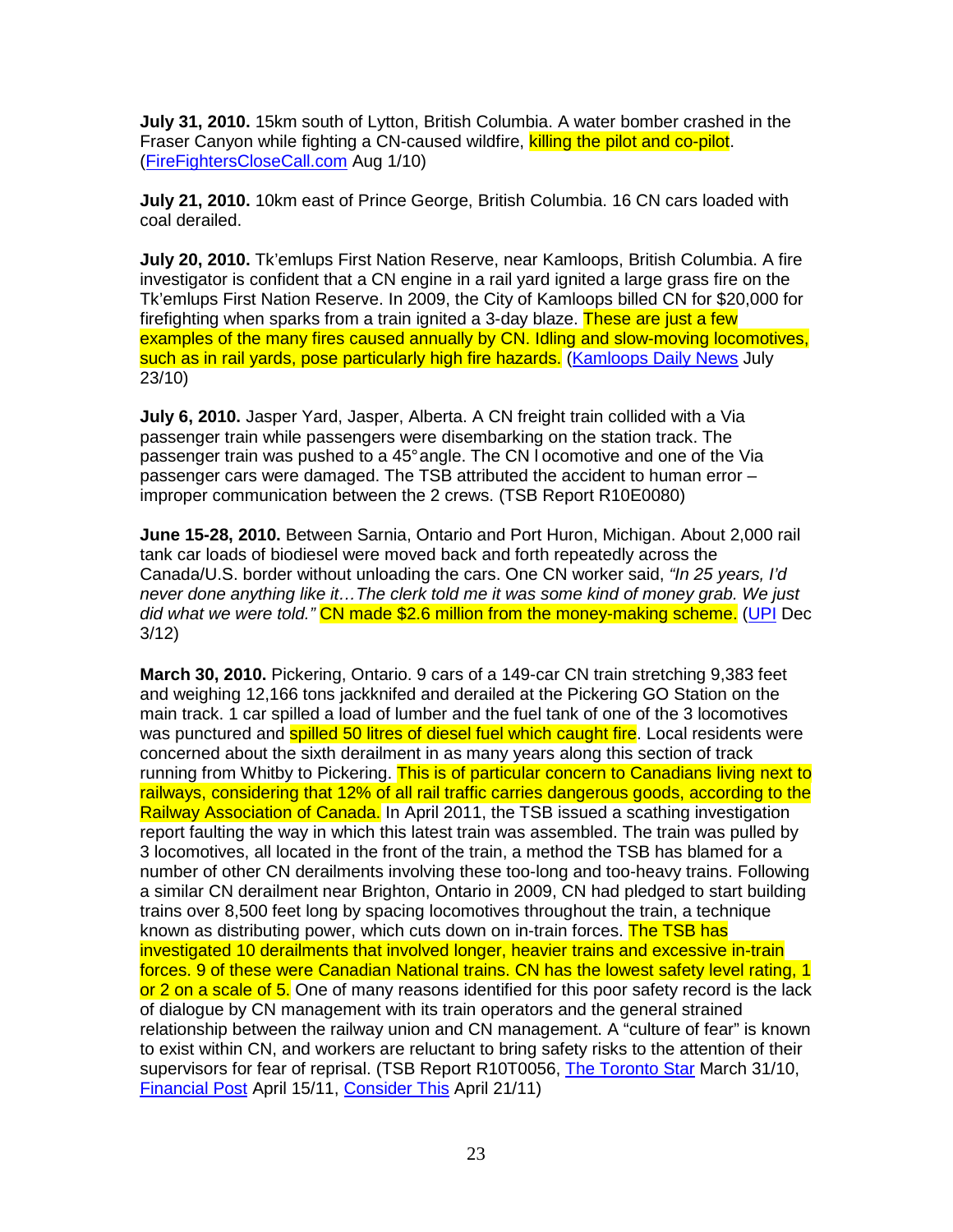**March 2, 2010.** Morrisburg, Ontario. CN train derailed 26 cars on the Kingston Subdivision main track. The train comprised 2 locomotives and 121 cars (53 loaded, 68 empty). It was 8,703 feet long and weighed 9,641 tons. About 1,400 feet of track, including 4 crossovers, were damaged. The TSB blamed the derailment on a cracked axle and insufficient inspections by CN. (TSB Report R10T0035)

**Feb 25, 2010.** St-Charles-de-Bellechasse, Quebec. A Via Rail passenger train on CN track entered a siding track at excessive speed resulting in 2 locomotives and 6 passenger cars derailing on the main track. 2 locomotive engineers and 5 passengers were injured. A house, garage and 6 motor vehicles were destroyed. Via passenger cars and siding track were also extensively damaged. **About 3,000 litres of diesel fuel spilled** from the derailed train, causing undisclosed environmental damage. The TSB reported the following factors as contributing to the derailment: snow accumulation, poor visibility, misinterpretation of the advance switching signal, and safety deficiencies related to medical testing for employees (slow transfer of medical information for locomotive engineers hired by Via Rail from CN and other railways). When the TSB investigation report was released March 6, 2012, TSB officials said Canadians have reason to fear rail safety because the rail industry and Transport Canada refuse to recognize the necessity of maintaining and in many cases improving rail safety measures. (CTV News March 6/12, TSB News Release March 6/12, TSB Report R10Q0011)

**Feb 9, 2010.** MacMillan Yard, Toronto, Ontario. 2 CN cars derailed in the yard during switching operations. 1 of the cars, a tank car, broke into 2 sections and **spilled its entire** load of about 57,000 litres of ferric sulphate – a hazardous corrosive liquid - along the roadway and adjacent tracks. The extent of environmental damage from the spill was not disclosed. 3 additional cars were damaged. The TSB reported that the tank split in 2 due to a small fatigue crack at a weld seam that should have included a reinforcing pad. (TSB Report R10T0020)

**Dec 5, 2009.** Rivers Subdivision, near Spy Hill, Saskatchewan. A CN freight train derailed 36 cars on the main track, including 22 tank cars loaded with dangerous goods – liquefied propane, benzene, plastic pellets. An undisclosed quantity of dangerous goods was subsequently spilled, resulting in a fire which initially involved 34 of the cars and burned for 6 days. All residents within a 1.6-kilometre radius were evacuated. About 400 feet of track were destroyed. The extent of environmental damage was not disclosed. The train consisted of 2 locomotives at the head of the train and 168 cars (142 loaded, 26 empty). It weighed 12,423 tons and was over 2 miles long. The TSB determined the probable cause of the accident was the sudden failure of a rail that had persistent surface defects. (TSB Report R09W0252, several additional sources)

**Nov 21, 2009.** Lac-St-Jean Subdivision, Sainte-Tite, Quebec. A CN train derailed 10 cars (5 loaded and 5 empty) on the railway bridge across des Envies River. About 200 feet of the main track were damaged and one span of the bridge was destroyed. The train consisted of 2 locomotives and 11 cars (5 loaded and 6 empty). It weighed 1,250 tons and was 850 feet long. The derailment was caused by a fatigued rail on the bridge that had developed numerous defects over time. (TSB Report R09Q0047)

**Nov 17, 2009.** Yale Subdivision, near Komo, British Columbia. A CN freight train consisting of 1 locomotive, 45 loaded cars and 13 empty cars struck a debris slide of rock, mud and trees on the main track that derailed the locomotive and 3 cars loaded with copper concentrate. The train struck the slide, rode up and over it and came down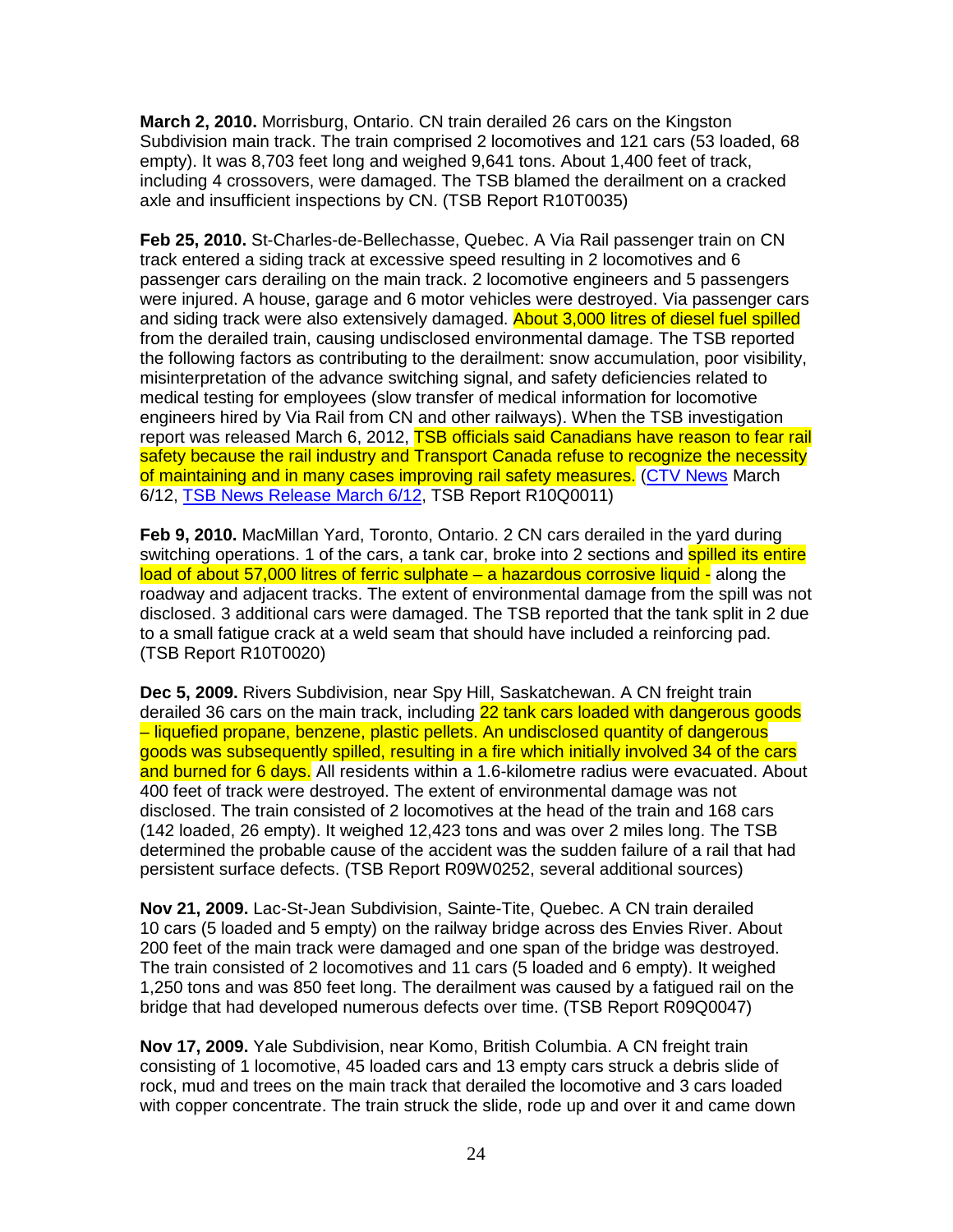on the other side where the locomotive rolled over onto its side. The first 3 cars behind the locomotive jackknifed and derailed. About 833 gallons of fuel were spilled from the locomotive, which overturned on its side, resulting in undisclosed environmental damage. The locomotive engineer sustained contusions and a laceration to his right leg. The conductor suffered a fractured right thumb and contusions. Both were taken by ambulance to the hospital in Hope. The train weighed 6,394 tons and was 3,519 feet long. (TSB Report R09V0235)

**July 17, 2009.** Limoilou Yard, Quebec City, Quebec. 5 CN tank cars derailed. A turnout and about 180 feet of track were damaged. Aviation fuel, which is extremely flammable and explosive, spilled from one of the tank cars. A safety perimeter was established around the derailment area. The Dufferin-Montmorency Highway and neighbouring public roads were closed to traffic. The derailment occurred when a track in one of the yard switches rolled over due to the lateral forces exerted by the heavy tank car wheels. (TSB Report R09Q0030)

**June 28, 2009.** Redditt Subdivision, Jones, Ontario. A CN train collided with the tail end of another CN train which was stopped on the main track. As a result of the collision, the 4 intermodal cars (six platforms in total) from the stationary train and the 3 locomotives from the moving train derailed. The locomotive engineer from the moving train was transported to hospital with injuries. The TSB reported miscommunication between the rail traffic controller and the operating crew of the moving train. (TSB Report R09W0118)

**June 19, 2009.** Cherry Valley, Illinois. 19 of 74 tank cars carrying flammable ethanol, derailed at a highway railway crossing where cars waited for the train to pass. 13 of the derailed cars were punctured, causing the ethanol to spill which exploded into a huge fireball. The train, hauling a total of 114 cars, was carrying about 2 million gallons of ethanol. One 44-year-old woman waiting at the railway crossing burned to death, and 9 to 11 others were injured (reports vary). The dead woman's husband was burned but survived and her 19-year-old pregnant daughter was injured and lost her baby. 600 nearby homes were evacuated due to the intensity of the ethanol fire. About 60,000 gallons of ethanol spilled into a creek that flows into the Rock and Kishwaukee rivers, killing a minimum of 72,350 fish, many of which were game species. The Illinois Attorney General found CN Rail responsible for what was characterized as the single-largest fish kill that was not natural in the history of the state of Illinois. Monetary damages were estimated to total \$7.9 million. The NTSB investigation found a washout of the tracks, a failure of CN's emergency communications, and inadequate design of the tanker cars all contributed to the derailment and severity of the accident. The NTSB report released in February 2012 contained many more criticisms of CN. Associated Press research of U.S. statistics revealed that ethanol tank cars have been breached in at least 40 serious accidents between 2000 and mid-2012. An Illinois District County Court ordered CN to pay US\$36 million to settle 2 negligence lawsuits that revealed Canada's largest railway was negligent in the operation, maintenance and supervision of the train and track. (Associated Press Sept 12/12, Rock River Times June 6/12, NTSB Report RAR-12-01)

**May 22, 2009.** CN Walker Yard, Edmonton, Alberta. A fire broke out in the rail yard and was contained within about an hour. Generally, rail yards pose high fire risks because extremely flammable diesel fuel, oil, grease and solvents leak and drip all over the ground from locomotives and rail cars. As well, tank cars carrying flammable products often ignite during derailments and spills in rail yards. (Edmonton Sun May 23/09)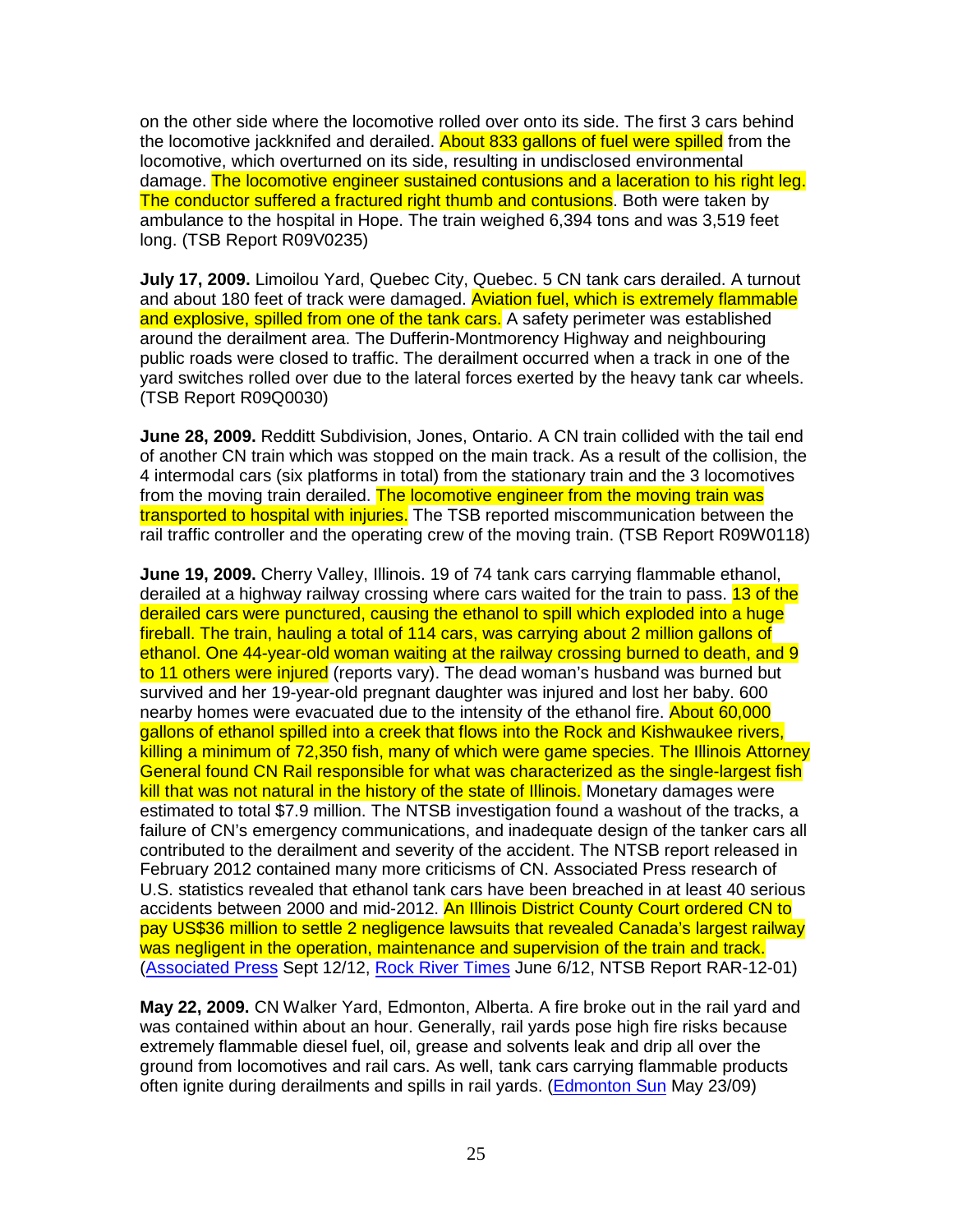**May 19, 2009.** Becancour, Quebec. A stub sill was reported broken on a tank car loaded with chlorine at a chemical plant. (A stub sill is part of the frame which connects the tank cars.) Based on this particular type of fault, the **TSB warned, "that tens of thousands of** faulty railway cars may be in operation, hauling dangerous goods across Canada". (TSB Report R09W0016)

**March 21, 2009.** Kingston Subdivision, near Brighton, Ontario. 6 of 137 CN rail cars were ripped off the main track - 3 carrying hazardous materials - after the train, which stretched nearly 2.7km, came to an unexpected and abrupt stop. This forced some of the heavier loaded cars in the back of the train to crash into some lighter empty ones closer to the front, causing the knuckle on the  $107<sup>th</sup>$  car to break. CN and others have been realizing significant cost savings by increasing the length and weight of their trains, and by improperly assembling them, but at the same time this practice is compromising safety. As a result of the increasing number of derailments of too-long, too-heavy and improperly assembled trains, the federal government launched a 2-year study in an attempt to develop regulations to address the problem. (TSB Report R09T0092)

**Feb 13, 2009.** Allanwater Subdivision, Robinson, Ontario. A CN freight train derailed 2 locomotives and 29 cars on the main track. The derailed cars included a load of sodium chlorate and 2 loads of propane. The derailed cars struck an 800-gallon wayside propane tank that fuelled a switch heater, puncturing it and igniting an explosion and fire. The fire engulfed most of the derailment site, including approximately 15 of the 29 derailed cars. 2 tank cars of lard and a carload of lumber were consumed in the fire. Several bulldozers and large backhoes were brought to the accident site to contain the fire and to work on restoring the rail line. The heavy equipment spread the damaged rolling stock about the site and covered it in snow in an effort to extinguish the fire, which burned for about 24 hours. The train consisted of 2 locomotives at the head of the train and 94 cars. It weighed 10,386 tons and was 6,061 feet long. The TSB was unable to determine the cause of the derailment because the wrecking and restoration work had commenced without TSB consent. (TSB Report R09W0033)

**Jan 14, 2009.** Near Dugald, Manitoba. A faulty stub sill went undetected, allowing a tank car loaded with 51,500 pounds of flammable liquid propylene to separate from the rest of the train before coming to a stop. (A stub sill is part of the frame which connects the tank cars.) In a scathing report issued August 25, 2010, the TSB said the lack of formal protocols to record and report stub sill failures may prevent other broken parts from being found before the next accident. The TSB warned "that tens of thousands of faulty railway cars may be in operation, hauling dangerous goods across Canada". The TSB continued, "Approximately 41,000 cars within the North American tank car fleet are equipped with this model of stub sills, and approximately 35,000 of them are in dangerous goods service…These numbers are alarming and must not be ignored." Adding to the concern, Transport Canada, the regulator, was either unaware of, or had limited information regarding, stub sill failures so the problem has gone undetected. The TSB strongly suggested Transport Canada take the lead in coordinating with the railway industry and other North American regulators on the issue of reporting stub sill failures. (This does not appear to have been done.) Adding to the risk, the TSB said today's trains are longer and heavier than ever, making them more difficult to control. Alarmingly, stub sills manufactured according to older design criteria may be more susceptible to failure in the current operating environment of longer heavier trains. Prior to the mid-1990's, an average train in main-track service was about 5,000 feet long and weighed 6,000 to 7,000 tons. Following the privatization of CN in 1995, some of the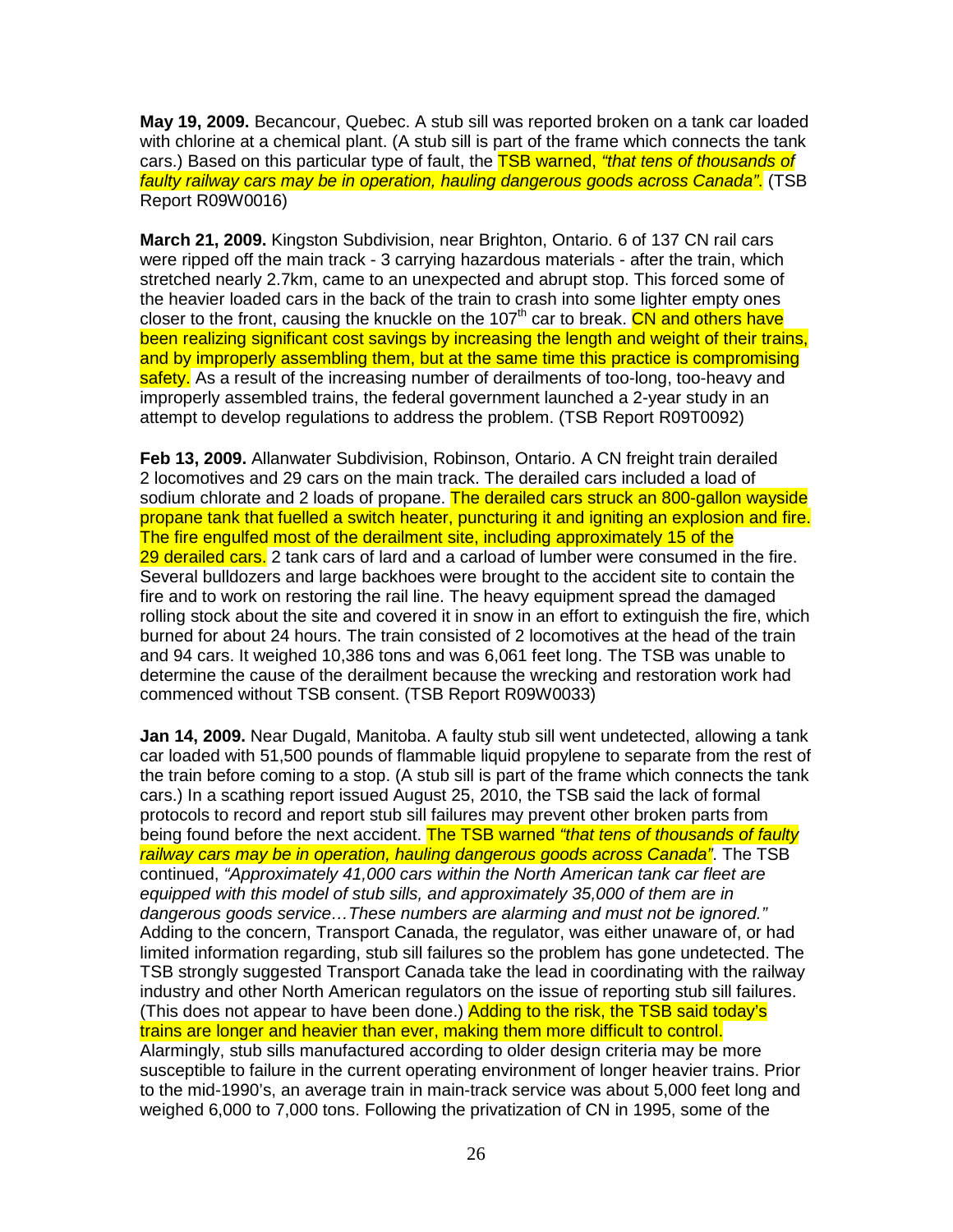trains are now over 12,000 feet long and weigh more than 10,000 tons. (TSB News Release Aug 25/10, TSB Report R09W0016)

**Dec 31, 2008.** Drummondville Substation, near Villeroy, Quebec. 33 CN cars derailed on the main track - 7 tank cars with residue, 6 empty box cars and 20 loaded covered hopper cars. 2 main-track turnouts were damaged. A switch heater gas line was severed, causing about 2,000 gallons of propane gas to leak into the air. About 500 feet of track were destroyed. The train consisted of 3 locomotives and 115 cars (70 loaded and 45 empty), weighed 10,800 tons and was 7,000 feet long. The local fire department was advised by local residents of the accident, arrived on the scene shortly thereafter, and established a safety perimeter, evacuating about 70 residents from the area. Passenger and freight train service were suspended for several days. The TSB reported that the train derailed when the switch heel block joint failed under the weight of the train, and that a simple wrench test would have detected the loose switch bolts. (TSB Report R08Q0028)

**Dec 18, 2008.** Edson Subdivision, Peers, Alberta. A CN freight train weighing 9,444 tons and 8,244 feet long derailed 48 of its 147 cars on the main track. The derailed cars included 16 loaded hopper cars, 7 loaded centre beam bulkhead flat cars, 3 loaded box cars, 12 empty covered hopper cars, a loaded gondola, and 9 tank cars carrying residue. The first 6 derailed cars had left the track on the high side of a curve. The following 42 cars were derailed on both sides of the track. About 1,715 feet of main track were damaged. The TSB reported that, as the train was travelling through the curve, the high rail likely broke under the 21st car or one of the adjacent cars due to heavy loads and inservice forces. (TSB Report R08E0150)

**Oct 21 & 22, 2008.** Symington Yard, Winnipeg, Manitoba. 3 CN cars derailed in the yard on October 21. On October 22, a CN mechanical crew was cleaning up the derailment site. While one of the clean up crew members was monitoring a crane that was lifting a derailed car, the employee was struck by a locomotive that was in switching operation right next to the derailment work site. The employee, who suffered a broken wrist, a facial laceration and a bruised knee, was taken to the hospital. The TSB questioned why CN decided to resume normal switching operations so quickly and so close to the derailment site where clean up activities were underway. This resulted in reducing the physical space available to the clean up crew and, therefore, the level of protection. The locomotive struck the employee because the physical space required to conduct re-railing activities was insufficient. (TSB Report R08W0219)

**Oct 1, 2008.** Near Hamiota, Manitoba. 11 empty cars of a 153-car CN train derailed, causing major damage to both the rail lines and the cars. (TCRC76 Oct 2/08)

**July 3, 2008.** CN Bedford Subdivision, Halifax, Nova Scotia. A Via Rail train was moving westward exiting a loop track. At the same time a CN train was reversing eastward toward Halifax Ocean Terminals. In an area where sightlines were restricted due to the curvature of the track and a rock cut, the 2 trains collided. As a result of the collision, 2 locomotives, a baggage car and 5 coaches of the Via train were severely damaged. There was also some track damage. (TSB Report R08M0063)

**June 23, 2008.** Wabamun, Alberta. A stub sill on a tank car completely severed from the car during normal CN train operation. The car was scrapped with, unfortunately, no record of the stub sill failure which could have helped fix the problem on many other tank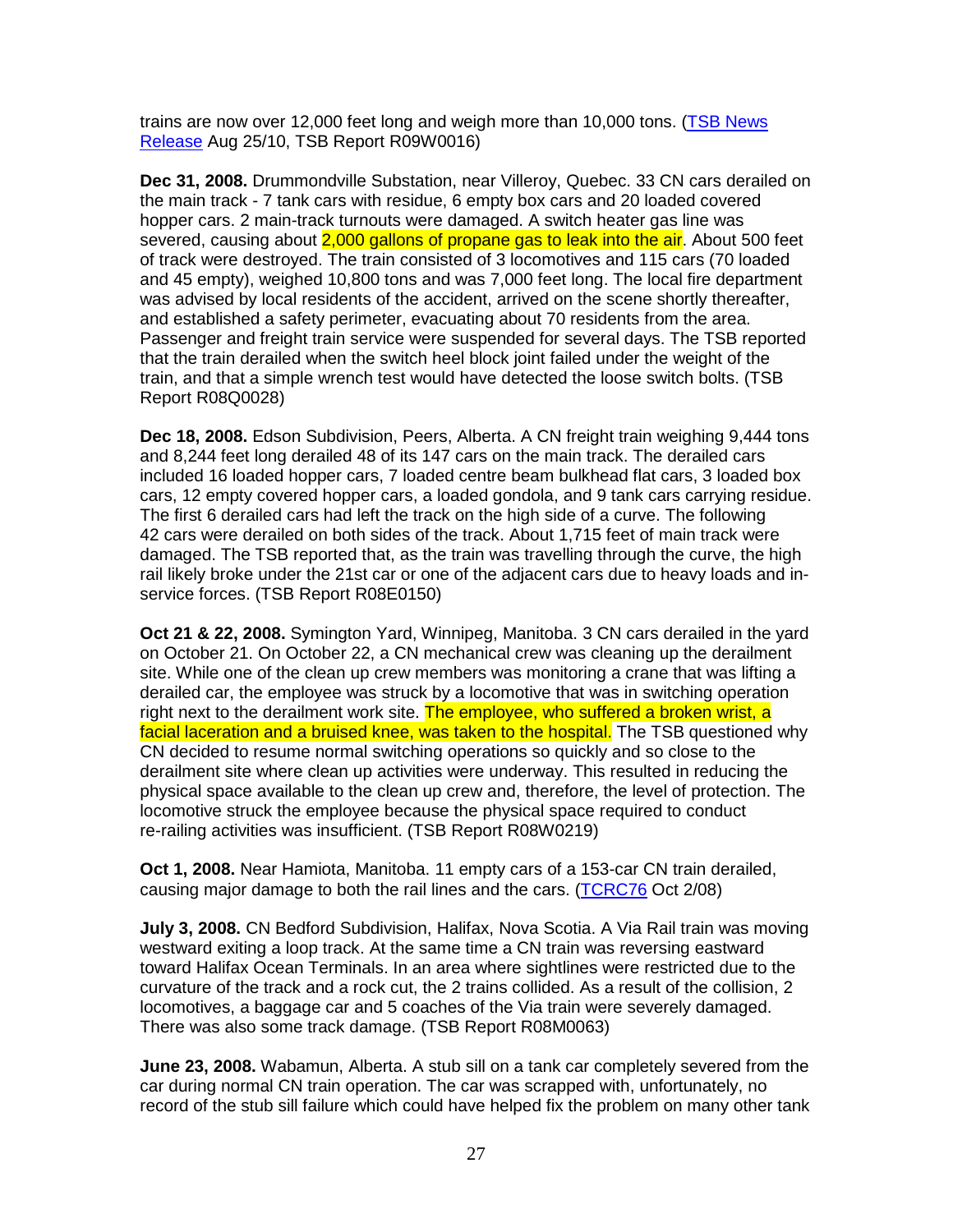cars carrying dangerous goods. (A stub sill is part of the frame which connects the tank cars.) Based on this particular type of fault, the TSB warned, "that tens of thousands of faulty railway cars may be in operation, hauling dangerous goods across Canada". (TSB Report R09W0016)

**May 2008.** Standing Committee on Transport, Infrastructure & Communities released its report on Rail Safety in Canada. The report was particularly critical of CN's carrying out of safety standards and manner of reporting safety issues. The Committee wrote, *"Due* to the frequency of rail accidents in Canada in the last few years, notably in British Columbia, Alberta, Ontario and Quebec, there is a concern that the rate of accidents is on the rise. The repercussion from these accidents has been severe in terms of human fatalities and environmental damage." The Committee remained concerned about both the increase in main track derailments and the need for better rail safety generally across the country. There is a lack of accountability by both Transport Canada and the railroads with regard to rail safety. Transport Canada is not accountable enough in enforcing safety regulations, ensuring the implementation of safety procedures is more consistent across the country, conducting safety audits and making safety audit results public. Transport Canada needs more resources and needs a more hands on approach to rigorous inspection programs and to enforcing safety regulations. The railways, particularly CN, were criticized for the lack of meaningful management-employee consultations, poor crew training, poor employee fatigue management, and poor prioritizing and carrying out of safety procedures. The Committee also criticized Transport Canada and the railways for the serious delays in implementing the Safety Management Systems, developed 7 years earlier. On a scale of 1 to 5, with 5 being the optimal level, CN was at level 1 or 2, CP at 3 and Via Rail at 4 in terms of progress to properly implement the Safety Management Systems. CN employees were reluctant to report safety violations, for fear of reprisals from the company, and stated they were working within a "culture of fear". The fear of discipline for reporting safety violations was viewed by CN employees as a major deterrent to reporting such violations. The Standing Committee developed 14 recommendations to address the above-mentioned shortcomings. (Standing Committee Report May 2008, Maclean's July 7/08)

**Feb 18, 2008.** Oakville Substation, Aldershot, Ontario. 20 CN cars derailed including 5 residue tank cars - 3 containing sulphuric acid residue and 2 containing sodium hydroxide residue. There was significant structural damage to a neighbouring industrial building. The train consisted of 3 locomotives and 139 cars (79 loaded, 43 empty, and 17 residue tank cars). It weighed 11,908 tonnes and was 8,027 feet long. The TSB reported that a rail car wheel broke while the train was moving through a curve in the track. The wheel was defective and had been deteriorating for some time. The TSB said without an appropriate quality assurance process for inspecting wheels, derailments will continue. (TSB Report R08T0029)

**Oct 30, 2007.** Malport, Ontario. A CN freight train derailed while stopping to set off a block of intermodal cars. The train consisted of 4 locomotives at the head of the train and 131 cars (59 loaded and 72 empty), was 7,839 feet long and weighed 7,810 tons. 32 cars derailed and about 2,500 feet of track were destroyed or damaged. The TSB investigation determined that weakened track rolled over, initiating the derailment. The derailment actually consisted of 2 separate derailments, an initial one involving only 2 cars, and then a subsequent one that resulted in other derailed cars continuing to spread rail until the added drag finally brought the train to a stop. (TSB Report R07T0323)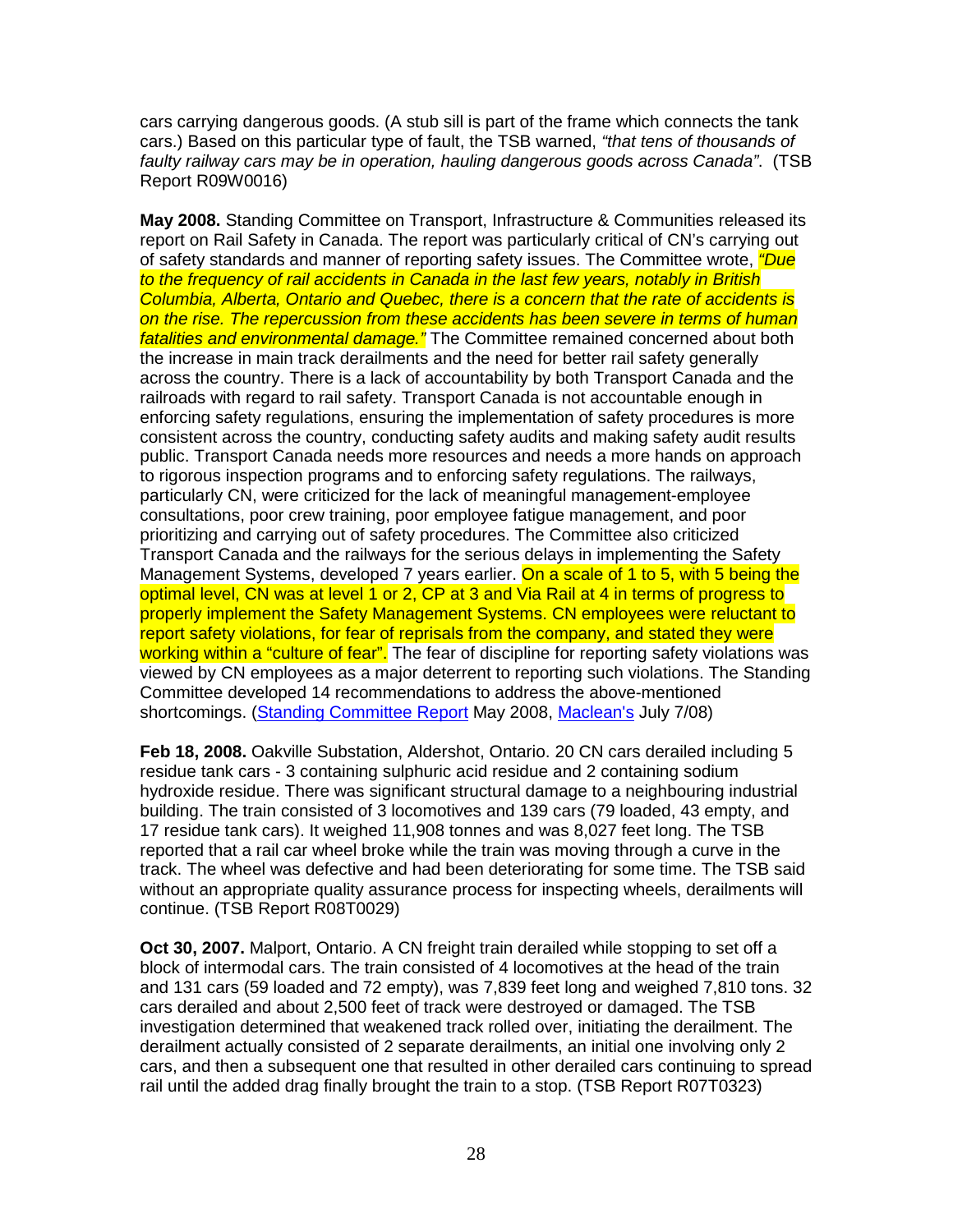**Oct 27, 2007.** Edson Subdivision, Peers, Alberta. A CN train did not stop prior to a stop signal on the main track and collided with a second CN train that was entering the siding. As a result of the collision, the locomotives and 22 cars of the train that could not stop derailed; 10 other cars were damaged but did not derail. 5 cars on the train that was hit derailed and 4 other cars were damaged but did not derail. The TSB reported that the locomotive engineer in the train that failed to heed the stop signal was fatigued. The report said despite previously-acquired knowledge on employee fatigue, the countermeasures that CN had in place were ineffective. In view of the severity of the accident and the availability of other crews at that location, consideration should have been given to relieving the crew from the train that missed the stop signal. (TSB Report R07E0129)

**Sept 17, 2007.** Halton Subdivision, MacMillan Yard, Toronto, Ontario. A CN train remotely controlled by Beltpack and consisting of 67 loaded cars and 30 empties sidecollided with the tail end of a second CN train. 2 locomotives and 2 cars from the remotely controlled train derailed. 6 cars on the other train derailed and/or sustained damage, including 2 special dangerous goods tank cars containing chlorine gas. Both of these cars were severely damaged. About 3,785 litres of diesel fuel spilled from the derailed locomotives and seeped into the ground. About 3,000 litres of diesel fuel were reported to have been recovered and 4 tons of contaminated soil was removed. The extent of environmental damage was not disclosed. The remotely controlled train weighed 9,054 tons and was 5,914 feet long. The TSB reported that the new conductor operating the train by Beltpack remote control had inadequate training and experience for switching long, heavy trains by remote control. The TSB also indicated that the train was actually too long and too heavy to be operated by remote control at all. (TSB Report R07T0270)

**Sept 17, 2007.** 48km east of Terrace, British Columbia. 29 of 99 grain cars derailed on CN's northern B.C. main line. (Business Edge May 10/07)

**Aug 4, 2007.** Chetwynd Subdivision, CN Yard, Prince George, British Columbia. During a switching operation in the yard located on the banks of the Fraser River, a CN train remote controlled by a Beltpack and pulling 53 loaded cars struck a second CN train which was entering the yard. The remote controlled train struck a car loaded with gasoline, derailing it as well as the adjacent car also loaded with gasoline. 2 locomotives, a yard slug unit (a car that provides traction and braking effort to a locomotive) and a centre beam flatcar loaded with lumber in the remote controlled train derailed. A massive fire broke out, burning and destroying the 2 tank cars loaded with gasoline, the centre beam flatcar, as well as the 2 locomotives and slug unit of the remote controlled train. About 172,600 litres of fuel (1,600 litres of diesel and 171,000 litres of gasoline) were spilled, some of which was consumed by the fire. Water bombers were called in to help fight the fire. Health officials issued a voluntary evacuation order for nearby residents. An undisclosed amount of gasoline also spilled into the nearby Fraser River as slicks were seen swirling downstream. The extent of environmental damage was not disclosed. The TSB investigation reported that the CN staff operating the train by remote control Beltpack were inadequately trained and had no experience switching long, heavy trains by remote control. (CBC News Aug 4/07, TSB Report R07V0213)

**April 28, 2007.** Kingston Subdivision, Cobourg, Ontario. A CN freight train derailed a Herzog track maintenance machine and 21 empty multi-level cars on the main track.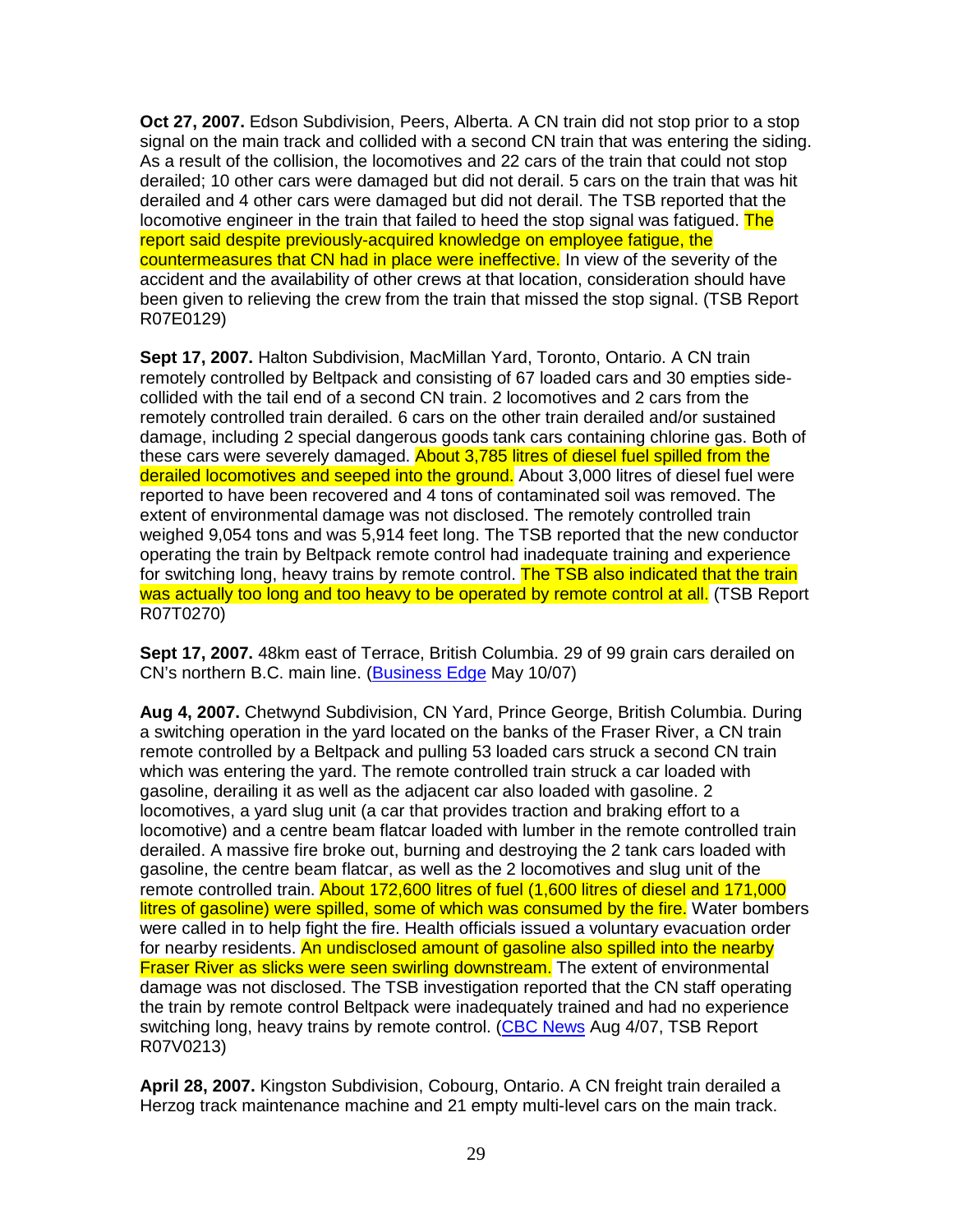During the derailment, the fuel tank on the Herzog maintenance unit was punctured, spilling about 9,084 litres of diesel fuel. The fuel ignited, setting fire to the Herzog unit and about 1,000 feet of track structure, including the Burnham Street level crossing. The local fire department responded and extinguished the fire. The train consisted of 3 locomotives at the head of the train and a mix of 84 empty and loaded cars. It was 9,602 feet long and weighed 9,000 tons. The TSB investigation determined that the marshalling of the train, with placement of a car equipped with non-standard couplers at the head-end of a train with significant trailing tonnage, was a contributing factor to the accident. A quote from the TSB report read, "CN's train design planning system does not take weight distribution within the train into consideration when the train service plan is produced. In comparison, other Canadian railway companies require that freight trains be made up…with the loads marshalled closest to the locomotives to reduce the probability of undesirable track/train dynamics occurrences." The TSB also wrote, "Despite a recent derailment under similar circumstances where Canadian National investigators were made aware of the unique coupler design of the Herzog machine, the machine was allowed to be marshalled in trains without additional restrictions." (TSB Report R07T0110)

**March 29, 2007.** North of Huntington, Quebec. A CN freight train derailed 8 cars on the main track. 4 of the derailed cars were tank cars loaded with sulphuric acid (a dangerous good), 2 cars were loaded with wood products and 2 cars were loaded with paper. 6 of the cars, including 3 of the tank cars loaded with sulphuric acid, flipped over on their sides down an embankment. The train consisted of 2 locomotives and 80 cars (78 loaded and 2 empty). It was 4,771 feet long and weighed 10,382 tons. About 1,200 feet of track were damaged. In some places the track had buckled and was forced laterally up to 2 feet. The TSB reported the rail anchoring condition was poor and may have contributed to the derailment. (TSB Report R07D0030)

**March 12, 2007.** Queen's switch, Kingston, Ontario. CN freight train derailed 32 cars. (Colin Churcher's Railway Pages)

**March 7, 2007.** Chicago, Illinois. The crew of a CN train left 2 locomotives, which had only air brakes applied, on a grade at CN's Lumber Street interchange. The 2 uncontrolled and unmanned locomotives rolled about 1,789 feet along CN's track and onto Amtrack's track where they collided with the lead locomotive of a standing Northern Illinois Regional Commuter Railroad (Metra) train. About 55 passengers were aboard the eighth Metra passenger car at the time of the collision. The other 7 passenger cars were empty. 7 passengers and the Metra engineer and assistant conductor were transported to area hospitals with minor injuries. The total property damage was estimated to be \$75,766. The NTSB determined the probable cause of the collision was the failure of the CN engineer and conductor to properly secure the CN locomotives before leaving them unattended. (NTSB Report RAB-07-04)

**March 3, 2007.** Napadogan Subdivision, Juniper, New Brunswick. A CN freight train derailed 18 cars, including 3 dangerous goods tank cars (liquefied petroleum gas residue) on the main track. The derailed equipment consisted of 12 empty covered hopper cars, 2 tank cars that contained non-dangerous goods residue, and 3 tank cars which contained liquefied petroleum gas residue. They had detached from the train and piled up on either side of the main track. 10 of the cars were destroyed. The 3 liquefied petroleum gas tank cars experienced some jacket damage. Rail car wheel sets were strewn about the derailment site. There were more than 50 broken rails in the 14 miles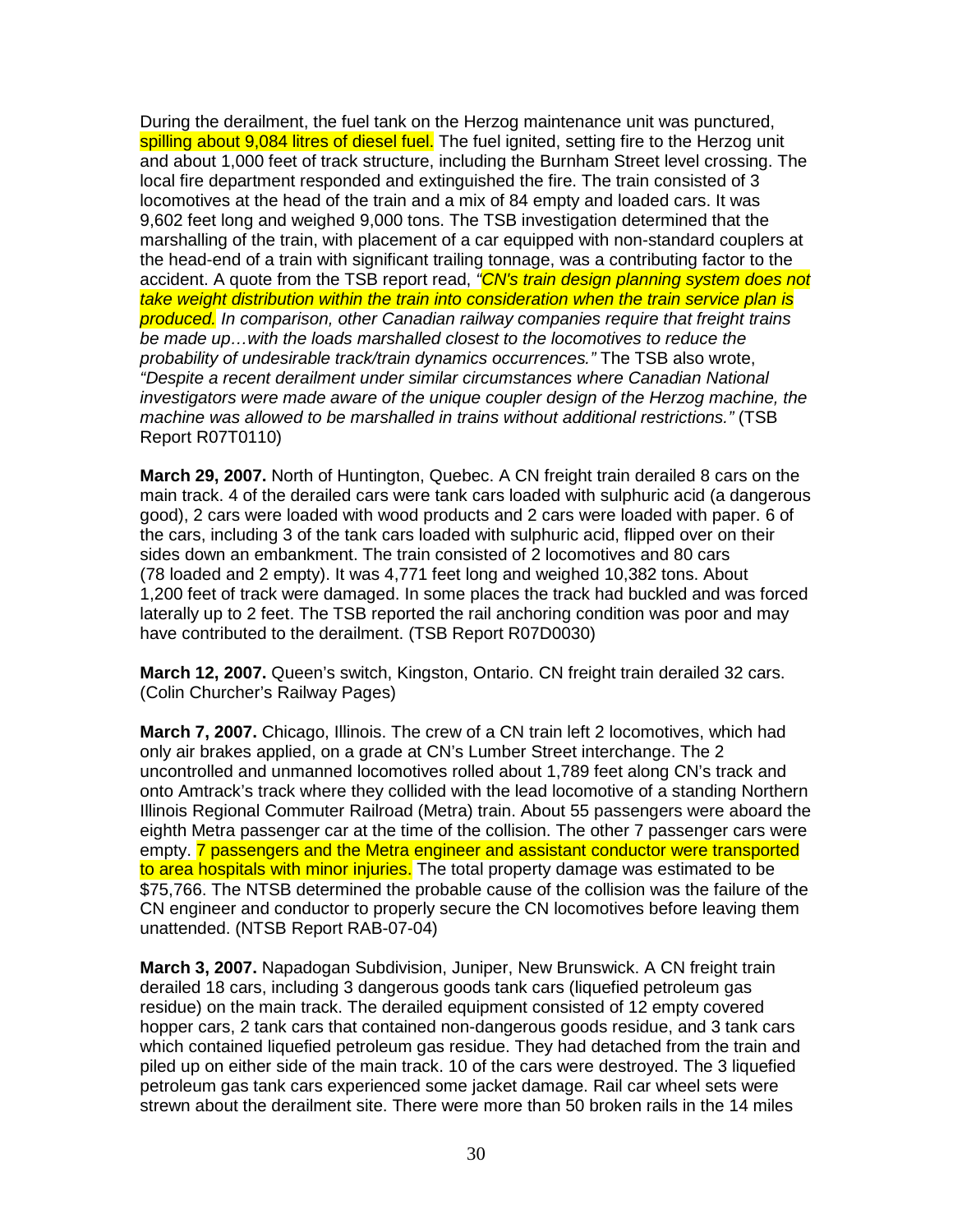between Juniper and the accident site. Damaged infrastructure included 2 switches, a hot box detector and its associated bungalow, a private crossing for a logging road, as well as 14 miles of track. The train consisted of 3 locomotives and 100 cars (42 loaded, 49 empty, and 9 with residues), weighed 7,600 tons, and was 6,850 feet long. The TSB reported the train derailed following the fracture of a wheel caused by the improper functioning of the car's air brakes due to a stuck slide valve on the service portion. (TSB Report R07M0017)

**Feb 13, 2007.** Sprague Subdivision, Symington Yard, Winnipeg, Manitoba. A CN train remote controlled by a Beltpack was accidentally made to travel westward during a switching operation when the operator meant to send the train eastward. The remote controlled train sideswiped a second CN train that was outbound. 4 empty covered hopper cars from the remote controlled train derailed. A total of 9 cars were damaged. The first 2 derailed cars were on their side, the third car came to rest at a 45° angle and the fourth derailed car remained upright. On the outbound train, 3 covered hopper cars loaded with grain and 1 empty covered hopper car were damaged. As well, a stationary empty auto rack car, which was stored on an adjacent track, was damaged. The TSB warned that greater care was required by CN operators who control trains in rail yards with remote controls. In this particular case, the operator was sitting in a motor vehicle that was travelling away from the train which made it very difficult to visually monitor the train he was operating by remote control. (TSB Report R07W0042).

**Feb 12, 2007.** Drummondville Subdivision, near Drummondville, Quebec. 8 of 105 cars in a CN freight train derailed when a knuckle on the  $75<sup>th</sup>$  car broke. 1 of the derailed cars was a tank car with aviation fuel residue. About 850 feet of track were damaged. The train was pulled by 5 locomotives all located at the front end of the train, was 7,006 feet long and weighed 10,815 tons. The TSB investigation determined that the improperly assembled train (empty cars ahead of loaded cars) contributed to the derailment. CN and others have been realizing significant cost savings by increasing the length and weight of their trains, and by improperly assembling them, but at the same time this practice is compromising safety. (TSB Report R07D0009)

**Jan 7, 2007.** Montmagny Subdivision, Montmagny, Quebec. A CN freight train derailed 24 cars (19 loaded and 5 empty) on the main track. 4 of the derailed tank cars contained sulphuric acid, a dangerous good. 1 of these cars was damaged which created a risk because it was located on a bridge over a river. The rest of the derailed cars included: 3 tank cars loaded with non-dangerous liquids, 4 centre beam flat cars, 2 automobile carriers, and 11 covered hopper cars. These cars were derailed in an accordion pattern across the main track, the station platform, and into the street behind the station. A workshop trailer owned by CN was destroyed, and the Via Rail station building and 2 inhabited houses were damaged. About 600 feet of track, a main-track turnout, numerous switch parts, the deck and the west span of the bridge over the Rivière du Sud were also damaged. The train consisted of 3 locomotives and 122 cars (72 loaded and 50 empty), weighed 10,587 tons and was 8,384 feet long. The TSB reported that the train derailed when a switch point rail broke under the train. The TSB also suggested that, considering all the derailments in Canada, perhaps there is a need for tracks to be maintained at a level higher than that required by the Railway Track Safety Rules. (TSB Report R07Q0001)

**Nov 11, 2006.** Kingston Subdivision, Moira, Ontario. A spike puller operator on contract to CN was fatally injured while attempting to perform repairs to his Nordco Grabber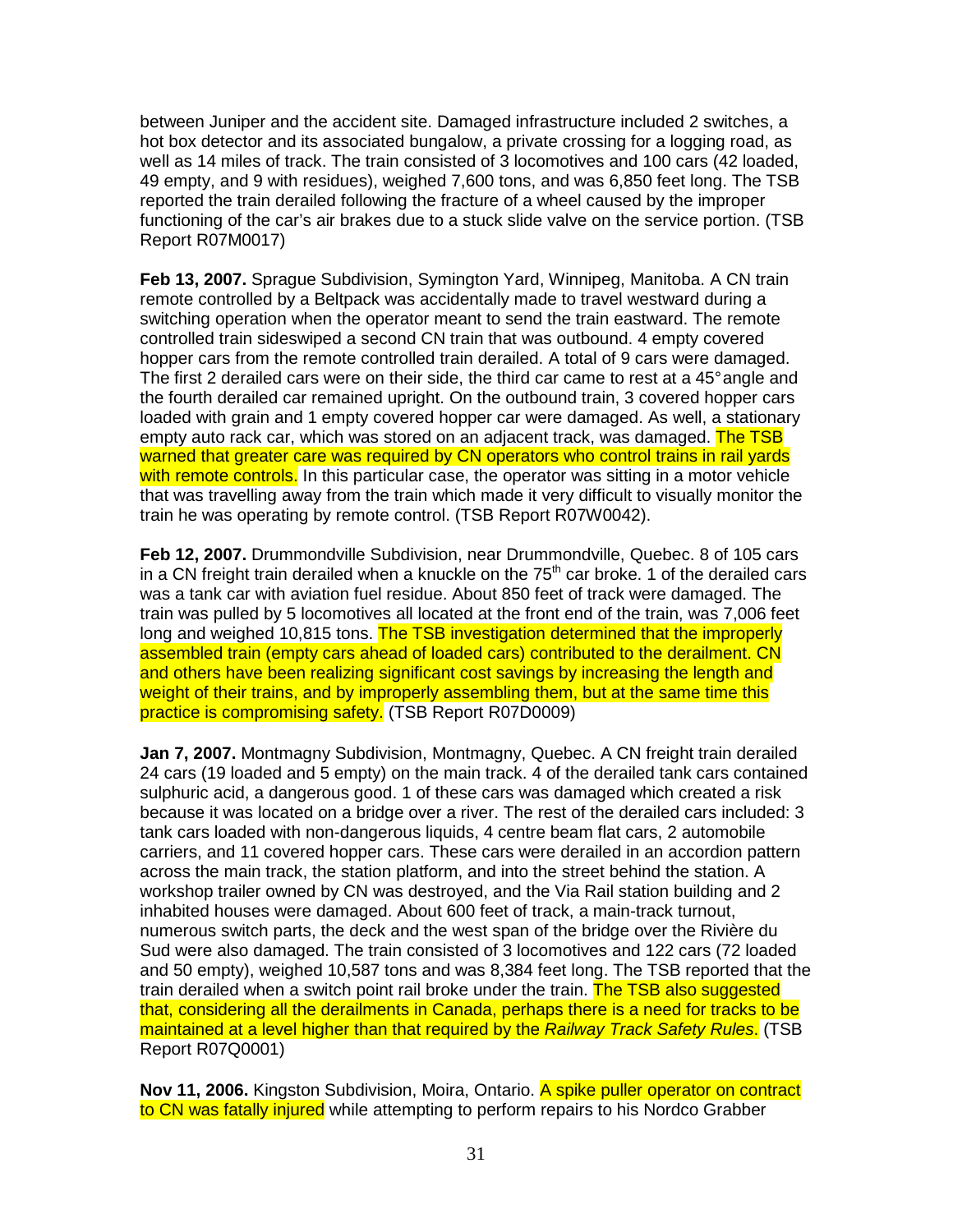Model A Spike Puller. The accident occurred when the right side joystick controller of the spike puller was inadvertently activated, causing the right-hand roller frame assembly to drop rapidly onto the machine operator underneath the machine. (TSB Report R06T0281)

**Aug 27, 2006.** Lac-Saint-Jean Subdivision, Chambord, Quebec. A CN freight train derailed 12 cars, 5 loaded and 7 empty, on the main track. The derailed equipment consisted of 4 gondola cars loaded with wood chips, 1 tank car loaded with a flammable liquid, 4 empty box cars, and 3 empty gondola cars. About 1,400 feet of track were damaged. The train consisted of 2 locomotives and 93 cars (20 loaded, 73 empty), weighed 4,980 tons and was 6,140 feet long. The TSB reported that the derailment was caused by wheel lift on a loaded wood chip car negotiating a curve in the track. As the car ran derailed, it damaged the track, leading to the derailment of 11 other cars. The TSB also reported on asymmetrical loading of car contents as a contributing factor. (TSB Report R06Q0096)

**July 14, 2006.** Oakville Subdivision, Mimico, Ontario. A CN freight train derailed 7 cars on the main track as it was passing over a switch. Derailed equipment fouled the 3 main tracks. The train derailed at a track buckle in an area of track that had undergone recent upgrades in the form of a new turnout installation and track resurfacing. In addition to the buckled track and damaged turnout, about 650 feet of the 3 main-line tracks were damaged during the derailment. The TSB attributed the derailment to track buckling caused by inadequate rail anchoring. (TSB Report R06T0153)

**June 29, 2006.** Lillooet Subdivision, near Lillooet, British Columbia. A CN freight train consisting of 1 locomotive and 1 car loaded with lumber derailed after losing control while descending a steep grade near Lillooet. When the crew realized the train was in a runaway situation, the conductor decoupled the loaded lumber car from the locomotive, climbed onto the car and began to make his way over the lumber to apply the hand brake located on the other end of the car. With the connection between the locomotive and the car severed, the 2 began to separate. Having separated from the locomotive by about 200 feet, the car derailed to the outside of a curve. The conductor was thrown from the derailing car and was killed. The lumber car came to rest about 1,000 feet below the rail right-of-way. The locomotive continued to accelerate. At a curve in the track, the locomotive derailed and slid about 800 feet down the mountain. The trainman was thrown from the locomotive and sustained fatal injuries. The locomotive engineer was thrown off and sustained serious injuries. The locomotive came to rest about 800 feet below the rail right-of-way. The TSB report contained many criticisms of CN and many recommendations to improve the safety of train travel in steep mountainous terrain. Brake shoe friction fade on the lumber car may well have contributed to the derailment. The TSB expressed concern that Transport Canada and CN had not followed the lead by the Association of American Railroads in improving brake shoe design for heavier cars, and that heavier cars in Canada will continue to be operated using brake shoes designed to an older specification. CN employees had also previously raised concerns about the use of non-Dynamic Brake-equipped locomotives in steep mountainous territory such as Lillooet, but these concerns were not relayed to CN management. The TSB criticized CN for the failure of its safety management system to identify and mitigate risks in steep mountainous terrain and recommended that Transport Canada require CN to do so. Many local residents and ex-B.C. Rail employees criticized CN for not becoming better prepared for the added risks of rail travel in mountainous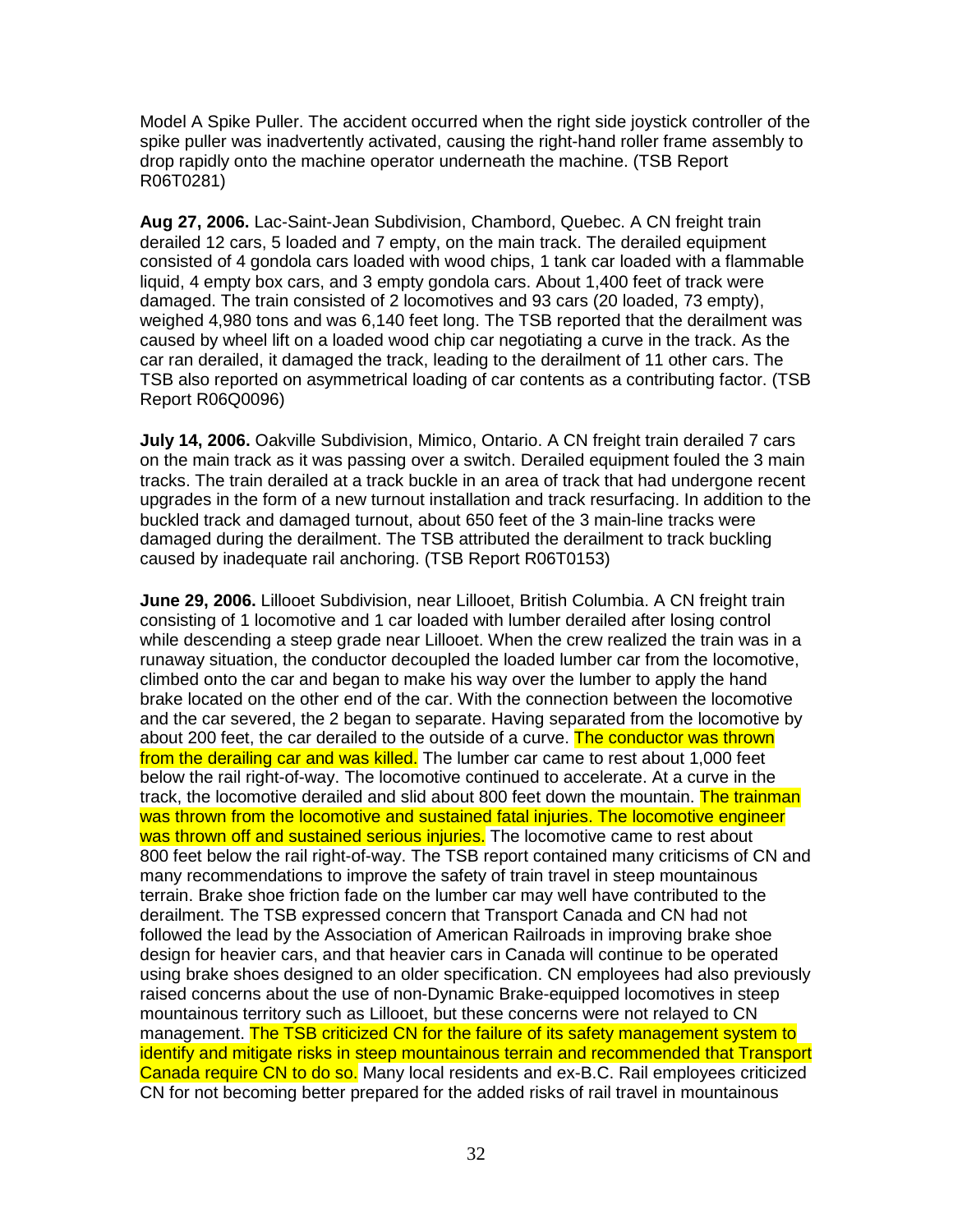terrain when they bought B.C. Rail in 2004. (TSB Report R06V0136, several other sources)

**June 4, 2006.** Joliette Subdivision, Charette, Quebec. A CN freight train derailed 14 cars (10 loaded and 4 empty) on the main track, including 7 cars loaded with dangerous goods, while exiting a bridge. The dangerous goods cars included 2 cars loaded with gasoline, 3 cars loaded with fuel oil and 2 cars loaded with sulphuric acid. About 233,000 litres of hydrocarbons spilled from 3 tank cars and about 160,000 litres flowed down the river valley and into the Rivière du Loup right next to the derailment. Local fire and police departments; Environment Canada; the Canadian Forest Service; and Quebec Sustainable Development, Environment and Parks responded to the accident. Containment barriers were constructed in an attempt to slow the flow of the remaining hydrocarbons into the river. Skimmers and booms were installed on the Rivière du Loup in an attempt to collect hydrocarbons near the derailment site and downstream near the St. Lawrence River. Because the first responders arrived after most of the hydrocarbons had entered into the Rivière du Loup, only about 73,000 of the 233,000 litres of hydrocarbons were recovered. Spilled liquids continued being collected through the following winter months. The spill negatively impacted the bird and fish life along the Rivière du Loup. The train consisted of 3 locomotives and 142 cars; it was 6,760 feet long and weighed 12,290 tons. The TSB reported that rotting and otherwise deteriorating track ties and a lack of rail anchors were major contributors to the derailment and spill. (TSB Report R06Q0054)

**May 21, 2006.** Kamloops Yard, Kamloops, British Columbia. A CN train involved in a switching operation in the yard collided with an unoccupied Rocky Mountaineer Vacations (RMV) passenger train moving into the yard. 4 passenger cars derailed and the CN locomotive was heavily damaged. The CN train was 2,600 feet long, weighed 3,952 tons and consisted of 2 locomotives pulling 28 loaded and 13 empty cars. The TSB reported that the speed of the CN train and distance to the RMV train, along with the weight and lack of braking power on the trailing cars, resulted in the CN train being unable to stop before colliding with the RMV train. Although the CN train did not exceed 15 mph, the movement was unable to stop within one-half the range of vision of equipment as required by Canadian Rail Operating Rule 105. Communications between the rail traffic coordinator and train crews and between the 2 crews involved were inadequate to assist the crews in identifying each other's whereabouts. (TSB Report R06V0111)

**May 15, 2006.** Lac-Saint-Jean Subdivision, near Lac Bouchette, Quebec. A CN freight train derailed 18 cars (16 loaded, 2 empty) at a curve on the main track. The train consisted of 3 locomotives and 75 cars (72 loaded, 3 empty), weighed 8,780 tons and was 4,750 feet long. The TSB reported that the design and loading of the first 3 derailed cars contributed to the derailment and speculated that there must have been a warp in the track. (TSB Report R06Q0046)

**Aug 5, 2005.** Squamish Subdivision, north of Squamish, British Columbia. 9 CN Rail cars (1 loaded and 8 empty) flipped off the tracks, **spilling 40,000 litres of toxic caustic** soda (sodium hydroxide) into the Cheakamus River. The chemical compound stripped the river of oxygen and had a devastating impact on the river's fish population. All freeswimming fish occupying the river at the time of the spill were killed. More than 500,000 adult and young salmon, steelhead, trout and other fish species were killed. Fish died of suffocation from skin burns and gill haemorrhaging. British Columbia Environment staff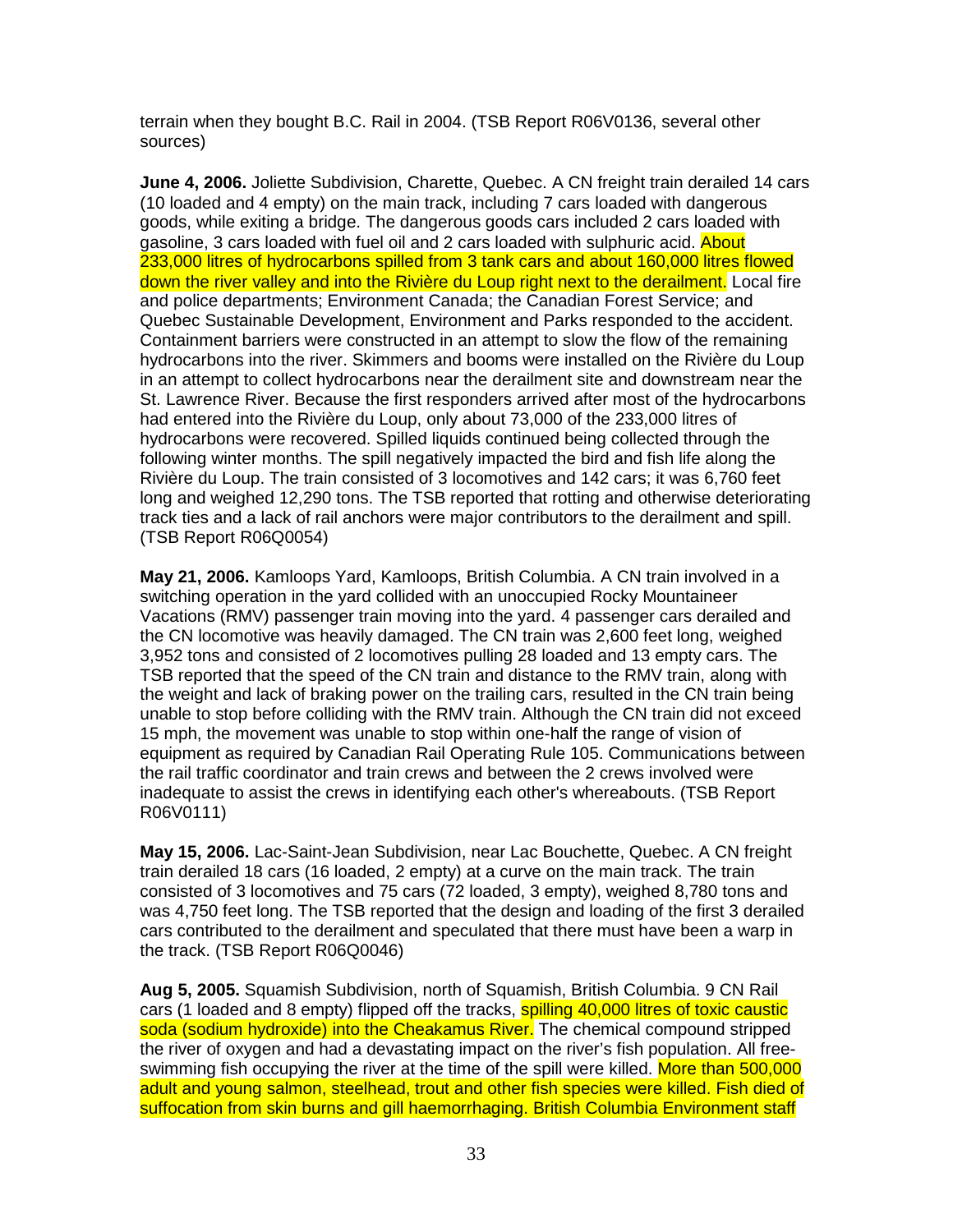said the spill decimated the river's fish population. Angling closures were issued on the Cheakamus and MamQuam rivers and a portion of the Squamish River in an attempt to help fish populations repopulate the sections impacted by the spill. Birds and mammals that relied on Cheakamus River salmon for food were also negatively impacted by the toxic spill. CN was assessed about \$200,000 for river clean up costs and was charged twice under the federal Fisheries Act and 3 times under the B.C. Environmental Management Act, which resulted in fines. The train consisted of 5 locomotives at the head of the train, 144 cars (3 loaded and 141 empty), and 2 locomotives behind the 101<sup>st</sup> car. It was 9,340 feet long and weighed 5,002 tons. The TSB blamed the derailment on human error, poor supervision, use of a too-long train and an improperly assembled train. (TSB Report R05V0141, Canada.com Aug 4/07, several other sources)

**Aug 3, 2005.** Edson Subdivision, Wabamun Lake, west of Edmonton, Alberta. 43 CN cars derailed along the shoreline of Wabamun Lake, spilling 1.3 million litres of heavy bunker C fuel oil that quickly spread across the lake. 100 Wabamun Lake residents blockaded the CN tracks for 5 hours to protest insufficient action by CN to contain or clean up the spill. Oil-slicked birds and other wildlife plus the oil-soaked lake shoreline became instant national news. 4 days later, CN revealed that **700,000 litres of Imperial** Pole Treating Oil had also spilled into the lake. This hazardous chemical contained naphthalene and other polycyclic aromatic hydrocarbons that are highly toxic and linked to cancer. People who lived nearby were forced to evacuate their homes and cottages. Hundreds of oil-soaked birds died. Wabamun Lake is a popular angling lake, and fish were negatively impacted. CN spent an estimated \$28 million attempting to clean up the mess, with remaining costs covered by insurance. CN was forced into a compensation program for those whose properties were damaged. In May 2009, CN pleaded guilty to 3 charges, one under Alberta's Environmental Protection and Enhancement Act for failing to take all reasonable measures to contain and remedy the spill, one under the federal Fisheries Act, and a third under the federal Migratory Birds Convention Act. Fines issued by the court totaled \$1.4 million, which many Albertans did not think was sufficient, considering the magnitude of environmental damages, and considering it appeared that CN was more concerned about opening their track again than in containing and cleaning up the spilled dangerous goods. The train consisted of 3 locomotives, 117 loaded cars, 13 residue cars, and 10 empty cars. It was 8,547 feet long and weighed 15,562 tons. The TSB reported that a defective rail caused the train to fall off the tracks. (Wikipedia, TSB Report R05E0059, several other sources)

**July 31, 2005.** Val-d'Or Subdivision, Val-d'Or, Quebec. A CN freight train derailed 9 cars on the main track. 7 of the derailed cars were bulkhead flat cars loaded with logs, and 2 were gondola cars loaded with copper concentrate. 7 of the derailed cars flipped over on their sides and all 9 derailed cars were damaged. 1 wye track was destroyed, and 450 feet of main and wye track were damaged. The train was powered by 2 locomotives, and was hauling 26 loaded cars, 10 empty cars and 19 residue cars. It was 2,940 feet in length and weighed 3,800 tons. The TSB reported the accident occurred when a 25 year-old roller bearing on one of the bulkhead flat cars that derailed overheated and seized. (TSB Report R05Q0033)

**July 13, 2005.** Three Hills Subdivision, Sarcee Yard, Calgary, Alberta. A CN freight train derailed 2 cars in the yard, which fouled a switch and resulted in the following loaded tank car being hit by 2 locomotives of another train that was operated by Beltpack remote control. The collision punctured the tank car, spilling about 106,800 litres of aviation fuel onto the ground. Diesel fuel also spilled from one of the remote controlled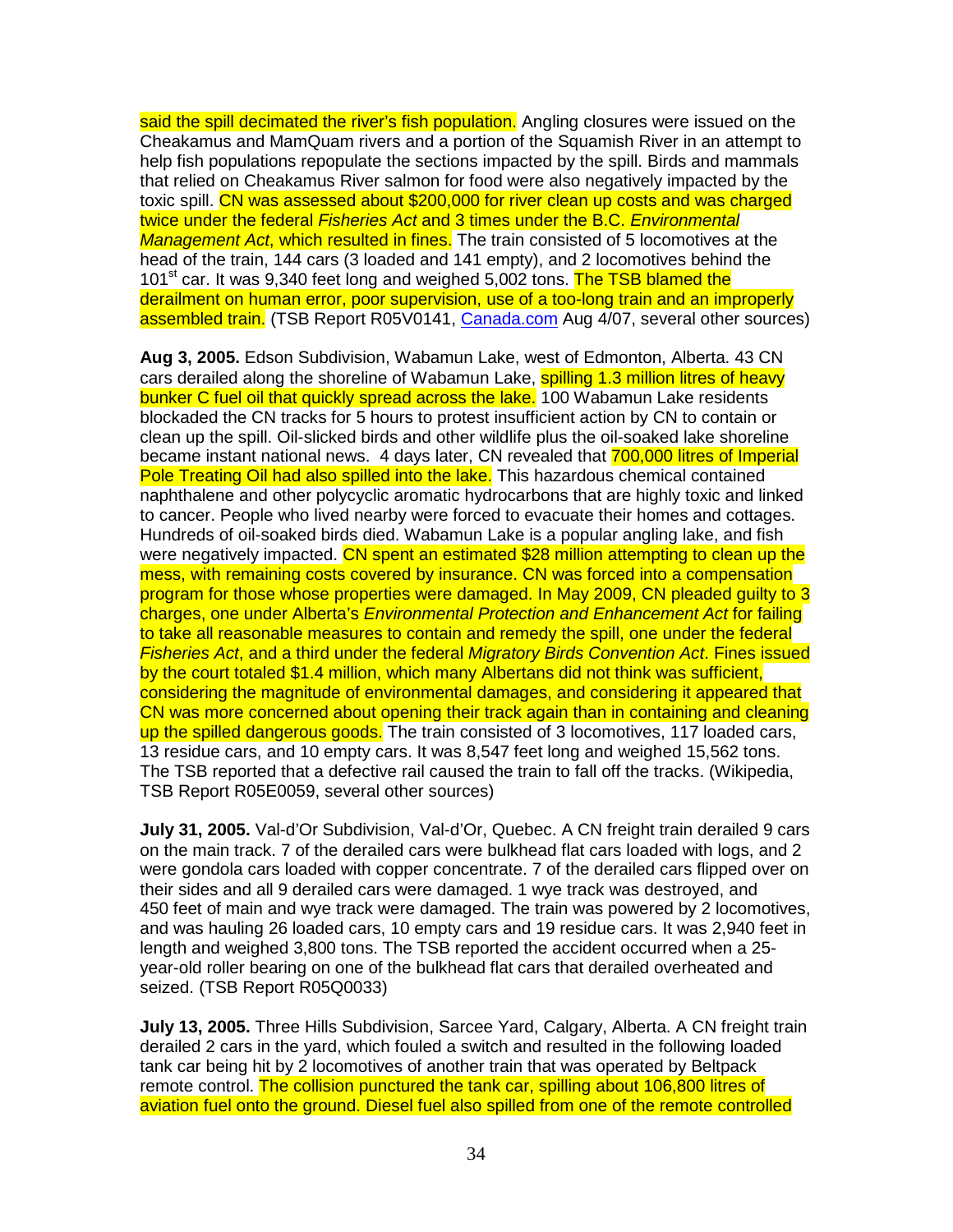locomotives' punctured fuel tanks. The extent of environmental damage was not disclosed. The 2 remote controlled locomotives also derailed. There was extensive damage to the 2 derailed locomotives, the 2 derailed cars, and another empty gondola car. Crossover switches, connecting track and about 300 feet of the yard lead track were destroyed. Calgary police and fire services controlled the site and protected against a potential fire hazard. 4 nearby businesses were evacuated as a precaution. The TSB reported that an improperly assembled train with empty cars ahead of loaded cars contributed to the derailment. Because CN did not investigate nor report to the TSB a prior, similar derailment at the same location, an opportunity was lost to review and identify safety deficiencies. (TSB Report R05C0116)

**July 10, 2005.** CN Yazoo Subdivision, Anding, Mississippi. 2 CN freight trains collided head on. The collision resulted in the derailment of 6 locomotives and 17 cars. About 15,000 gallons of diesel fuel were spilled from the locomotives and resulted in a fire that burned for about 15 hours. 2 crew members were on each train; all 4 were killed. As a precaution, about 100 Anding residents were evacuated. 7 residue tank cars containing hazardous materials were among the cars that derailed. 5 of those cars contained propylene residue, 1 contained isopropylamine residue, and 1 contained carbamate pesticide residue. 1 or more of the propylene tank cars vented due to pressure buildup from the extreme heat of the diesel fuel fire. CN provided the following cost estimates: \$9.6 million for equipment (locomotives and cars); \$65,000 for track and signals; \$316,800 for lading and environmental cleanup; and \$300,000 for wreck clearing. Property damage associated with the accident totaled \$9,665,000. Clearing and environmental cleanup costs totaled \$616,800. The extent of environmental damage was not disclosed. The NTSB determined that the probable cause of the collision was the failure of the northbound train to stop at a red signal, possibly due to crew fatigue. Contributing to the accident was the absence of a positive train control system that would have stopped the northbound train before it exceeded its authorized limits. Also contributing to the accident was the lack of an alerter on the lead locomotive that may have prompted the crew to be more attentive to their operation of the train. (NTSB Report RAR-07-01)

**July 4, 2005.** Kingston Subdivision, Prescott, Ontario. A CN freight train derailed all 51 of its cars on the main track. All of the cars toppled over on their sides. All of the cars contained hydrocarbon residue. 2 cars spilled gasoline and released nitrogen vapours. All of the cars were damaged and about 2,000 feet of main track were destroyed. The train consisted of 2 locomotives and 51 cars; the first 17 cars contained fuel oil residue and the trailing 34 cars contained gasoline residue. The train was 3,180 feet long and weighed 2,240 tons. The TSB reported the derailment was caused when a track moved out of alignment. Another contributing factor was a buckled track resulting from laying the track in cold weather. (TSB Report R05H0013)

**April 6 2005.** Scotford Rail Yard, Fort Saskatchewan, Alberta. An undisclosed amount of hydrogen peroxide spilled out of an overturned car when 8 CN tank cars of a 98-car train derailed. Other CN derailments in the same rail yard include one August 18, 2010 and another one November 21, 2010. (Fort Saskatchewan Record April 8/05)

**Feb 23, 2005.** Drummondville Subdivision, near Saint-Cyrille, Quebec. A CN freight train derailed 29 cars on the main track. 28 cars were destroyed and 1 car was damaged. 1 tank car carrying propane caught fire and exploded, causing major damage to a mill adjacent to the railway right-of-way. Other tank cars carrying dangerous goods including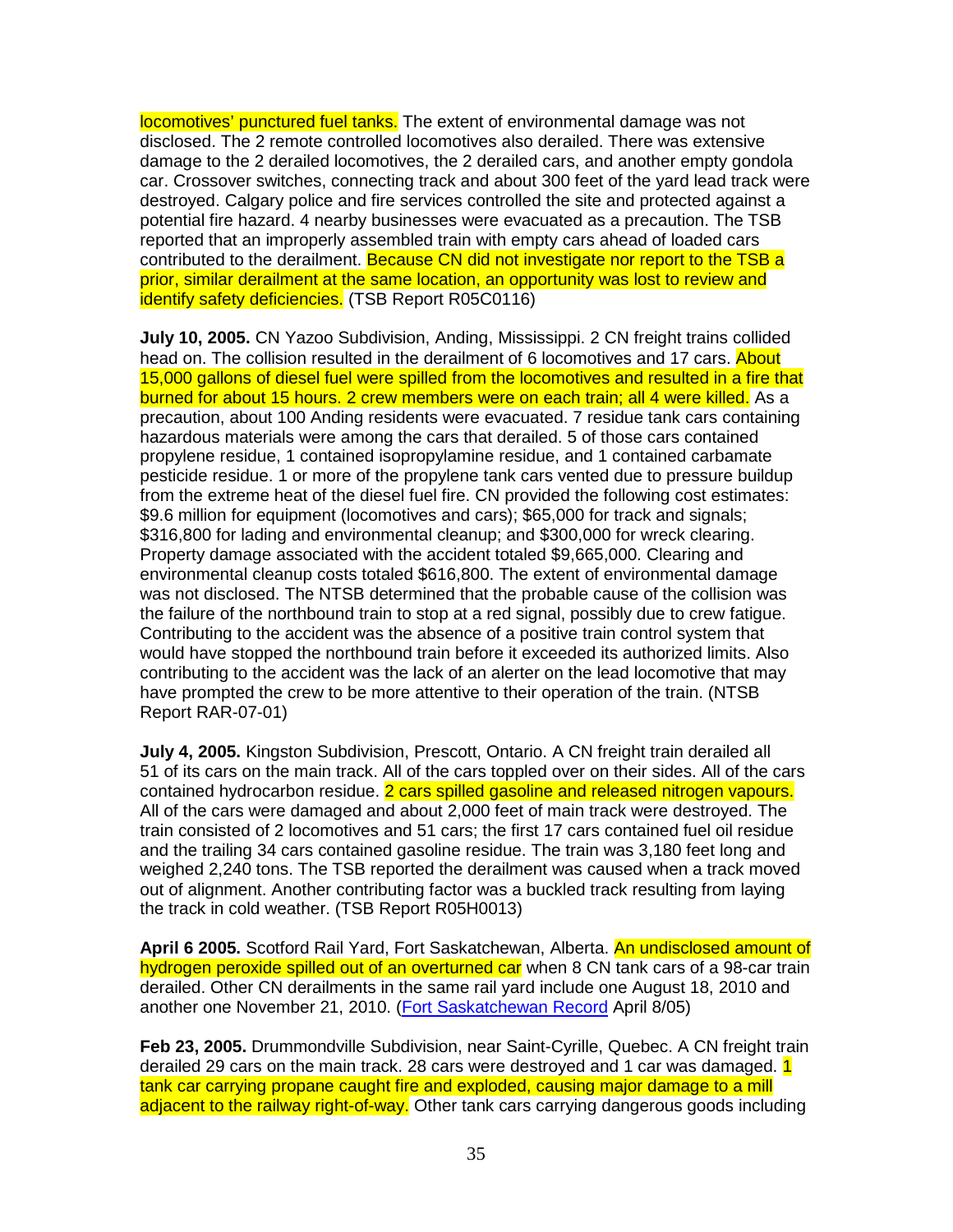chlorine also derailed. Because of the fire and dangerous goods in the other tank cars, the area within a 1-kilometre radius of the accident site was sealed off and about 20 people were evacuated. About 600 feet of track were destroyed and about 4,000 feet of track were damaged. The train was 5,935 feet long, weighed 6,898 tons and consisted of 2 locomotives, 44 loaded cars and 45 empty cars, including tank cars containing chlorine, propane and other flammable liquids. The TSB reported the derailment was caused by a defective rail car wheel that failed, and pointed out that CN does not have a wheel impact load detector (WILD) between Halifax and Quebec, increasing the risk of wheel failure in eastern Canada. (TSB Report R05Q0010)

**Jan 12, 2005.** Letellier Subdivision, Winnipeg, Manitoba. A CN freight train derailed 10 cars including a tank car containing liquefied petroleum gas and a tank car loaded with liquid calcium chloride that overturned and spilled an undisclosed amount of its contents. The extent of environmental damage was not disclosed. 2 derailed loaded hopper cars blocked a public crossing. About 400 feet of track were damaged. The train comprised 1 locomotive, 30 loaded cars, 11 empty cars and 1 residue tank car. It weighed 4,297 tons and was 2,598 feet long. Several homes and businesses were evacuated due to the risks associated with derailed tank cars carrying dangerous goods. The TSB reported several factors that contributed to the derailment including track spacing anomalies, track out of alignment, track warp defects and roller bearing adapters that likely failed in 1 of the derailed cars. (TSB Report R05W0014)

**Nov 12, 2004.** Montmagny Subdivision, Levis, Quebec. 10 multi-platform CN container cars derailed on the main track. The cars were damaged, and 2 switches and 500m of track were damaged. The train was made up of 3 locomotives and 39 multi-platform container cars (113 platforms in all). It was 7,500 feet long and weighed 6,200 tons. The TSB reported that wheel failure caused the derailment. (TSB Report R04Q0047)

**July 25, 2004.** Bala Subdivision, Burton, Ontario. A CN freight train derailed 13 multiplatform intermodal cars carrying 88 containers. Containers carrying dangerous goods including paint and paint thinners were heavily damaged with liquid product spilling from at least one of the containers. About 2,300 feet of track were destroyed. The train consisted of 2 locomotives and 28 loaded intermodal cars. It was 5,919 feet long and weighed 5,750 tons. The TSB reported the following as contributing to the rail rollover that caused the derailment: car design, lacking rail lubrication, track fastening system, and track geometry. A local landowner whose property was damaged by the derailment was not contacted by CN. It took some time for CN to finally clean up the mess on the private land left by the derailment. (TSB Report R04T0161)

**March 17, 2004.** Lac-Saint-Jean Subdivision, Linton, Quebec. A CN train derailed 22 cars at a curve on the main track. 18 cars were destroyed, 4 cars were damaged, and about 140m of track were destroyed. The derailed cars slid down the Batiscan River bank. The train consisted of 4 locomotives and 66 cars, 56 loaded and 10 empty. It was 4,060 feet long and weighed 6,960 tons. A broken rail caused the initial derailment. (TSB Report R04Q0016)

**Feb 17, 2004.** Sprague Subdivision, Symington Yard, Winnipeg, Manitoba. A CN train operated by Beltpack remote control derailed 17 intermodal container car body platforms at a switch in the yard. The Beltpack remote control operator was controlling the train movement from inside a motor vehicle, which is routinely done at the Symington Yard. About 1,600 feet of track were damaged. The TSB reported the location of the Beltpack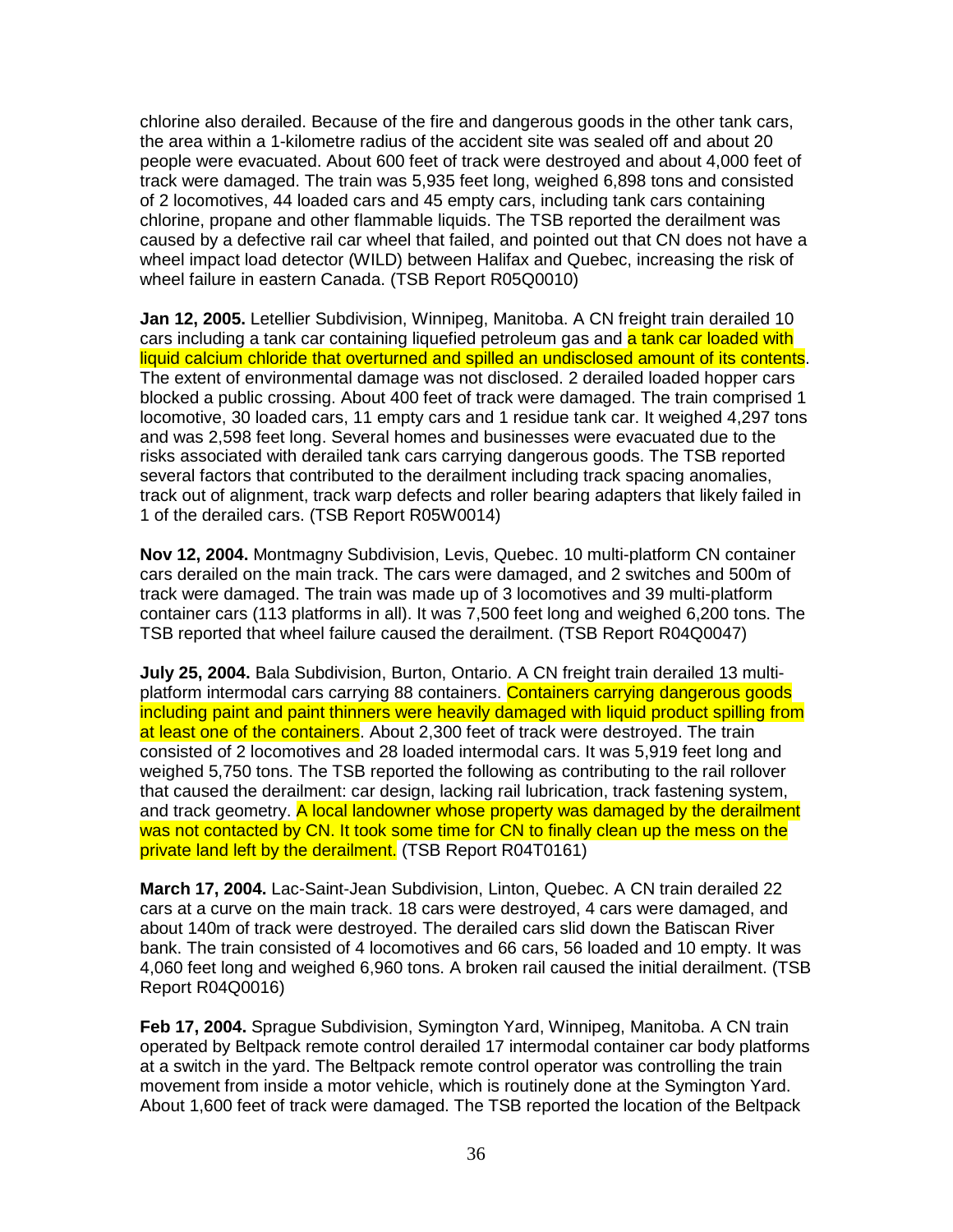remote control operator inside a vehicle, well in advance of and facing away from the remote controlled train, left the train movement unmonitored and increased the severity of the derailment, which was initially caused by a switch malfunction. (TSB Report R04W0035)

**Feb 7, 2004.** Montmagny Subdivision, Montmagny, Quebec. A CN freight train derailed 27 cars on a bridge over the Du Sud River, including a pressurized tank car loaded with liquefied chlorine gas. All of the derailed cars were damaged beyond repair. About 1,500 feet of track and 2 public crossings were damaged. The entire timber deck of the bridge and the pedestrian walkway located on the north side were destroyed. 3 bridge spans were damaged beyond repair and required total replacement. The other 6 spans sustained major damage. The train was 5,489 feet long and weighed 9,102 tons. It consisted of 2 locomotives, 70 loaded and 24 empty. During the derailment cleanup and bridge repair work, traffic had to be rerouted on a temporary bypass track constructed over the river. The extent of environmental damage incurred by the derailment and subsequent repairs was not disclosed. The TSB reported that truck hunting (lateral oscillation of car between the tracks at high speeds) on one or more empty cars contributed to the derailment. The investigation was also confused by an inaccurate list of car positions within the train. (TSB Report R04Q0006)

**July 30, 2003.** Drummondville Subdivision, Villeroy, Quebec. A CN train derailed 32 intermodal platforms on the main track. 31 platforms were damaged, and 1 platform was destroyed. About 2,200 feet of track were destroyed, and another 1,900 feet were damaged by the derailment. The track underneath the last 30 derailed platforms was completely destroyed. In the zone of destruction, the majority of the ties were in poor condition, showing signs of water saturation and rot through half of their thickness. 2 farm crossings were destroyed and the third was seriously damaged. The train, an intermodal express freight train, was 9,973 feet long and weighed 9,310 tons. It consisted of 4 locomotives and 145 loaded intermodal platforms. Some of the cargo was dangerous goods. The TSB reported that the train derailed as a result of a track buckle while travelling above the speed limit over track on which maintenance work was being performed. The TSB also criticized the operators for not following proper safety procedures or CN for not conducting proper safety training. (TSB Report R03Q0036)

**May 21, 2003.** Bala Subdivision, Gamebridge, Ontario. A CN train derailed 49 cars on the main track at a highway crossing. The derailed equipment included 21 tank cars loaded with sulphuric acid, 2 empty box cars, and 26 box cars loaded with paper. About 250 tons of sulphuric acid spilled from 3 tank cars. A small fire started. An underground fibre-optic cable was severed, disrupting service for 16 hours. Some 1,700 feet of track were destroyed. Highway 12 was closed in the vicinity of the derailment area for 5 days. Some 50 people were evacuated due to the toxic nature of the spilled sulphuric acid and to ease clean-up operations. 2 firefighters suffered minor fume inhalation, and a local citizen suffered acid burns to his feet. The extent of environmental damage was not disclosed. The train weighed 11,800 tons and was 5,889 feet long. It was hauling 103 loaded cars, 8 empty cars, and 1 residue car. The TSB reported track defects at the Highway 12 crossing and decreasing time set aside by management for proper inspection and routine maintenance. As well, the train had been improperly assembled with empty cars ahead of loaded cars. (TSB Report R03T0157)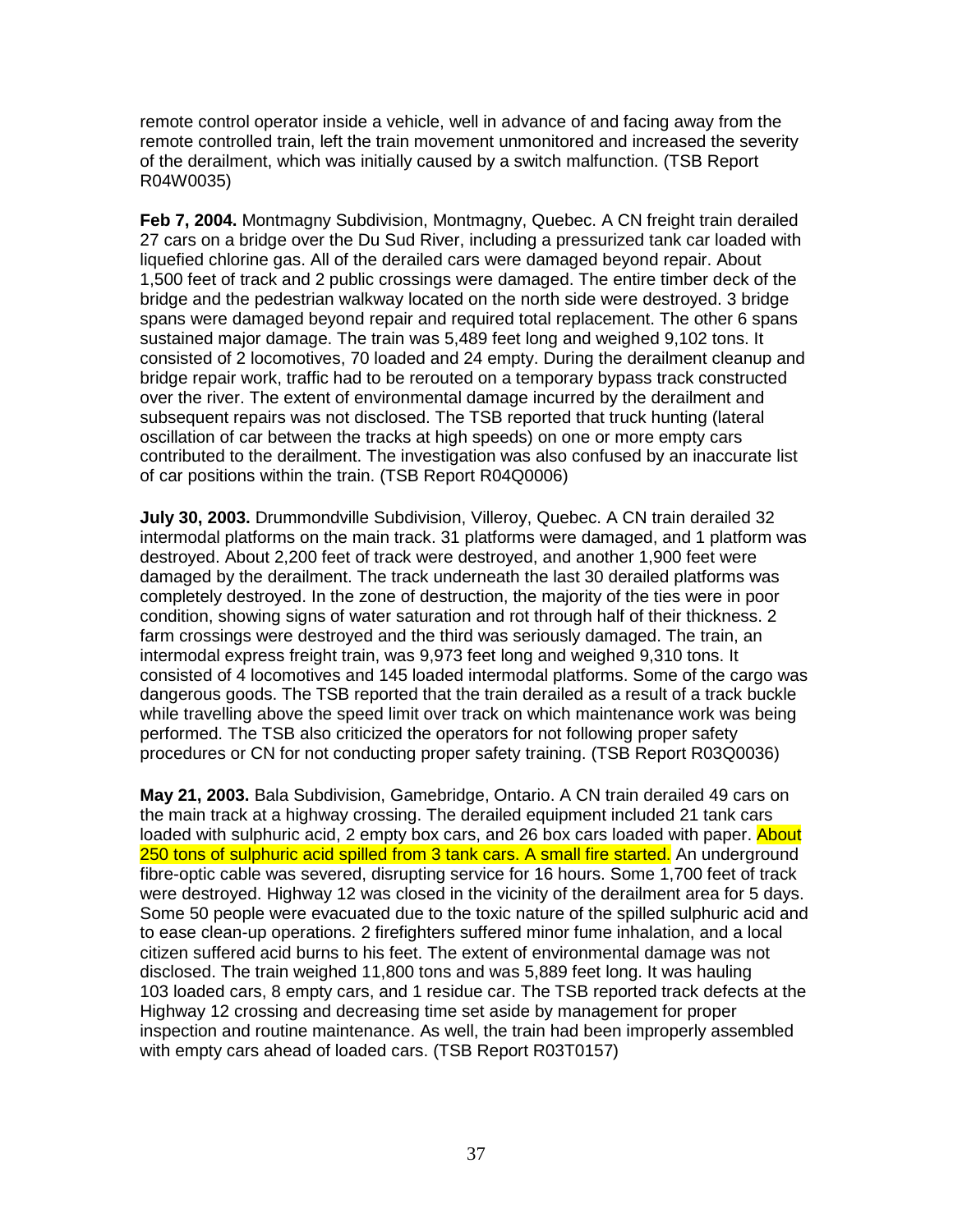**May 16, 2003.** Thompson, Manitoba. Several thousand hectares of land burned from a CN-caused wildfire. Suppression costs amounted to \$565,000. (Canadian Interagency Forest Fire Centre July 24/07)

**May 14, 2003.** Fraser Subdivision, McBride, British Columbia. A CN freight train derailed 2 locomotives and 5 cars loaded with lumber on a bridge on the main track. Once derailed, the locomotives toppled off the bridge, dropping about 25 feet into the gully below along the main river valley. A fire started and the bridge, the 2 locomotives, and the 5 cars and their contents were destroyed by fire. The 2 crew members, the locomotive engineer and the conductor, were fatally injured. Several acres of the surrounding terrain were damaged by the fire and by the ensuing clean-up operation. The extent of environmental damage was not disclosed. The train was 5,730 feet long, weighed 8,800 tons, and was powered by 2 locomotives. The train consisted of 85 freight cars: 68 loaded, 4 empty, and 13 residue tank cars. The complete destruction of the bridge and all its related components, the loss of the locomotive event recorder data, and lack of complete and comprehensive bridge maintenance and inspection records impeded the TSB investigation efforts. However, the TSB reported that the failure to identify the urgency and the severity of the deteriorating condition of the bridge was not recognized because of shortcomings in the inspection, assessment, planning, and maintenance process. (TSB Report R03V0083)

**May 12, 2003.** Drummondville Subdivision, Manseau, Quebec. A CN freight train derailed 17 platforms loaded with 34 containers at a curve on the main track. Most of the containers flipped over on their sides. 3 of the containers were carrying dangerous goods. There was damage to 1,000 feet of main track and 300 feet of siding track. The train was powered by 3 locomotives and consisted of 122 loaded cars. It weighed 5,190 tons and was 8,430 feet long. The TSB reported the derailment occurred when the car body on the platform of a loaded container car collapsed onto the main track, severely damaging the track structure, resulting in the complete loss of track gauge. The platform on the car collapsed due to fatigue at a high stress location where a weld was missing. There also was a discrepancy between the cars recorded as being in the train and the actual cars in the train. (TSB Report R03Q0022)

**Feb 9, 2003.** Tamaroa, Illinois. A CN freight train derailed 22 of its 108 cars. 4 of the derailed cars spilled methanol, and the methanol from 2 of these cars fueled a fire. Other derailed cars contained phosphoric acid, hydrochloric acid, formaldehyde, and vinyl chloride. 2 cars containing hydrochloric acid, 1 car containing formaldehyde, and 1 car containing vinyl chloride also spilled product. About 850 residents were evacuated from the area within a 3-mile radius of the derailment, which included the entire village of Tamaroa. 1 contract employee was injured during cleanup activities. Damages to track, signals, and equipment, and clearing costs associated with the accident totaled \$1.9 million. CN was also forced to pay nearly \$1 million to about 800 residents and businesses for lost time, food spoilage and other expenses. The NTSB determined the probable cause of the derailment was an improper weld on a rail which progressed to rail failure. (NTSB Report RAR-05-01)

**Dec 20, 2002.** Cornwall, Ontario. 10 CN cars derailed. (Colin Churcher's Railway Pages)

**Oct 24, 2002.** Saint-Maurice Subdivision, Hibbard, Quebec. A CN train derailed 6 cars at a curve on the main track. All 6 derailed cars were damaged and 275m of track were destroyed. The derailed cars were loaded with copper ore, toppled over on their sides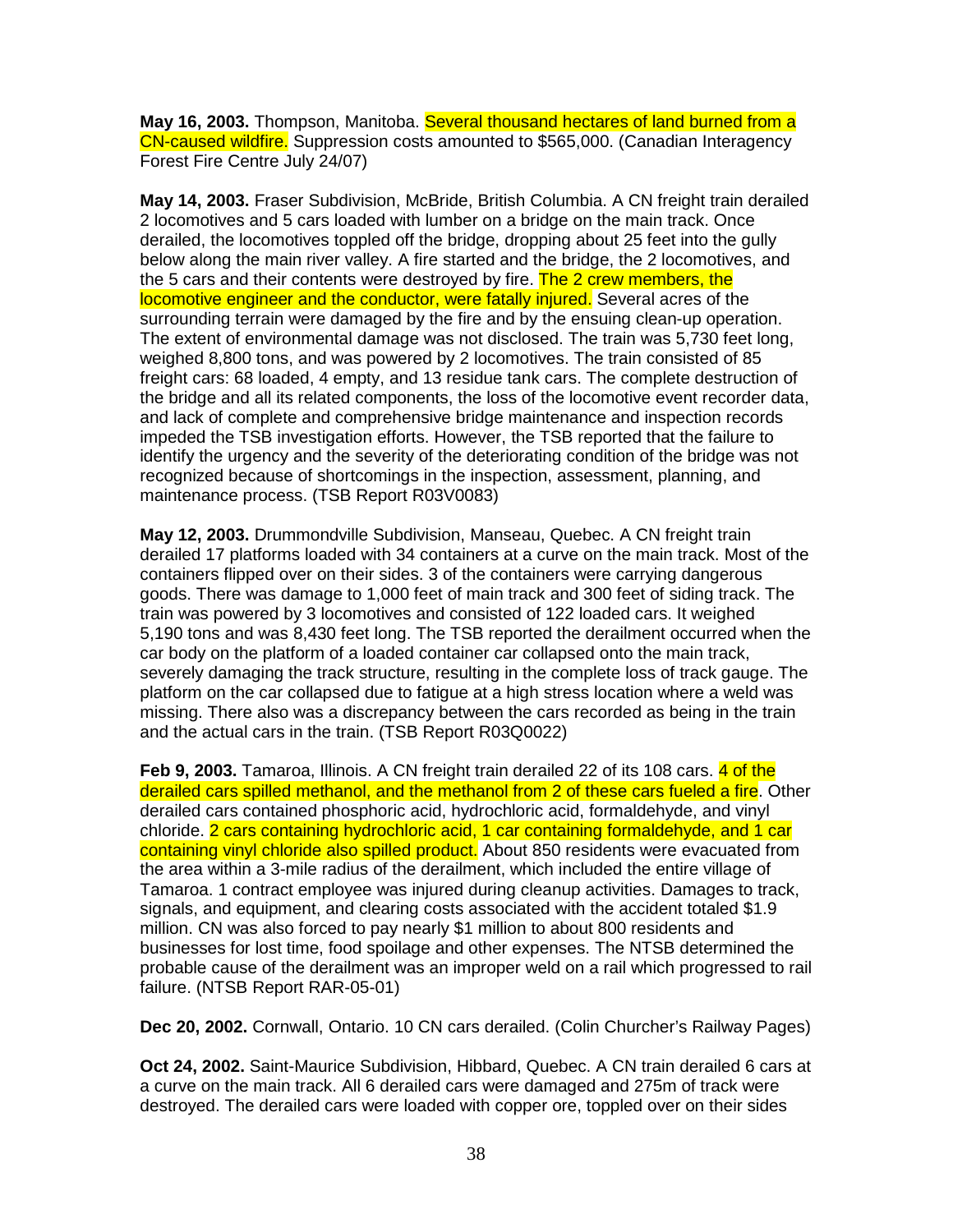and slid down the bank almost falling into a lake. The extent of environmental damage was not disclosed, but based on a photo in the TSB investigation report, there was damage to the lake shoreline. The train comprised 3 locomotives and 109 cars, 34 loaded and 75 empty. It was 6,730 feet long and weighed 7,230 tons. The TSB reported a defective rail caused the derailment. (TSB Report R02D0113)

**Aug 13, 2002.** Bedford Subdivision, Milford, Nova Scotia. A CN train derailed 7 container platforms from the last 2 five-pack cars on the main track. About 2.85 miles of track were damaged. The train was 7,540 feet long and weighed 6,230 tons. The TSB reported that significant track buckle, in part resulting from higher-than-normal air temperatures, caused the tracks to move out of alignment and caused the derailment. (TSB Report R02M0050)

**July 22, 2002.** Montmagny Subdivision, Joffre Yard, Levis, Quebec. A CN train operated by remote control (Beltpack) in the yard derailed 52 cars. 51 tank cars, which contained fuel oil and gasoline residue, derailed and rolled over. An empty bulkhead flat car also derailed. 2 switches and about 3,600 feet of track were damaged. The TSB reported that heavy winds set some empty cars (without their brakes on) in motion which caused the initial derailment. (TSB Report R02Q0041)

**July 8, 2002.** Camrose Subdivision, near Camrose, Alberta. A CN freight train derailed 2 locomotives and 14 cars at a curve in the track. The train consisted of 5 locomotives, 146 loaded cars (some carrying dangerous goods), 6 empty cars, 2 residue tank cars, was 9,708 feet long and weighed 17,201 tons. The train was the longest and heaviest train the crew had ever operated on this subdivision. Derailed cars included 2 empty hopper cars right behind the locomotive, 1 empty flat car, 5 loaded intermodal flat cars, and 6 multi-platform intermodal cars. The last derailed car carried 2 containers carrying dangerous goods. The 2 derailed locomotives were damaged. All derailed cars and about 860 feet of track were destroyed. The TSB reported the primary cause of the derailment was an improperly assembled train. The presence of the first locomotive without alignment control couplers behind the operating locomotives played a secondary role in this derailment. (TSB Report R02C0050)

**July 3, 2002.** Joliette Subdivision, L'Assomption, Quebec. A CN freight train derailed 14 cars at a curve on the main track. 9 of the derailed cars flipped over, fouling both sides of the main track and siding. Softwood lumber products were strewn over the right-ofway and the adjacent private property. About 1,830 feet of main track, 660 feet of siding track and a private crossing were destroyed. A 4-inch irrigation water main was severed, and about 150 trees and seedlings were destroyed or damaged in an adjacent nursery. The train consisted of 2 locomotives, 82 loaded, 9 empty and 2 residue cars. It was 5,570 feet long and weighed 10,390 tons. The TSB reported that the higher-than-normal air temperatures buckled the track which caused the derailment. The Board pointed out that even though hot weather inspections were carried out, they were not sufficient to identify the potential for a track buckle. (TSB Report R02D0069)

**May 2, 2002.** Rivers Subdivision, near Firdale, Manitoba. A CN train derailed 2 locomotives and 21 freight cars after colliding with a loaded tractor-trailer at a public crossing. The derailed equipment included 5 tank cars carrying dangerous goods, 1 tank car carrying ethylene glycol and 12 hopper cars carrying plastic pellets. The dangerous goods products included benzene and hexene. During the derailment, 4 of the tank cars sustained multiple punctures and spilled their products which ignited and a large fire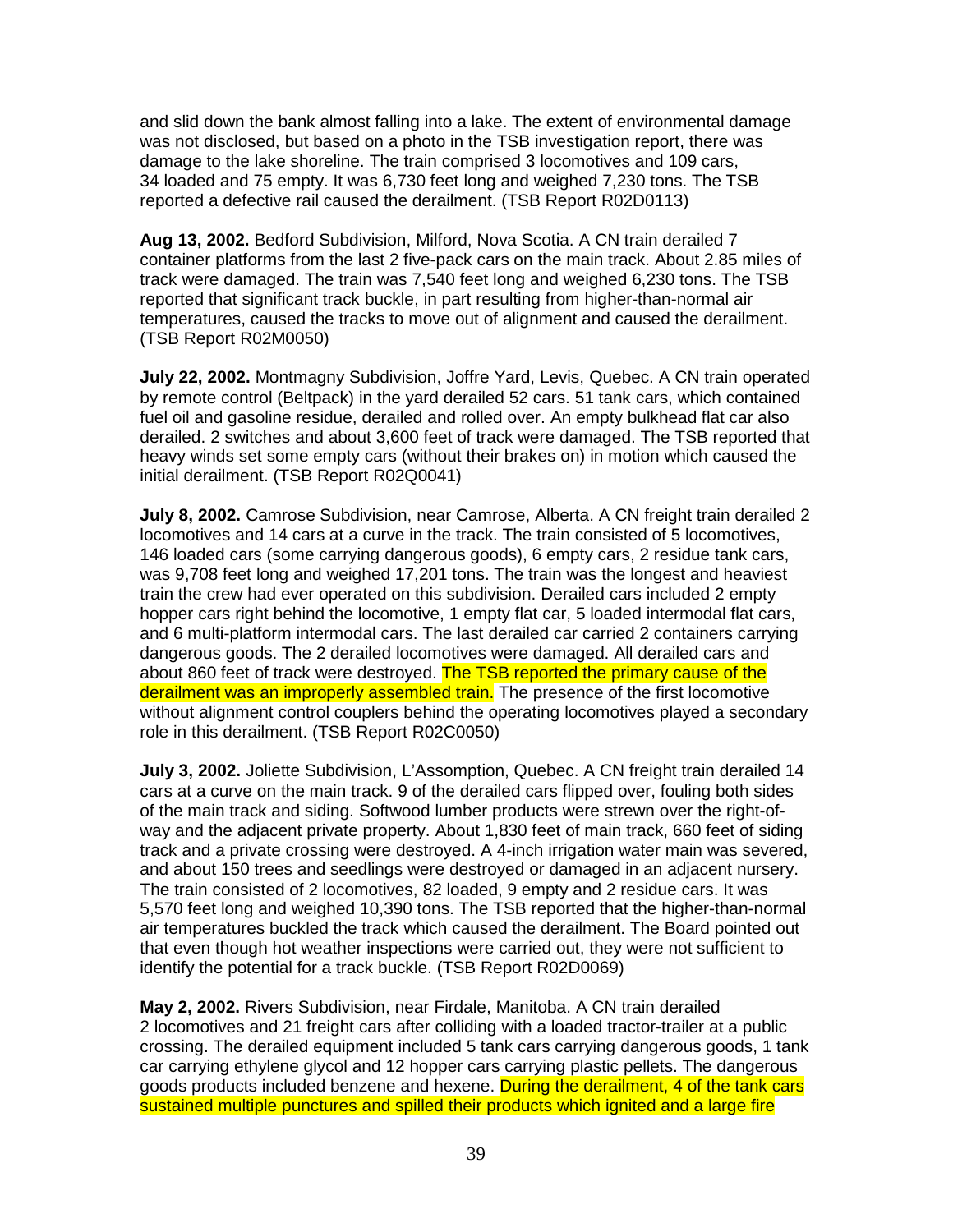engulfed the derailed cars, burning for 2<sup>1/2</sup> days. Water bombers were brought in to help fight the fire. A fibre-optic cable was severed and the Trans-Canada Highway had to be closed. 17 of the derailed cars were destroyed. About 700 feet of the south rail, 450 feet of the north rail, and many of the ties near the public crossing were destroyed. A total of 156 people were evacuated from within a 4-mile radius of the derailment for 2 days. About 13,000 tonnes of impacted soil were excavated and removed for treatment. Water sampling conducted about 1, 2 and 3 months following the spill determined that the groundwater had been contaminated with hydrocarbons. The extent of environmental and groundwater damage was not disclosed. (TSB Report R02W0063)

**April 26, 2002.** Redditt Subdivision, Winnipeg, Manitoba. 8 cars, including 3 box cars loaded with dangerous goods, derailed on the main track as a CN freight train departed Winnipeg. The train consisted of 3 locomotives and 85 cars (76 loaded and 9 empty), was 5,412 feet long, and weighed 9,363 tons. In addition to damaged cars, about 300 feet of track, a roadway underpass, and a fibre-optic system buried in the grade were damaged. 6 homes adjacent to the main track were evacuated. An improperly assembled train contributed to wheel lift on an empty flat car and subsequent derailment. (TSB Report R02W0060)

**Feb 15, 2002.** Dartmouth Subdivision, Dartmouth, Nova Scotia. A CN train derailed 5 cars in the yard, blocking a private crossing to an electrical shop. 3 of the derailed cars were tank cars loaded with liquefied petroleum gas, and the other 2 cars were flat cars loaded with vehicles. 2 derailed tank cars contained propane and 1 derailed tank car contained butane. 1 of the tank cars loaded with propane flipped over on its side as did 1 of the flat cars. The train consisted of 2 locomotives and 15 loaded cars. It was 925 feet long and weighed 1,200 tons. About 300 feet of track were damaged, and the private crossing required repairs. About 800 Dartmouth residents were evacuated from their homes, and the Angus L. MacDonald suspension bridge, one of the 2 major bridges connecting Dartmouth and Halifax, was closed for 12 hours. The TSB reported that deteriorating rail ties contributed to the derailment. (TSB Report R02M0007)

**Nov 15, 2001.** Holly Subdivision, Clarkson, Michigan. 2 CN/Illinois Central Railway trains collided at a switch at the Andersonville Siding. One of the trains missed a red stop signal as it entered the main track and hit the other train on the main track. Both crew members of the train that was hit were killed; the 2 crew members of the other train were seriously injured. The total cost of the accident was about \$1.4 million. The NTSB determined the probable cause of the collision was fatigue by the crew whose train hit the other, and the same train was also traveling above the speed limit. (NTSB Report RAR-02-04)

**Oct 6, 2001.** Napadogan Subdivision, Drummond, New Brunswick. A CN freight train derailed 15 cars after striking an automobile at a farm crossing. 7 of the derailed cars were tank cars carrying liquefied petroleum gas. One of the tank cars suffered damages and **spilled butane**, resulting in undisclosed environmental damage. The train consisted of 3 locomotives at the head of the train, 130 cars (78 loaded and 52 empty), was 8,700 feet long and weighed 10,000 tons. 9 cars and about 1,000 feet of track were destroyed. The TSB investigation determined that an undesired emergency brake application occurred when the train struck the automobile, resulting in rail rollover and the derailment. (TSB Report R01M0061)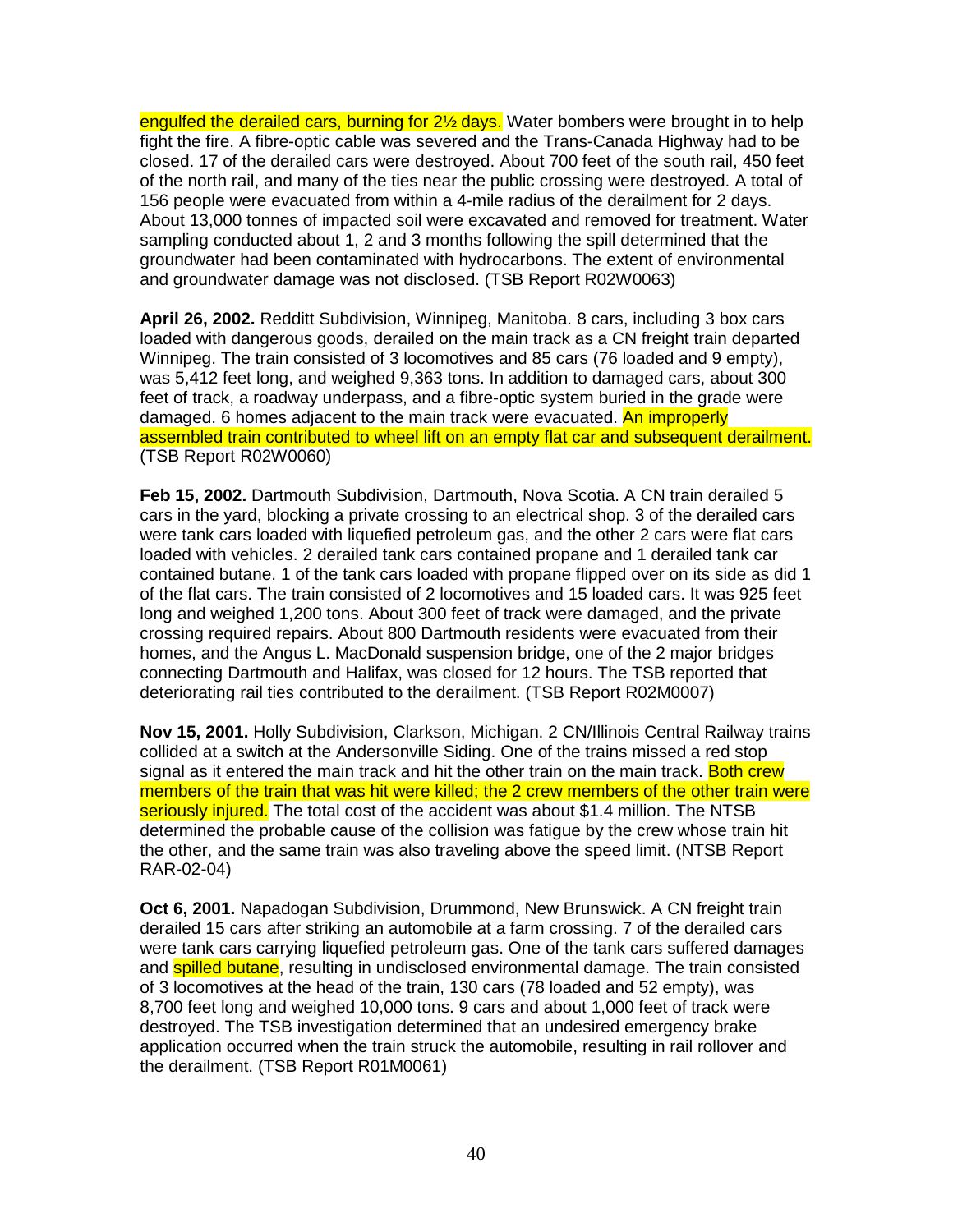**Sept 24, 2001.** Bala Subdivision, Richmond Hill, Ontario. A CN freight train derailed 21 cars on the main track. The running gear on all the derailed cars was damaged. The general merchandise train, powered by 2 locomotives, was hauling 40 loaded cars and 20 empty cars. It was 3,000 feet long and weighed 5,100 tons. The TSB reported that a heavy bulkhead door on one of the cars had opened, swung out, contacted the side of a train passing on an adjacent track and fell onto the track, causing the derailment. The Board indicated the closing device on the bulkhead door was inadequate and should have been replaced. (TSB Report R01T0255)

**Aug 29, 2001.** Saint-Hyacinthe Subdivision, Montreal, Quebec. A CN train approaching the Turcot Yard in Montreal derailed 8 container cars at a curve in the track. 5 cars rolled down the railway embankment, and came to rest obstructing Butler Street. The train consisted of 2 locomotives and 86 cars (85 loaded and 1 empty). It was 5,900 feet long and weighed 5,200 tonnes. The TSB reported that a wheel of one of the cars climbed over a defective rail and caused the derailment. (TSB Report R01D0097)

**May 23, 2001.** Chisholm, Alberta. CN started one of the largest human-caused fires in Alberta's history that destroyed 116,000 hectares of forest plus 10 homes, a trapper's cabin, 48 outbuildings and some vehicles primarily in the Hamlet of Chisholm. The environmental impacts were devastating – an undisclosed number of mammals, birds and other animals burned, and there was significant loss of wildlife habitat. The forest industry lost about 4.5 million  $m<sup>3</sup>$  of growing timber stock and over 6,300 ha of regenerated cutblocks. The Alberta government spent \$10 million fighting the fire with 514 firefighters and an abundance of equipment. CN eventually accepted responsibility for starting the fire by running locomotives in an inappropriate manner during a high fire hazard period. (Canada.com May 31/07, several other sources)

**April 12, 2001.** Bedford Subdivision, Stewiacke, Nova Scotia. A Via Rail passenger train consisting of 2 locomotives and 14 cars, travelling on CN main track from Halifax to Montreal, derailed at a manually operated main track switch in Stewiacke. A standard CN switch lock used to secure the switch in correct position had been tampered with. As a result of this tampering, the 2 locomotives and the first 2 cars continued on the main track, but the following cars took a diverging route onto an industrial track adjacent to the main track. 9 of the cars derailed and a farm supply building, as well as the industrial track were destroyed. 750 feet of the main track and a main track turnout were extensively damaged. One of the derailed cars was destroyed and the rest were damaged. 4 occupants of the building escaped without injury prior to impact. There were 132 persons on board the train. 22 persons were transported to hospital by ground or air ambulance; 9 were seriously injured. (TSB Report R01M0024)

**Feb 15, 2001.** Drummondville Subdivision, Trudel, Quebec. A CN train derailed 25 cars on the main track. 24 cars were destroyed, and 1 car was damaged. A main-track switch, the signal system, 800 metres of track, and goods stored on the property of a construction material distributor were damaged. A signal bungalow as well as a communications tower belonging to CN were also destroyed. An underground fibre-optic cable was severed. The train was comprised of 3 locomotives and 93 covered hopper cars loaded with wheat. It was 6,043 feet long and weighed 12,158 tons. The TSB reported the train derailed as a result of a fatigue fracture in an axle on one of the cars that derailed. (TSB Report R01Q0010)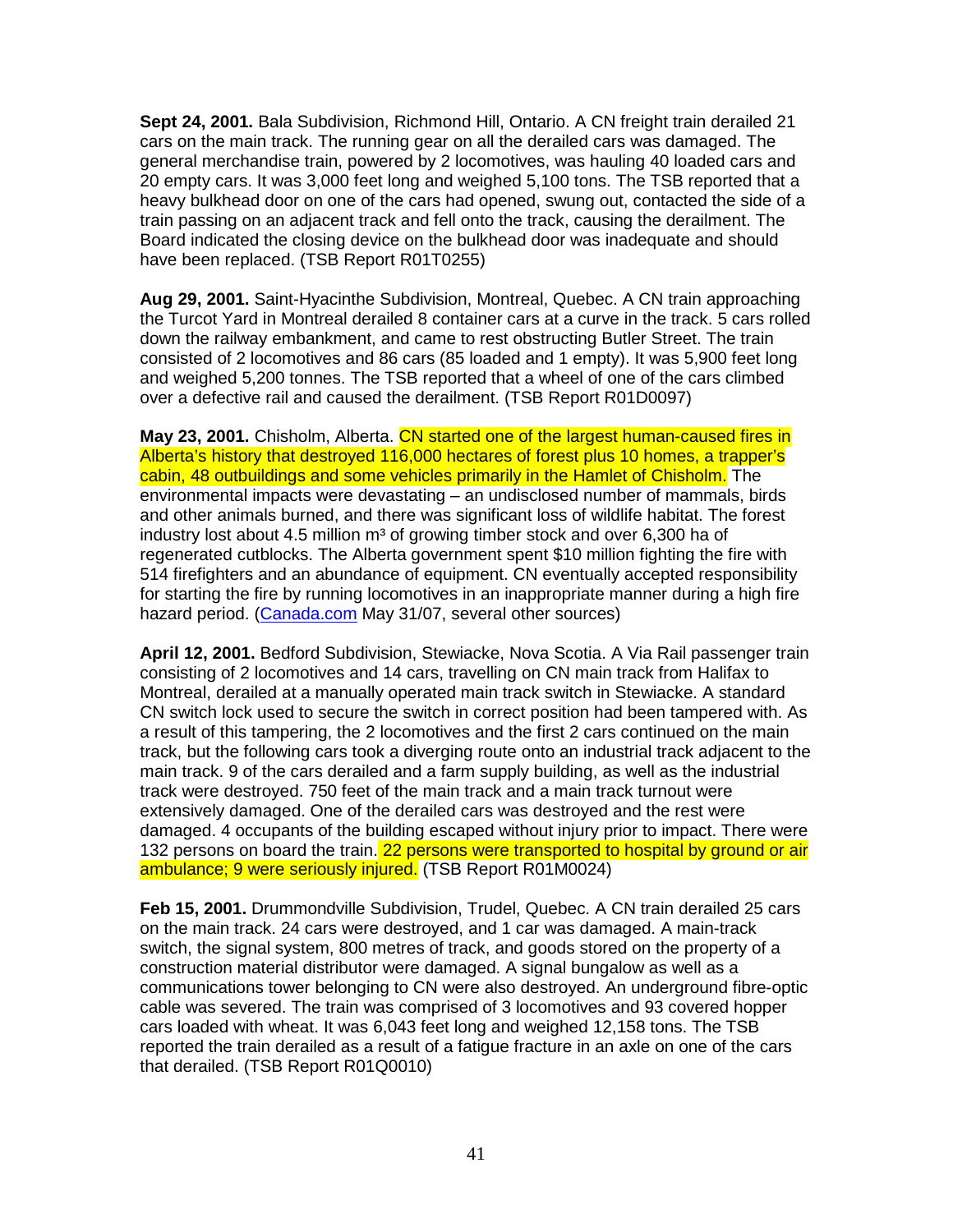**Jan 16, 2001.** Kingston Subdivision, near Mallorytown, Ontario. A CN freight train derailed 26 cars on the main track including 2 tank cars loaded with propane. A public school was closed for a day as a precautionary measure. The train consisted of 2 locomotives at the head of the train, 149 cars (76 loaded and 73 empty), was 9.450 feet long and weighed 11,700 tons. The TSB investigation determined that improperly assembling the long train contributed to a wheel lift and the derailment. Confused communication between the locomotive engineer and the rail traffic controller also appeared to contribute to the derailment. (TSB Report R01T0006)

**Dec 11, 2000.** Kashabowie Subdivision, Shabaqua, Ontario. A CN freight train derailed 17 cars. The derailed cars included 2 loaded tank cars containing methanol, 1 that had flipped upside down and was damaged, spilling all of its contents, and the other which was leaking methanol from an unloading valve that had opened during the derailment. A total of about 100,000 litres of methanol spilled, most of which entered the Shebandowan River. Methanol is a colourless, flammable and poisonous liquid. Persons living close to the river, downstream, were cautioned not to consume water drawn from wells near the river. Water was not declared free of methanol by local health authorities for almost a month following the spill. The extent of environmental damage to the Shebandowan River's ecosystem was not disclosed. The other derailed cars included 5 loaded cars of grain, 7 empty flat cars and 3 empty box cars. The train comprised 3 locomotives, 59 loaded cars and 27 empty cars. It was 5,400 feet long and weighed 8,500 tons. The TSB reported that emergency brake pressure on a cracked defective rail caused the rail to fail, and resulted in the derailment. (TSB Report R00W0253)

**Dec 10, 2000.** Kingston Subdivision, Marysville, Ontario. A CN train derailed 2 cars in a curve on the main track. 1 of the derailed cars, a bulkhead flat car loaded with lumber, lost its load, blocking the adjacent north main track. The other derailed car was a residue tank car. The train comprised 2 locomotives, 51 loaded and 44 empty cars. It was 6,600 feet long and weighed 8,300 tons. The TSB reported that, in each track curve of the train's journey, the load of lumber shifted slightly laterally, causing the banding around the load of lumber to dig into the corners of the lumber, gradually lessening the degree of securement and allowing even greater movement as the trip progressed. Travelling in an unstable state, the lumber shifted at the curve near Marysville and the unbalanced load caused one or more wheels on the car to lift and derail, destabilizing the trailing tank car which also derailed. (TSB Report R00T0324)

**Dec 9, 2000.** Napadogan Subdivision, Blue Bell, New Brunswick. A CN freight train derailed 7 multi-platform double-stack container cars at a curve on the main track. 36 containers were spread over an area covering both sides of the main track for about  $\frac{1}{2}$ km. 11 of the containers were carrying bags of white asbestos (a hazardous material); 2 containers released product onto the right-of-way. A total of 660m of track structure was damaged. The train was powered by 4 locomotives, was 5,700 feet long and weighed 5,200 tons. The TSB reported the derailment occurred due to a rail failure at a curve in the track. (TSB Report R00M0044)

**May 22, 2000.** Saint-Maurice Subdivision, Cressman, Quebec. A CN train derailed 23 cars at a curve on the main track on a bridge over the Saint-Maurice River. Derailed cars included: 13 gondola cars loaded with wood chips, 2 cars loaded with paper, 1 empty hopper car, and 7 tank cars with gasoline residue. 3 of the tank cars with gasoline residue fell into the river. 2 tank cars were punctured, **spilling an undisclosed amount of** gasoline into the river. The extent of environmental damage was not disclosed. 400 feet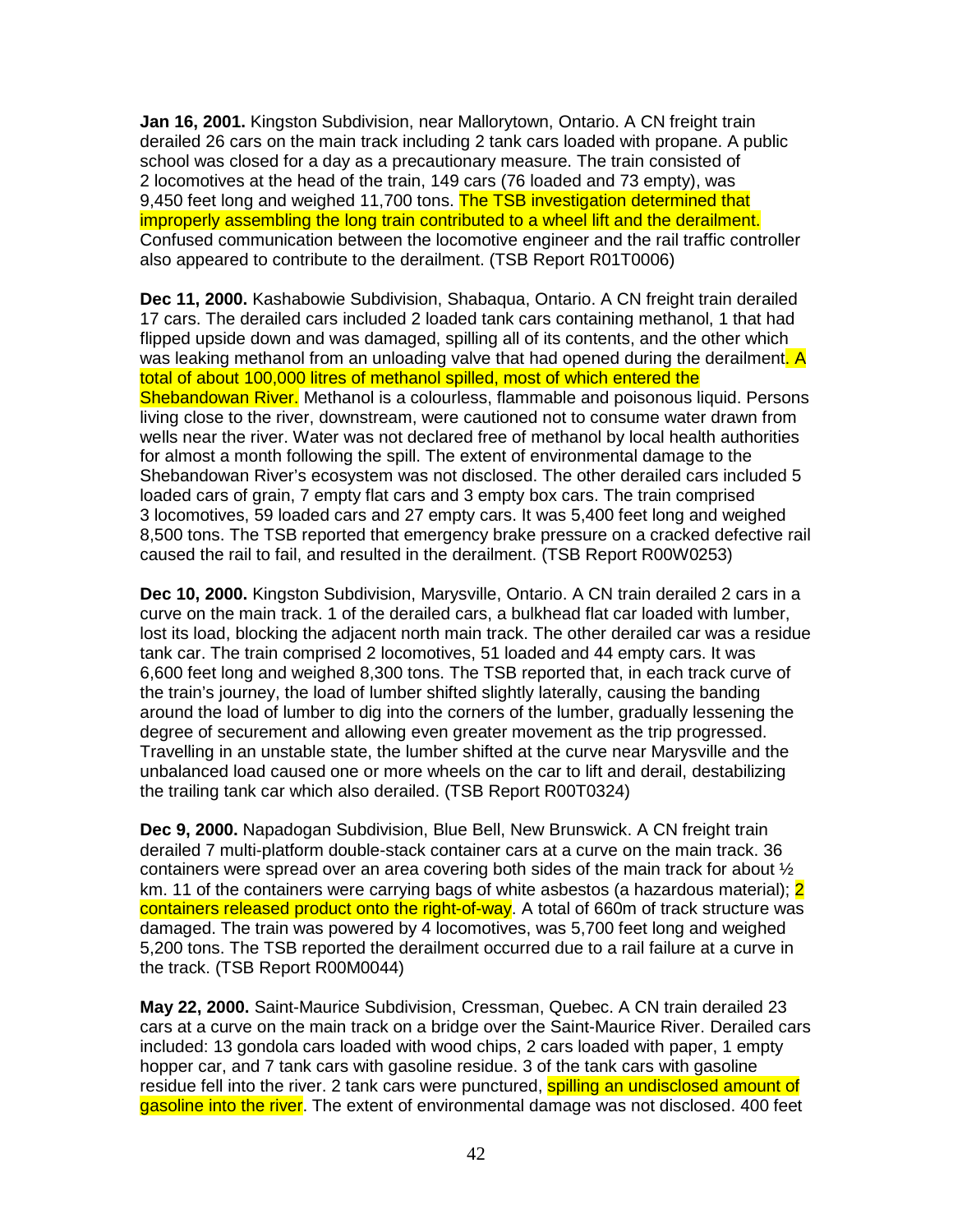of track were destroyed and 2 spans of the railway bridge across the river were heavily damaged. 22 of the derailed cars were damaged and 1 was destroyed. The train consisted of 3 locomotives and 159 cars, including 128 loaded cars, 19 empty cars and 12 tank cars with gasoline or heating oil residue. The train was 9,586 feet long and weighed 15,230 tons. The TSB reported that the derailment was caused by a defective rail in the track curve. (TSB Report R00Q0023)

**May 16, 2000.** Redditt Subdivision, White, Ontario. A CN freight train derailed 19 of its 136 cars along a curve in the main track. 4 of the derailed cars contained dangerous goods. The train consisted of 2 locomotives at the head of the train, 136 cars (51 loaded and 85 empty), was 8,800 feet long and weighed 9,440 tons. The TSB investigation determined that, during throttle reduction while in a curve, the train experienced a wheel climb derailment that was a result of a number of factors including *improperly* assembling the train. (TSB Report R00W0106)

**March 10, 2000.** Rouses Point Subdivision, Brossard, Quebec. A CN train derailed 5 cars on the Massena Spur after traveling through a public crossing. 4 cars toppled over on their sides in a ditch; 3 of these contained dangerous goods. 2 of the tank cars were carrying molten naphthalene (a flammable solid), and the third was carrying creosote. The other 2 derailed cars were hopper cars. All 5 derailed cars were damaged. The track was heavily damaged over a length of about 170 feet. The train consisted of 2 locomotives and 11 cars (8 loaded and 3 empty), was about 730 feet long and weighed 1,330 tons. As a precautionary measure, the Brossard Fire Department ordered the evacuation of about 20 people in the area. The TSB reported the train spread the track gauge, and the wheels of the first derailed car dropped inside the rail near the public crossing. The fact that CN had planned to replace the rail ties indicate that CN was aware of track structure problems at this location. (TSB Report R00D0026)

**Dec 30, 1999.** Near Mont-Saint-Hilaire, Quebec. A CN Ultratrain, a petroleum products unit train linking the Saint-Romuald oil refinery with a petroleum depot in Montreal, derailed and collided with another CN Ultratrain traveling in the opposite direction on a neighbouring track. There was a violent explosion and some rail cars burned for more than 4 days, creating a smoke plume about 500m high. The 2 crew members on the train hit by the derailed train were killed. About 350 families had to be evacuated. 2 locomotives and 61 cars were damaged in the accident. About 2.7 million litres of hydrocarbons spilled and caught fire, damaging private property, public property and the environment. The Ultratrain derailed at a broken rail caused by a defective weld, causing the TSB to call into question CN's quality assurance program for rail welds. The quality assurance system in place did not detect the welds that did not meet the company's standards (mismatch between rail ends, absence of a weld tag, weld not entered in the inventory of continuous welded rail [CWR] repairs and adjustments). (TSB Report R99H0010, TSB News Release Sept 26/02)

**Nov 23, 1999.** Kingston Subdivision, Bowmanville, Ontario. A westward CN freight train struck an abandoned tractor-trailer at a farm level crossing. Metal parts from the trucktrailer became entangled under the wheels of the lead locomotive, resulting in the derailment of both locomotives and the following 10 rail cars, 4 of which rolled over onto their side. An eastward Via Rail passenger train struck the debris on an adjacent track and derailed, just before the freight train had come to a halt. The derailing Via train dragged the trailer portion of the truck-trailer for about 700 feet, causing the Via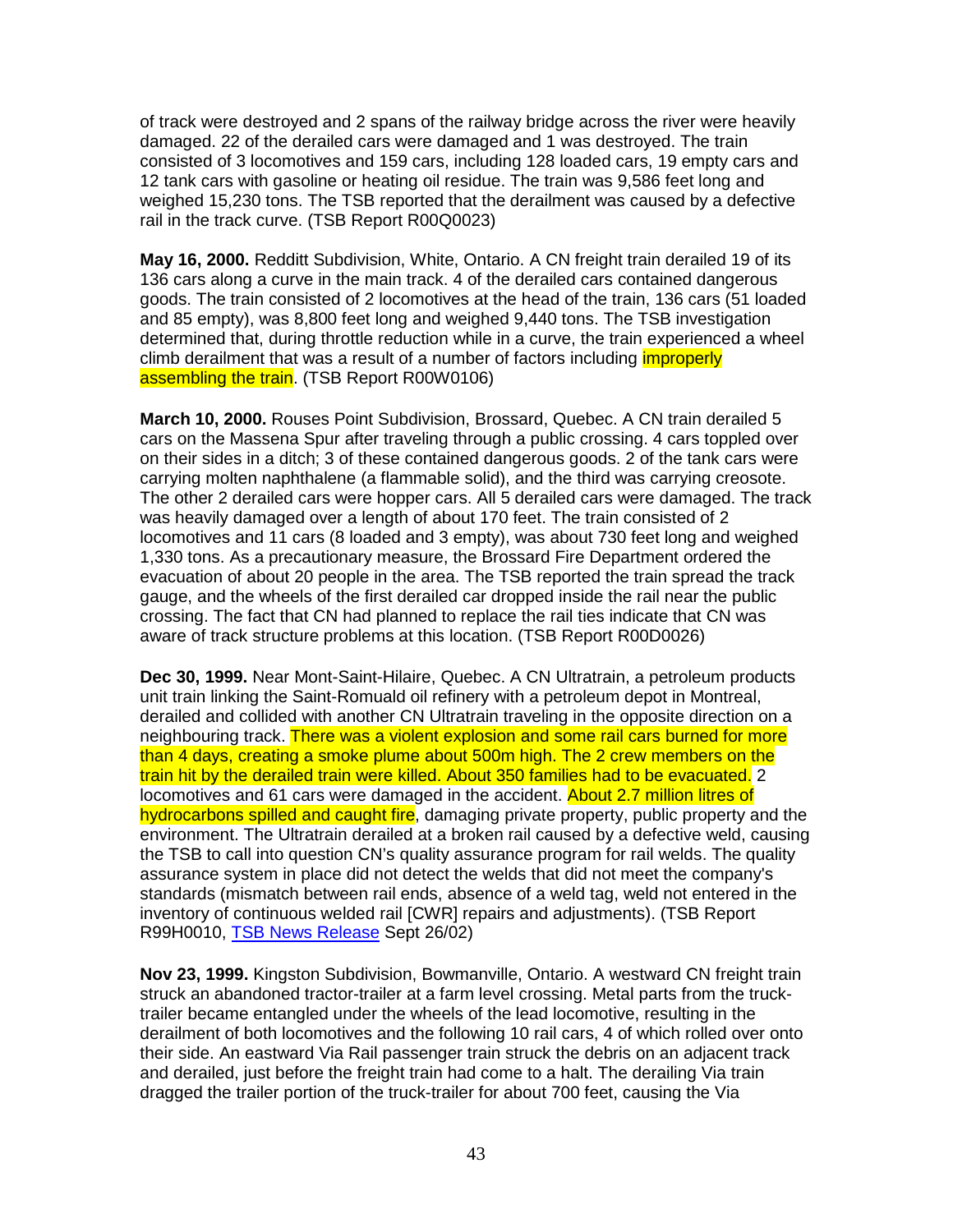locomotive and the following 5 passenger coaches to derail. The jackknifing passenger train hit the derailed freight train cars. Fuel spilling from the tractor-trailer ignited and a fire started. About 6,800 litres of diesel fuel spilled from the Via locomotive and was also ignited. About 4,550 litres of diesel fuel also spilled from the lead locomotive of the CN freight train. 3 of the derailed freight cars contained liquefied petroleum gas residue and 5 of the derailed freight cars were loaded with butadiene. Minor injuries were sustained by 6 Via Rail employees and 5 passengers. (TSB Report R99T0298)

**Oct 9, 1999.** Bedford Subdivision, Bedford, Nova Scotia. A CN freight train derailed a locomotive and the first 8 cars. Some of the derailed cars flipped over on their sides and the entire derailment was spread over a distance of about 655 feet. Corn from 2 damaged hopper cars was spread over the derailment site. Over 800 feet of track were damaged. The train comprised 3 locomotives, 64 loaded and 3 empty, and was 4,580 feet long and weighed 4,470 tons. The TSB reported a damaged rail initiated the derailment. (TSB Report R99M0046)

**Sept 23, 1999.** Bala Subdivision, near Britt, Ontario. A CN freight train derailed 26 cars at a curve in the tracks at Mowat, near Britt. The train consisted of 94 cars, 54 of which were tank cars (41 of the 54 were carrying dangerous goods or dangerous good residues). The 26 derailed cars included: 19 tank cars, 2 box cars and 5 hopper cars. Of the 19 tank cars, 1 was a load of liquefied petroleum gas (LPG), 14 had LPG residues, 3 were loaded with anhydrous ammonia, and 1 was empty. The loaded LPG car and 1 of the loaded anhydrous ammonia cars were ruptured, each spilling their product and igniting, causing several fires. The loaded car of LPG exploded, projecting pieces of its tank and jacket in all directions. About 127,000 pounds of LPG and 158,000 pounds of anhydrous ammonia were spilled. A crater in the right-of-way measuring about 2m deep. 3m wide and 15m long was created by the LPG fire and subsequent violent rupture of the tank, which destroyed the roadbed and altered the physical state of the soils and other materials in the area. A box car immediately west of the LPG tank was crushed and bent 90°. About 600 feet of main track and sidi ng were destroyed, the turnout for the siding at Mowat required extensive repairs, and the nearby public crossing required minor repairs. 18 of the derailed cars were damaged, and 8 cars were destroyed. The adjacent trees, other vegetation and earth were scorched black and killed for a radius of about 200 feet by the fire ball and chemical releases. CN employees at the Mowat siding, 3 local woodcutters and 2 hunters located downwind of the accident site were evacuated due to the toxic fumes. An Ontario Provincial Police officer, a local woodcutter, and two firemen suffered minor injuries as a result of contact with ammonia vapours. The TSB reported on many deficiencies as contributing to the derailment including: deficiencies in track gauge and alignment, and improper track condition for freight train speeds they were traveling. The TSB also reported that older-design, belowstandard and defective construction of tank cars contributed to the magnitude of the ensuing fires. The total extent of environmental damage, including to the adjacent Little Key River and shoreline, was not detailed in the TSB investigation report. (TSB Report R99T0256)

**Aug 27, 1999.** Kingston Subdivision, Wesco Spur, Yard CB, Cornwall, Ontario. A CN crew was performing switching operations in the yard when 6 tank cars ran away on one of the tracks. The cars rolled for 475 feet and struck the stop block at the end of the track. 1 car derailed and its tank was punctured. About 5,000 gallons of product, a class 3 combustible liquid, spilled onto the ground. About 2,000 gallons seeped into the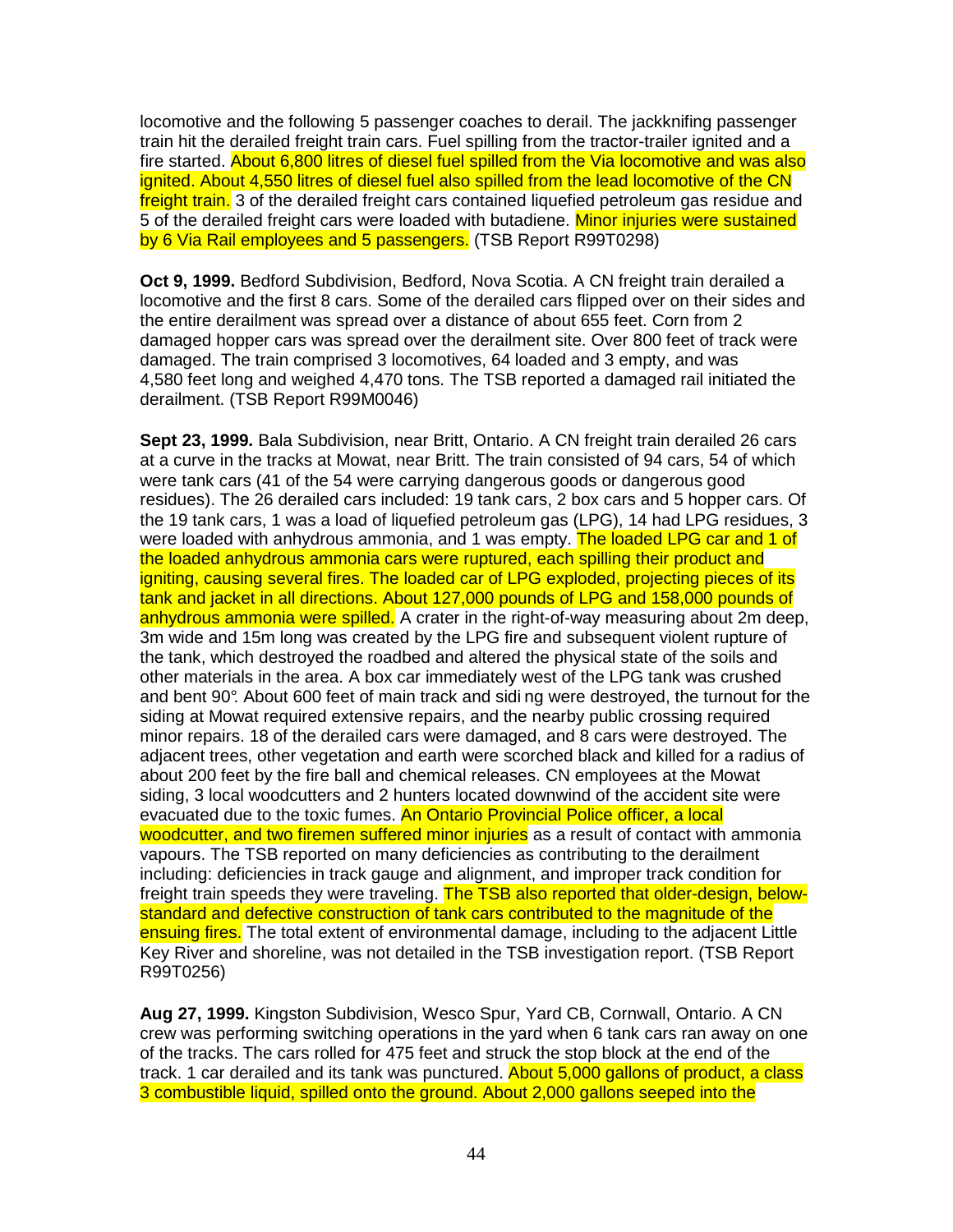ground or flowed into the sewer system. The soil contaminated by the liquid was collected and hauled away for treatment. The extent of environmental damage was not disclosed. Cornwall police and firefighters immediately set up a 1,000-foot safety perimeter and evacuated customers and staff from nearby businesses. The TSB reported the evacuation caused inconvenience and economic losses for nearby businesses. (TSB Report R99D0159)

**Aug 15, 1999.** Clearwater Subdivision, Messiter, British Columbia. A CN freight train derailed 40 cars of a 100-car grain train. 2 of the derailed cars rolled into the North Thompson River. About 5,000 tons of mixed grains were spilled over the right-of-way and in the river. Most of the 40 cars sustained extensive damage. About 1,500 feet of track were destroyed and an additional 3,000 feet were damaged. The train was powered by 2 locomotives, was 5,900 feet long and weighed 11,800 tons. The extent of environmental damage to the Thompson River and bank was not disclosed. The TSB reported a defective wheel caused the derailment. (TSB Report R99V0141)

**July 14, 1999.** Kingston Subdivision, Morrisburg Station, Ontario. 16 CN cars derailed in front of the station. (Colin Churcher's Railway Pages)

**April 23, 1999.** Chatham Subdivision, Thamesville, Ontario. A Via Rail passenger train travelling east on the north main track hit an open switch, causing it to tip over and collide with stationary CN cars full of ammonium nitrate on an adjacent yard track. All 4 passenger cars and the locomotive of the passenger train derailed as well as 4 of the stationary cars. The 2 crew members in the locomotive cab were killed. 77 of the 186 passengers and crew on board were treated at the hospital. 4 people were admitted with serious injuries. About 50m of main track and 100m of the adjacent yard track were destroyed. The locomotive was damaged beyond repair and the leading 2 passenger cars sustained substantial damage. A December 18, 2012 version of the TSB investigation report identified safety deficiencies relating to the level of defenses associated with the Occupancy Control System method of train control, particularly in "dark territory," where trains are not always provided with sufficient advance warning of reversed main track switches, and to the storage of dangerous goods in rail cars for prolonged periods of time at locations adjacent to main tracks. The TSB also pointed out the need to eliminate some passenger safety hazards in a timely fashion. (TSB Report R99H0007)

**April 13, 1999.** Montmagny Subdivision, Bégin, Quebec. A CN petroleum product unit train derailed 10 tank cars loaded with gasoline on the main track. Some cars flipped over on their sides and 1 car completely toppled over landing on its top. About 230 litres of gasoline were spilled into Les Quarante Lacs (Forty Lakes), causing undisclosed environmental damage. The 10 derailed cars were damaged, as was another car which did not derail. 450 feet of track were destroyed, and another 300 feet of track were damaged. The TSB reported soft subgrade and a cluster of rotten ties as causing the derailment. Confusion of responsibilities among 3 acting inspectors may also have contributed to the derailment. (TSB Report R99Q0019)

**Feb 6, 1999.** Ruel Subdivision, Neswabin, Ontario. A CN freight train derailed 21 cars. The derailed cars included a tank car loaded with liquefied petroleum gas and 2 tank cars loaded with flammable benzene and dicyclopentadiene. **1 of the tank cars with the** benzene mixture was punctured resulting in a fire and a total loss of product. The liquid benzene and some lumber that was strewn about the derailment site fuelled a fire that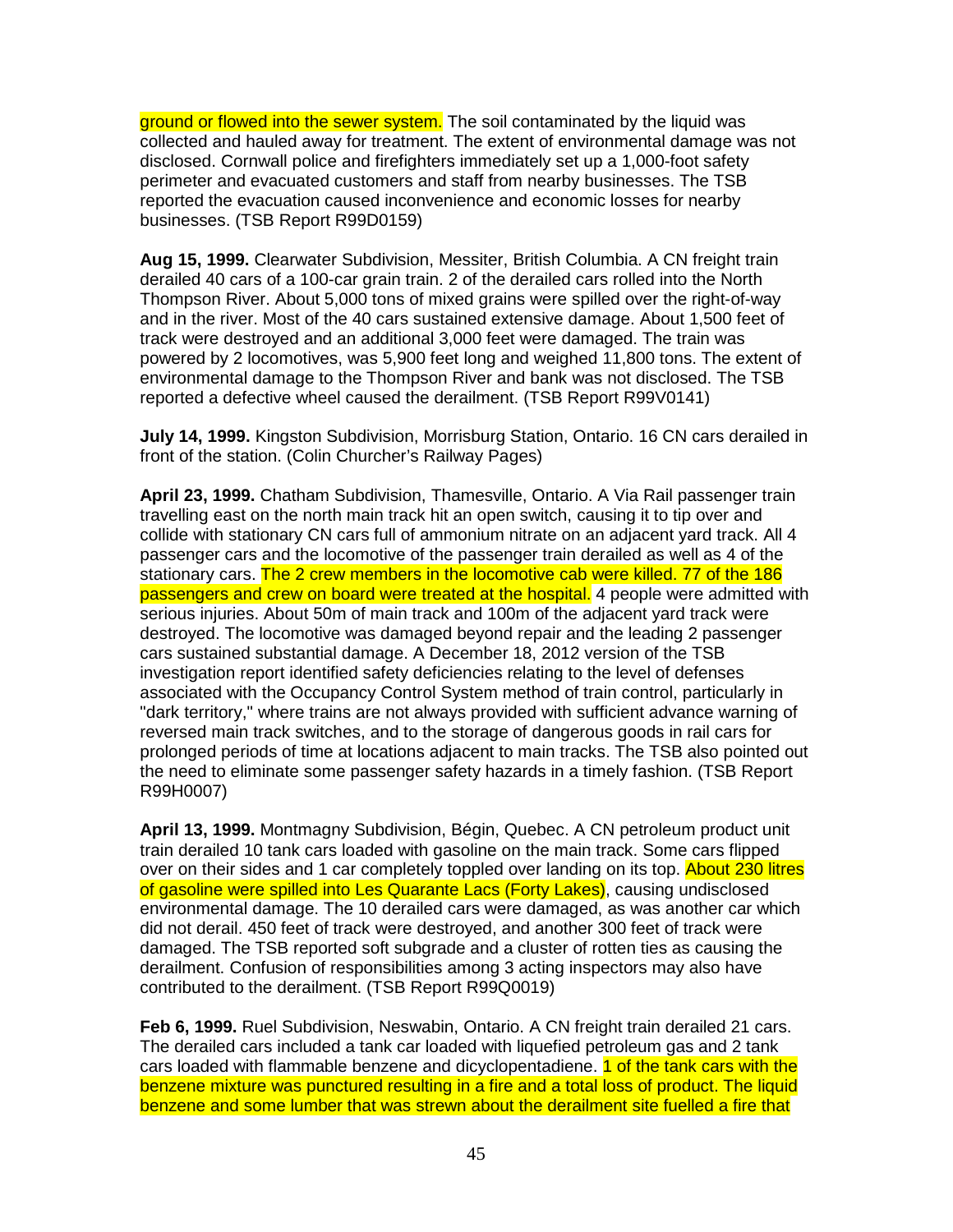burned for several days. 16 of the 21 derailed cars were destroyed, including 3 tank cars that were involved in the post-derailment fire. 4 cars were damaged. A power switch and dwarf signal, and 500 feet of track were destroyed. In the main derailment area, 4 telephone poles were destroyed. Another power switch and a hot box detector were damaged. Total property damage exceeded \$1.5 million. The TSB reported a roller bearing on one of the cars overheated and seized, resulting in an axle fracture and the derailment. Unclear lines of authority and communication failures regarding the Wayside Inspection System (WIS) were cited by the TSB as contributing to the derailment. The TSB also reported Transport Canada has no national program to audit and monitor WISs, to ensure the safety of operating trains. (TSB Report R99T0031)

**Jan 31, 1999.** Albreda Subdivision, Jasper, Alberta. A CN runaway train on the main track entered the rail yard in Jasper and collided head on with a stationary CN train. 5 locomotives and 11 cars derailed. The 3 locomotives and 2 cars on the runaway train were extensively damaged, as were the 2 locomotives and 1 car on the stationary train in the yard. The collision damaged about 520 feet of track and 4 switches. The conductor of the runaway train received minor injuries. The TSB reported the extreme blowing snow conditions during the accident rendered the air brake system ineffective, and the crew was unaware of the condition of the dynamic braking system. The crew of the runaway train was apparently fatigued which may have affected their performance. (TSB Report R99E0023)

**Nov 26, 1998.** Halton Subdivision, MacMillan Yard, Concord, Ontario. A CN train derailed 3 tank cars loaded with anhydrous ammonia. 1 of the tank cars rolled down a 20-foot embankment and another tank car flipped over on its side. 1 of the tank cars was damaged and spilled anhydrous ammonia. The yard was evacuated and the public roadways in the area, including Highway 7, were closed for about 5 hours. The TSB reported the train derailed as a result of 2 rail breaks caused by surface and sub-surface cracking, the wear exceeding CN's allowable limits. The Board identified a safety deficiency relating to the maintenance standards and practices. (TSB Report R98T0292)

**Sept 24, 1998.** Mont-Joli Subdivision, Mont-Joli, Quebec. 25 cars from a CN train rolled downhill uncontrolled on the main track of the Matapédia Railway Company (MRC), and collided with 4 MRC yard locomotives standing on the main track in front of the station at Mont-Joli. The CN crew thought they had secured their locomotives on a grade, then left their train and went to the station to complete some paperwork. Then, both CN and MRC employees heard a loud noise. When they looked out, they realized the CN train had rolled down the hill and crashed into the MRC locomotives. 5 rail cars were damaged, 2 rail cars were destroyed, and 4 yard locomotives and several hundred feet of main and yard tracks were damaged. A tank car, which was crushed and opened by the impact, spilled some residual product into the parking lot and onto the street. A commercial truck carrying cylinders of compressed gas was crushed. The employees in the vicinity of the station immediately left. The derailed cars came to rest close to commercial and residential properties in the centre of the town. 4 automobiles parked in the station parking lot were destroyed by the derailed rail cars. There was extensive damage to the station platform, and several hundred feet of main and yard tracks, including 78 feet of rail and 34 railway ties that required replacing. The police later determined that, once the CN crew left their train unattended, 2 boys had walked over to the train and released the brakes on most of the 25 parked rail cars, causing the train to roll downhill. (TSB Report R98M0029)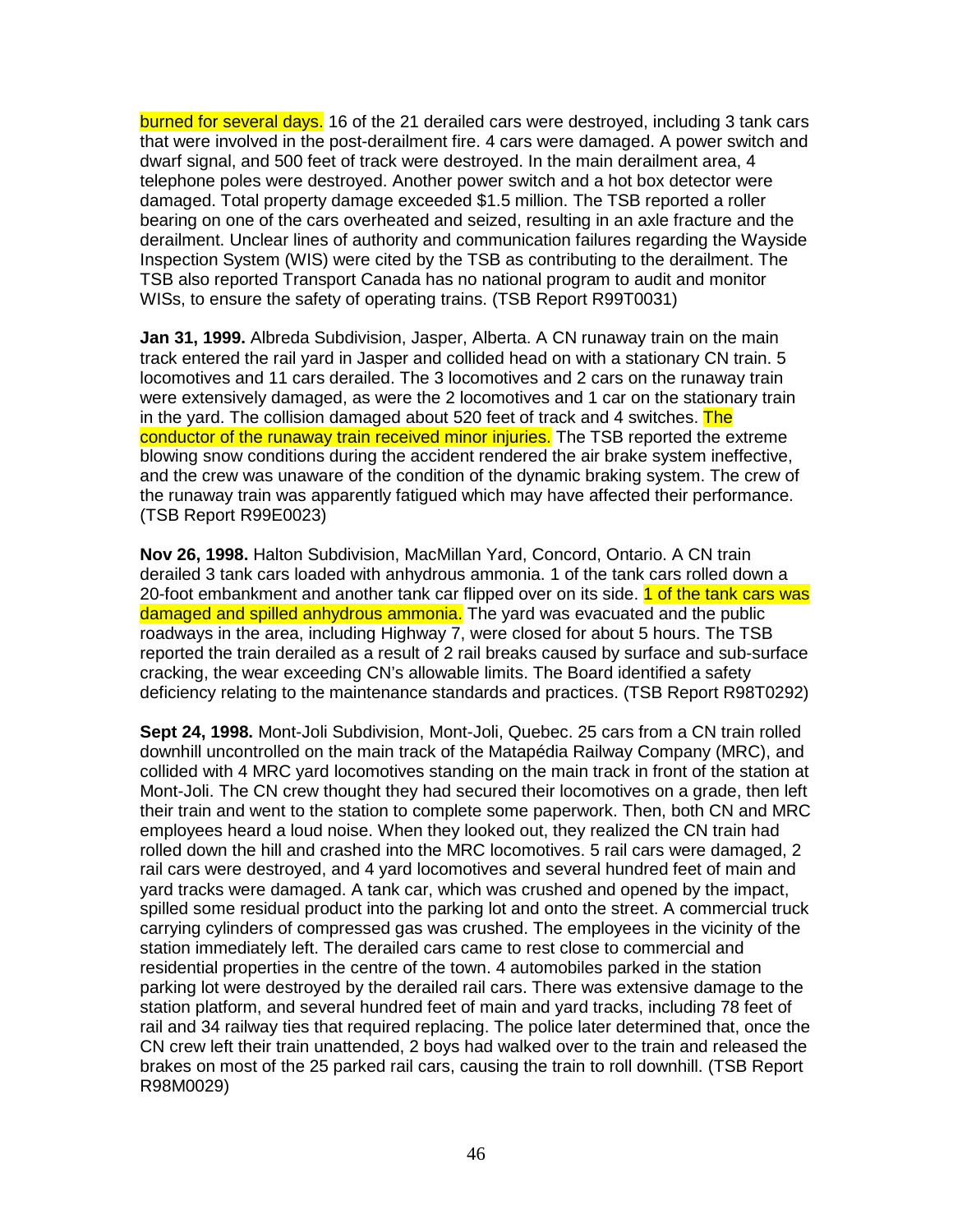**March 1, 1998.** Kingston Subdivision, Lyn, Ontario. 8 CN cars derailed, 2 of which carried dangerous goods – ethylene refrigerated liquid and alkylamines. The train derailed at a track crossover. The train was pulled by 2 locomotives and was 7,482 feet long and weighed 5,866 tons. The TSB investigation determined the derailment occurred when a rail car wheel climbed over a defective switch that was severely chipped. Proper track maintenance and inspection practices had not been followed. (TSB Report R98T0042)

**March 1, 1998.** Edson Subdivision, near Obed, Alberta. A moving CN train collided with the tail end of a stationary CN train. The lead locomotive from the moving train and the last car from the stationary train derailed and were extensively damaged. The 2 crew members in the lead locomotive of the moving train were seriously injured, and were taken from the scene by ambulance. The moving train was powered by 2 locomotives and was hauling 20 loaded and 33 empty cars. It was 3,140 feet long and weighed 3,490 tons. The stationary train consisted of 4 locomotives and 100 loaded cars. It was 6,140 feet long and weighed 13,850 tons. The TSB reported the collision occurred because the crew of the moving train did not maintain adequate vigilance and miscalculated how far away the stationary train was located. (TSB Report R98C0022)

**Nov 24, 1997.** Diamond Subdivision, Carrier, Quebec. While a CN train was proceeding from a stop signal at a siding, a tank car loaded with sulphuric acid split open, spilling its entire contents. The extent of environmental damage was not disclosed. The TSB determined that the tank car had been fabricated with a gap and missing butt weld, in variance with approved design drawings, and that it fractured under normal service loading at a pre-existing crack. The TSB has pointed out many times to CN and Transport Canada the risks associated with the frequent inferior construction of tank cars that carry dangerous goods, including oil and other hazardous products. (TSB Report R97D0253)

**May 6, 1997.** Kingston Subdivision, Coteau-du-Lac, Quebec. A CN train dropped into a depression in the subgrade on the main track and derailed 2 locomotives and 12 freight cars. The lead locomotive toppled over on its side. The fuel tanks on both locomotives were punctured and about 12,000 litres of diesel fuel spilled into the Rouge River which was only 10m from the railway tracks. Although emergency personnel placed booms and absorption materials in the river, very little diesel fuel (1,000 litres) was recovered. The extent of environmental damage, especially to the river and the river shoreline, was not disclosed. 2 crew members were injured. The train consisted of 2 locomotives and 19 loaded cars. It was 1,060 feet long and weighed 1,000 tons. The 2 locomotives and 12 freight cars were damaged, and about 270 feet of track were destroyed. The TSB reported the derailment occurred because the subgrade collapsed under the moving train as a result of weak, water-saturated clays in and around the embankment. The Board was concerned that CN maintenance and inspection employees were not apparently sensitive to the hazards posed by unusual events in bodies of water adjacent to railway embankments. The TSB also reported that locomotive fuel tanks are particularly prone to puncture and spilling of diesel fuel at derailment. (TSB Report R97D0113)

**March 27, 1997.** Ashcroft Subdivision, Conrad, British Columbia. A CN train travelling from Boston Bar to Kamloops encountered a large railbed depression and derailed on the main track near Conrad. Both crew members were killed. 2 locomotives, 14 freight cars and about 1,200 feet of main track and siding were destroyed. Loaded open hopper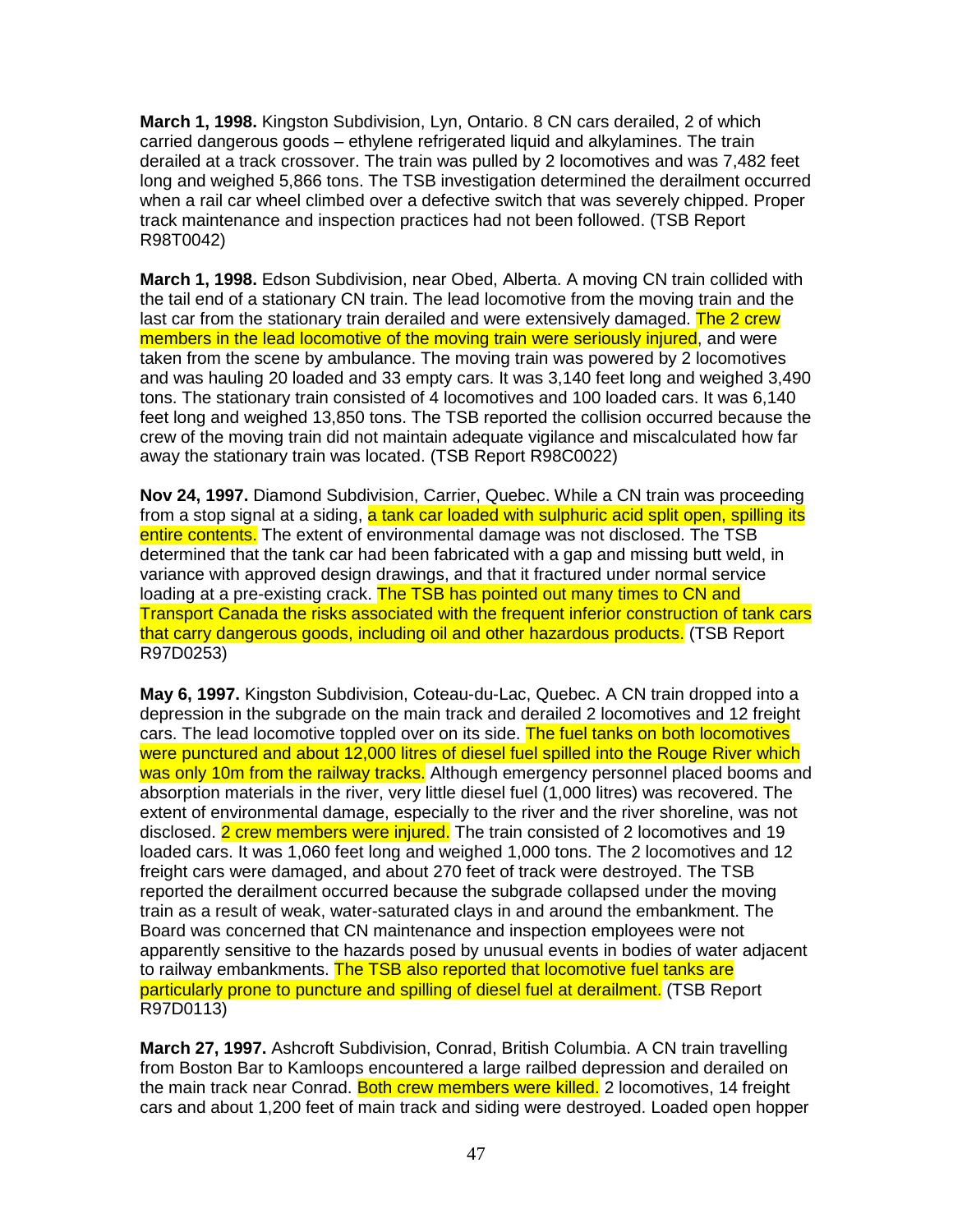sulphur cars stored on an adjacent siding were hit and also derailed, and some of these cars overturned and spilled their contents. Fuel spilled from the derailed locomotives and ignited. The resulting fire engulfed the derailed equipment and scattered container contents. The fire was finally extinguished March 28. Fire again erupted around the locomotives March 29 and took several hours to extinguish. The TSB ascertained that improper drainage of run-off from the adjacent Trans-Canada Highway contributed to destabilizing the railway subgrade which then collapsed, causing the derailment. (TSB Report R97V0063)

**Aug 12, 1996.** Edson Subdivision, east of Edson, Alberta. All 3 occupants in the lead locomotive of a CN freight train were fatally injured when their train, which was travelling about 54 mph on the main track, collided head-on with 20 runaway cars moving toward them at about 30 mph. The runaway cars had been left on a track in the Edson Yard with their hand brakes on, which eventually failed to hold them, causing them to move onto the main track uncontrolled. The TSB reported that, for the years 1991 to 1996, 190 runaways were reported to the TSB and in spite of repeated warnings and recommendations issued by the TSB, the problem persisted. This particular runaway situation, which ended in 3 deaths, triggered a TSB investigation with wider scope and depth. Consequently, the TSB raised serious questions about the effectiveness of standard railway operating rules, rail traffic control systems, rail safety regulatory overview, and CN's safety management programs. (TSB Report R96C0172)

**July 2, 1996.** Aberdeen Subdivision, North Battleford, Saskatchewan. A CN train was unintentionally diverted onto a spur track, and collided head-on with a stationary and uncrewed CN freight train. The locomotives of both trains were extensively damaged, and 10 freight cars derailed. The **locomotive engineer was injured** when he jumped from the train. The moving train consisted of 3 locomotives and 88 loaded cars. It weighed 10,000 tons and was 6,500 feet long. The TSB determined that the switch for the spur track was inadvertently left in the reverse position. The train was also travelling at an excessive speed, according to the TSB. (TSB Report R96W0171)

**April 24, 1996.** Hagersville Subdivision, Nanticoke, Ontario. A CN train crew was switching at the Esso oil refinery near Nanticoke, when 5 tank cars went out of control. The cars rolled southward about 2 miles, crossed over 2 public road crossings and through the Ontario Hydro thermal generating plant building. The cars continued another 600 feet to the end of the track where the 2 leading cars derailed. 1 derailed car contained sulphuric acid and the other derailed car that flipped over on its side contained sulphuric acid residue. Both derailed cars were damaged. There was substantial damage to private property, including a car mover which had been standing on the track in the Ontario Hydro building. It was pushed ahead of the runaway cars to the end of the track and was destroyed. The entrance gate to Ontario Hydro's property was also destroyed. There was damage to CN's track. The TSB determined the tank cars rolled away and derailed because they were not securely coupled during a switching operation. (TSB Report R96T0137)

**March 11, 1996.** Sussex Subdivision, River Glade, New Brunswick. A CN train derailed 22 freight cars on the main track. 16 of the derailed cars were tank cars loaded with various dangerous goods including gasoline, butane and fuel oil. About 455 litres of gasoline spilled from 1 tank car and butane was released into the atmosphere from 2 leaking pressure tank cars. As a precautionary measure, 8 residents in the area were evacuated. The extent of environmental damage was not disclosed. About 400 feet of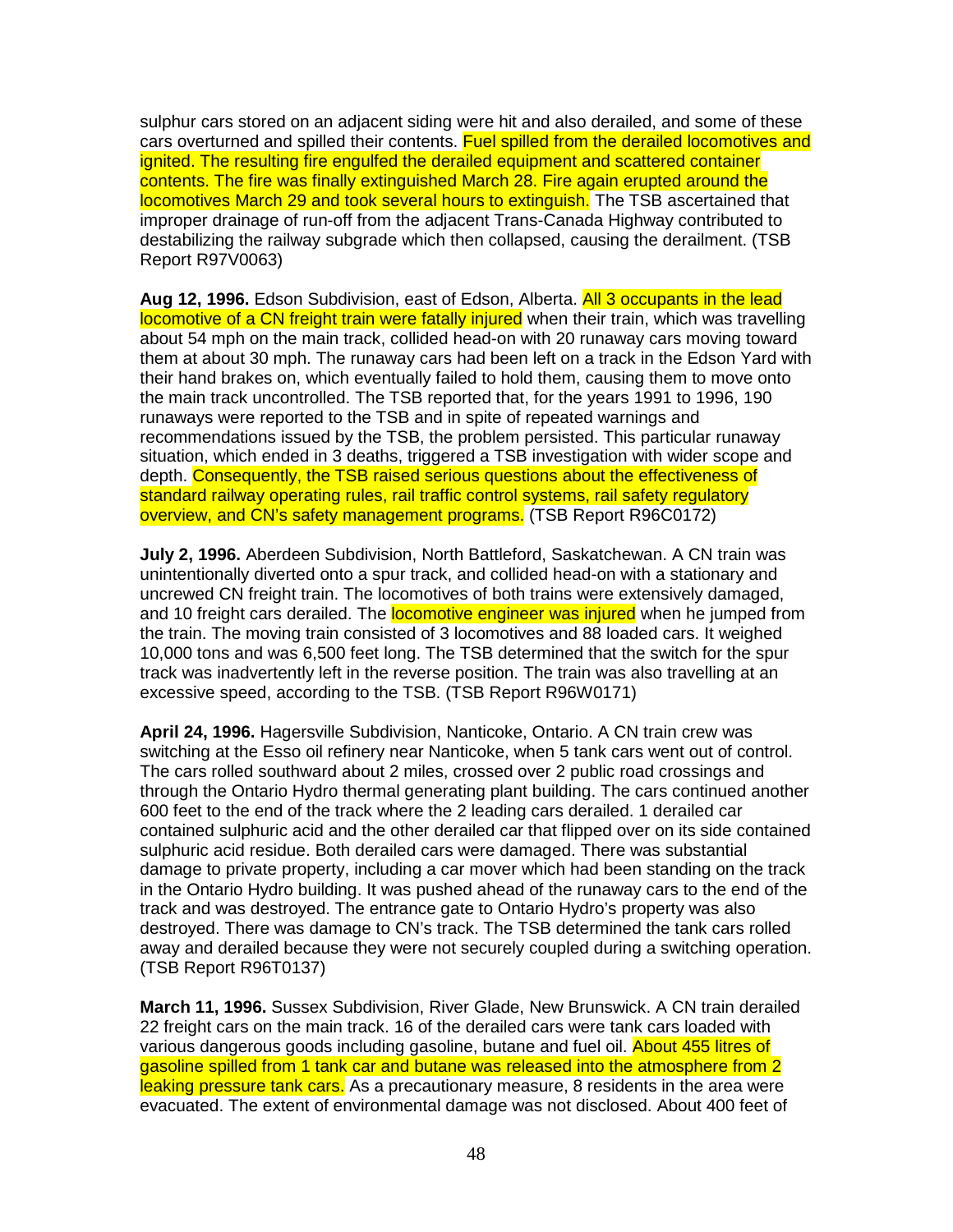track were destroyed and about 1,000 feet of track were extensively damaged. 18 derailed cars were destroyed, and the remaining 4 were damaged. The train was powered by 3 locomotives and was hauling 27 loaded cars, 17 empty cars and 9 residue cars. It was 3,200 feet long and weighed 3,500 tons. The TSB determined that a defective rail led to the derailment. (TSB Report R96M0011)

**March 10, 1996.** Saint-Maurice Subdivision, Dix, Quebec. A CN freight train derailed 27 cars. 4 of the derailed cars were residue cars, 2 contained gasoline residue and the other 2 contained diesel fuel residue. 4 of the derailed loaded gondola cars were dug into the subgrade and several other cars were piled on top of the gondola cars. The ore concentrate from the gondola cars spilled over the subgrade and covered the tracks. At least 1 of the derailed cars came to rest on a bridge deck. The bridge deck was destroyed and the girders were extensively damaged. The train consisted of 3 locomotives and 76 cars. It was 4,526 feet long and weighed 7,394 tons. The TSB was not able to determine the cause of the derailment because key rail car components and pieces of rail were missing. (TSB Report R96D0035)

**March 6, 1996.** Halton Subdivision, MacMillan Yard, Toronto, Ontario. A remote controlled CN train collided with a standing CN train in the yard, derailing 7 cars. 4 of the derailed cars rolled down a small embankment onto a paved yard roadway. A tank car loaded with ethylene oxide flipped upside down and came to rest on its top, and was extensively damaged. 2 tank cars containing petroleum product residue also derailed, 1 of them knocked over on its side. Because of the upside down tank car with flammable and toxic contents, emergency procedures were implemented. 2 yard locomotives and 7 cars were damaged, some of them extensively. About 250 feet of track and 1 crossover switch were damaged. The TSB determined that the derailment occurred because the crew running the train by remote control lost sight of the head of the train in an unsafe part of the yard. (TSB Report R96T0080)

**Feb 27, 1996.** Bécancour Subdivision, near St. Grégoire, Quebec. 59 cars from a CN train that had been left on the main track, standing unattended with no hand brakes applied, rolled away unnoticed for about 4,000 feet and struck another CN train on the Lama Warehouse Spur. The impact derailed 1 locomotive and 13 cars, 11 of which were tank cars containing dangerous goods residue. The locomotive and 2 tank cars containing caustic soda (corrosive substance) residue were knocked on their sides; and 7 other tank cars containing caustic soda residue, 2 containing chlorine (poisonous gas) residue and 2 box cars also derailed. A fuel tank on the overturned locomotive was punctured and spilled about 9,000 litres of diesel fuel. The extent of environmental damage was not disclosed. 1 box car was destroyed, 1 locomotive and 7 cars were extensively damaged, and 6 cars were damaged. About 200 feet of track were destroyed. 1 crew member was seriously injured. The runaway train weighed 3,600 tons and was 3,000 feet long. The TSB determined that the air brakes on the 59 runaway cars were accidentally released when the cars were uncoupled. Unfortunately, hand brakes had not been applied to any of the cars. (TSB Report R96D0029)

**Jan 31, 1996.** Joliette Subdivision, Charette, Quebec. 2 CN trains carrying dangerous goods residue cars collided. 2 box cars were destroyed, and 1 locomotive, 2 box cars and 1 flat car were extensively damaged. One of the trains comprised 2 locomotives, 60 loaded cars and 6 residue cars. The train was 3,980 feet long and weighed 6,770 tons. The other train consisted of 2 locomotives, 8 loaded cars, 28 empty cars and 3 residue cars. It was 2,200 feet long and weighed 1,830 tons. The TSB reported that the crew in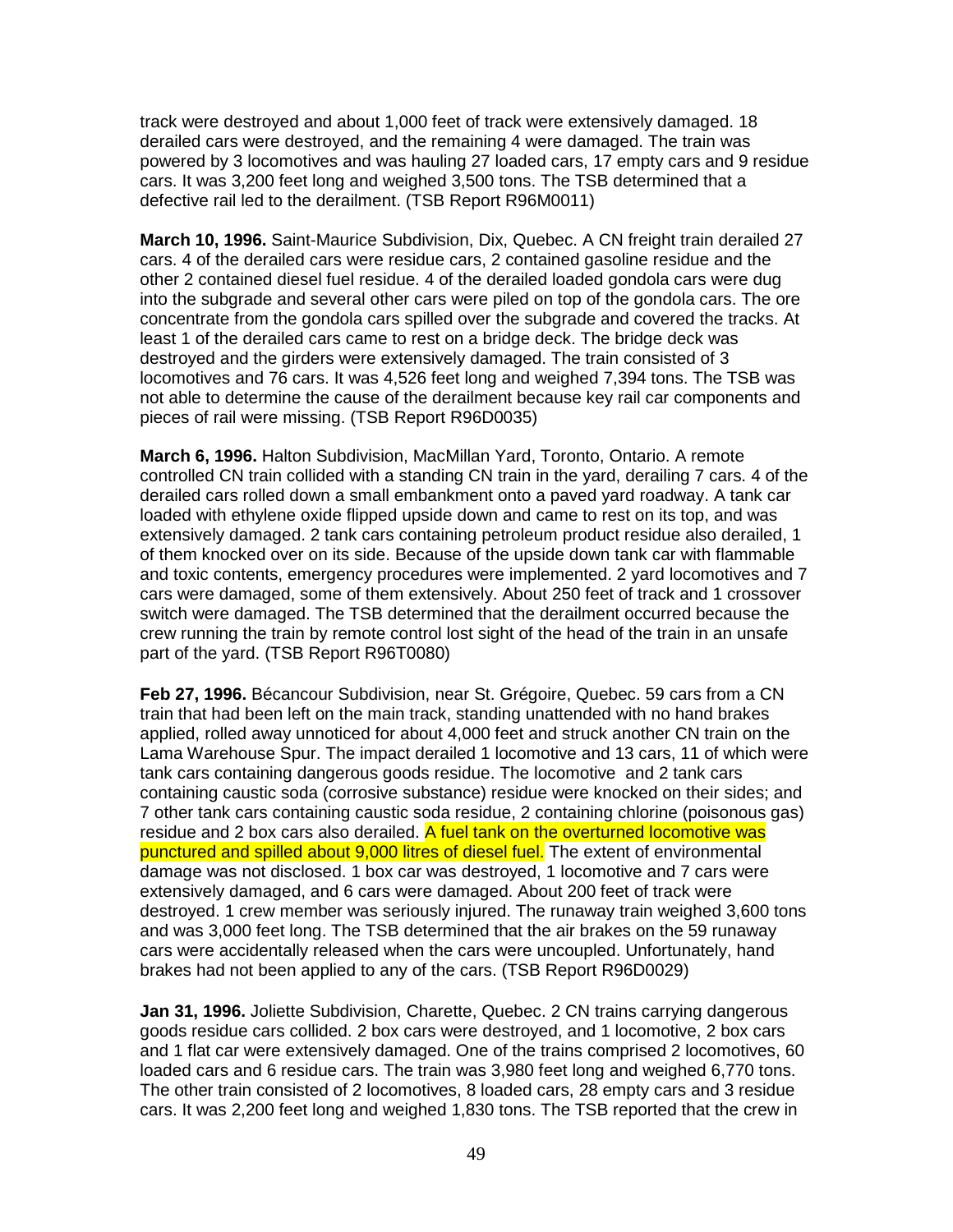the train that caused the collision and derailment should have used the automatic brake as well as the independent brake to stop their train. (TSB Report R96D0018)

**Jan 11, 1996.** Allanwater Subdivision, near Armstrong, Ontario. Opposing CN hi-rail vehicles collided in a curve. The driver of 1 of the vehicles sustained serious injuries in the collision. The driver of the other vehicle sustained minor injuries after jumping from the vehicle prior to impact. The TSB determined that the opposing hi-rails, travelling in an area of restricted sight-lines and frosty rail conditions, were operated at excessive speeds that did not permit them to stop before colliding. (TSB Report R96T0008)

**Dec 14, 1995.** Pelletier Subdivision, Edmundston, New Brunswick. A group of unattended freight cars recently uncoupled from locomotives in the Edmundston Yard rolled away uncontrolled for about 4,800 feet through a main track switch. They came to a stop with about 15 cars standing on the main track. A switch that the cars had rolled through onto the main track was damaged. The TSB reported the cars were not properly secured (hand brakes not applied) when the locomotives were uncoupled, which resulted in the cars running away downhill uncontrolled. (TSB Report R95M0072)

**Nov 5, 1995.** Sprague Subdivision, Symington Yard, Winnipeg, Manitoba. A remotely controlled CN train in the yard separated, which led to the derailment of 1 locomotive and 12 cars. The derailed cars fouled the adjacent track and were struck by another remote-controlled CN train, derailing 2 locomotives, 2 booster units and 6 cars from that train. 12 cars were destroyed, and 1 locomotive and 1 car were damaged from one of the remote controlled trains. 1 car was destroyed and 2 locomotives, 2 booster units, and 5 cars were damaged from the other remote controlled train. Some of the derailed cars toppled over on their sides and were piled on top of one another. About 600 feet of track were damaged. The TSB determined that, in both accidents, the remote control operating system did not provide the operators with safeguards and technology sufficient to ensure the safe operation of their respective trains. (TSB Report R95W0291)

**Aug 20, 1995.** Dundas Subdivision, Brantford Yard, Brantford, Ontario. A CN train derailed 3 tank cars loaded with dangerous goods (butane) in the yard. The residents of 9 nearby homes were evacuated as a safety precaution. The TSB reported the derailment was a result of the conductor not being positioned properly to control the train being shoved into the yard tracks. He also miscalculated the number of cars that would fit on a particular yard track. (TSB Report R95T0262)

**June 23, 1995.** Saint-Laurent Subdivision, Taschereau Yard, Saint-Laurent, Quebec. A CN train collided with another CN train in the yard. **1 employee was injured.** The TSB determined the collision was caused by the crews from the 2 trains receiving simultaneous permission to use the same track in opposing directions (toward one another). They were both operating at speeds that did not allow them to stop as they approached one another. The TSB has repeatedly suggested that the Canadian Rail Operating Rules build in a speed safety margin to account for trains that are approaching one another. (TSB Report R95D0097)

**June 21, 1995.** Cran Subdivision, La Doré, Quebec. A CN freight train derailed 4 locomotives and 8 cars at a washout. About 31,800 litres of diesel fuel were spilled from the derailed locomotives. The extent of environmental damage was not disclosed. 3 cars were destroyed, and 4 locomotives and 5 cars were extensively damaged. About 700 feet of main track were destroyed. The train consisted of 4 locomotives, 3 loaded cars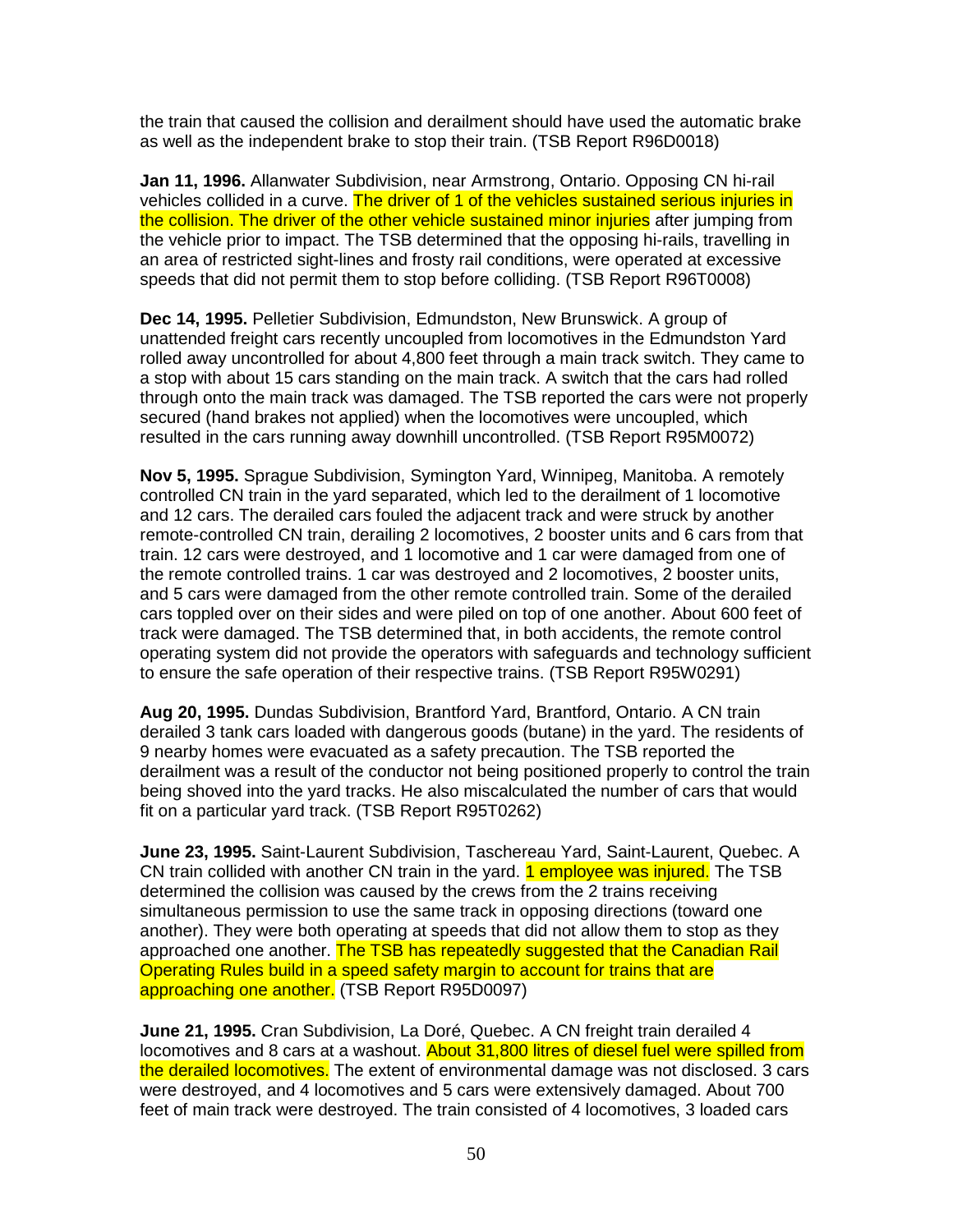and 57 empty cars. It was 3,800 feet long and weighed 2,300 tons. The TSB determined the derailment was caused by a washout of subgrade and ballast resulting from a sudden surge of water from a breached beaver dam at Sarry Lake. The train was also traveling above the maximum permissible speed just before the derailment. (TSB Report R95D0093)

**June 6, 1995.** Saint-Laurent Subdivision, Langelier Spur, Saint-Léonard, Quebec. A locomotive was pushing a tank car toward a public crossing when the train hit a tractortrailer. The conductor and trainman were riding on the platform at the leading end of the tank car. Although some hand gestures were made by the trainman as the tractor-trailer approached the crossing, no one got off the train to flag and stop the truck, as required. The conductor got caught between the train and the tractor-trailer and was fatally injured. The TSB reported the collision resulted when the train crew elected not to stop and flag traffic from the ground. The absence of a flagman at the crossing permitted the tractor-trailer to approach the crossing without stopping. Ambiguous hand gestures from the trainman interpreted by the tractor-trailer driver as an indication to proceed rather than stop also contributed to the accident. (TSB Report R95D0081)

**April 6, 1995.** Napadogan Subdivision, Napadogan, New Brunswick. A CN train derailed 8 freight cars. 2 of the derailed cars were tank cars loaded with dangerous goods caustic soda. 3 of the derailed cars were damaged. About 400 feet of track and a switch were destroyed. Rail ties were severely damaged for about 150 feet. The train consisted of 3 locomotives, 51 loaded cars and 15 empty cars. It was 4,200 feet long and weighed 6,100 tons. The TSB reported the train came off the main track at an excessive speed. Track irregularities induced oscillations, and a wheel climb derailment of a covered hopper car destroyed the track and derailed 7 other cars. (TSB Report R95M0027)

**Feb 23, 1995.** Montmagny Subdivision, Saint-François, Quebec. The trailing sleeper car derailed from a Via Rail passenger train at a switch and side-swiped an empty box car. The derailed Via car sustained extensive damage and the box car sustained minor damage. About 5,460 feet of track were damaged, and 2 switches were extensively damaged. The 7 passengers occupying the derailed Via car continued their trip in forward coaches. The train consisted of 1 locomotive, 4 coaches, 5 sleeper cars, 1 diner car and 1 baggage car. There were 195 passengers and 13 service personnel on the train. The TSB reported that a switch broke, which resulted in the last Via car being diverted onto another track and derailing. Switch parts were worn. CN was responsible for maintaining the track and switches. (TSB Report R95Q0014)

**Feb 16, 1995.** Strathroy Subdivision, London, Ontario. A CN freight train collided with the rear of a stationary CN freight train. The force of the collision propelled the stationary train forward where it collided with another stationary CN freight train. The locomotive engineer and conductor in the train that caused the collisions sustained serious injuries. A total of 2 locomotives and at least 10 cars derailed. 2 cars were destroyed, 2 locomotives and 3 cars were extensively damaged, and 3 cars sustained minor damage. 400 feet of track were extensively damaged. 1 fuel tank was punctured, spilling about 500 litres of diesel fuel. The extent of environmental damage was not disclosed. The TSB determined the locomotive engineer of the moving train probably fell asleep and not only missed a signal, but did not appear to do anything to try and stop his train from colliding with the first stationary train. The conductor was not attentive to train operation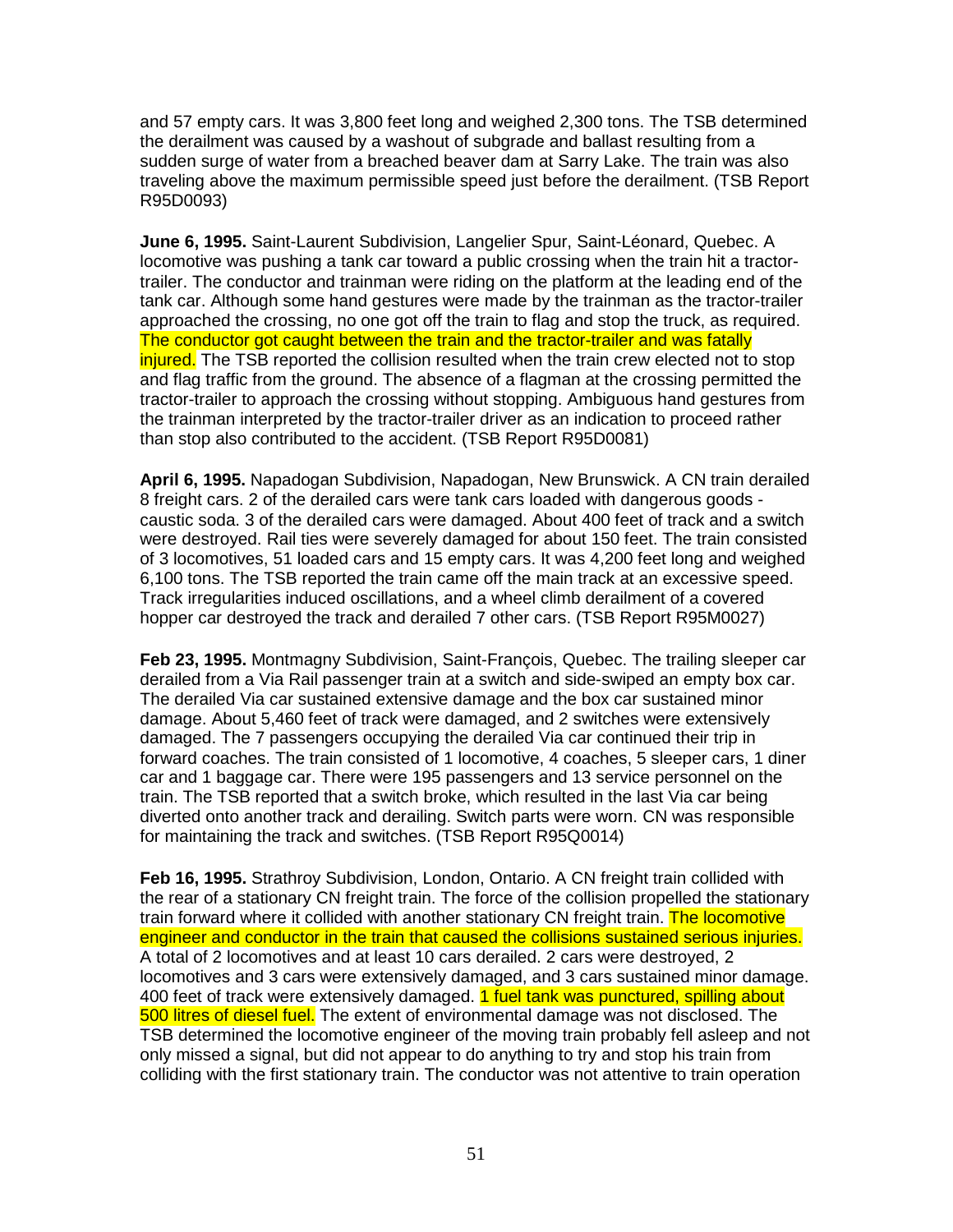and did not provide the necessary backup to the locomotive engineer. (TSB Report R95S0021)

**Jan 29, 1995.** Stamford Subdivision, near Netherby, Ontario. A CN freight train collided with the rear end of another CN freight train. The derailed units included: the 3 locomotives from the train that rear-ended the other train, and 3 covered hopper cars and the caboose from the train that was hit. The caboose and 2 hopper cars were destroyed. 3 locomotives and 1 hopper car were damaged. The train that hit the other one consisted of 3 locomotives, 53 loaded cars and 6 empty cars; and was 3,473 feet long and weighed 6,189 tons. The train that got hit consisted of 2 locomotives, 19 loaded cars and an unoccupied caboose; and was 2,011 feet long and weighed 1,793 tons. The locomotive engineer and a conductor, located in the lead locomotive of the train that was hit, were injured. The TSB reported that the collision occurred because the train that hit the other train was travelling much faster than the maximum speed permitted. (TSB Report R95T0023)

**Jan 21, 1995.** La Tuque Subdivision, Gouin, Quebec. A CN train derailed 28 cars at a curve in the track. The cars were loaded with sulphuric acid, which spilled from 11 derailed tank cars into Petit lac Masketsi and the Tawachiche River. 3 cars fell into Petit lac Masketsi, 14 lay inverted near the lake shore and 11 were lying on their sides near the track. 2 tank cars lost their entire sulphuric acid loads, 6 lost about 50%, and 3 others lost about 20%. About 230,000 litres of toxic sulphuric acid spilled and settled on the bottom of Petit lac Masketsi in about 33m of water. Provincial authorities instructed local residents not to use lake water until the contamination was "neutralized". It took over 3 months to bring the pH level of the water in the lake back to its normal level. About 725 tonnes of limestone were used to neutralize the acid. Although the TSB reported that the spill caused environmental damage, the extent of damage was not disclosed. It can be expected that the environmental damage was significant, considering the volume of toxic sulphuric acid that was spilled. This would have been devastating to fish, other wildlife and other aquatic life. (The lake is a popular fishing lake.) 22 of the derailed cars were extensively damaged and 6 were scrapped. About 2,000 feet of track were destroyed and 500 feet of track were damaged. A railway bridge was extensively damaged. The TSB determined the derailment was caused by lateral track movement, likely attributable to rotting rail ties. The Board also reported that sulphuric acid tank cars are usually loaded to the maximum allowable weight, which causes severe weight stress over a relatively short length of track. (TSB Report R95D0016)

**Oct 28, 1994.** Halton Subdivision, Etobicoke, Ontario. A CN freight train collided with the rear of a stationary CN freight train on the main track. The lead locomotive of the moving train and 2 empty hopper cars in the stationary train derailed. The TSB determined the moving train was traveling much faster than the prescribed maximum limit, and the crew was fatigued. (TSB Report R94T0334)

**Oct 19, 1994.** Lac-Saint-Jean Subdivision, Lac Edouard, Quebec. A CN freight train derailed 12 cars at a curve in the track - 7 box cars and 5 gondola cars. 6 cars were extensively damaged and 6 sustained minor damage. The train consisted of 3 locomotives, 50 loaded cars and 1 empty car. It weighed 4,976 tons and was 3,482 feet long. The TSB determined that a misaligned track rolled over and caused the derailment. (TSB Report R94Q0054)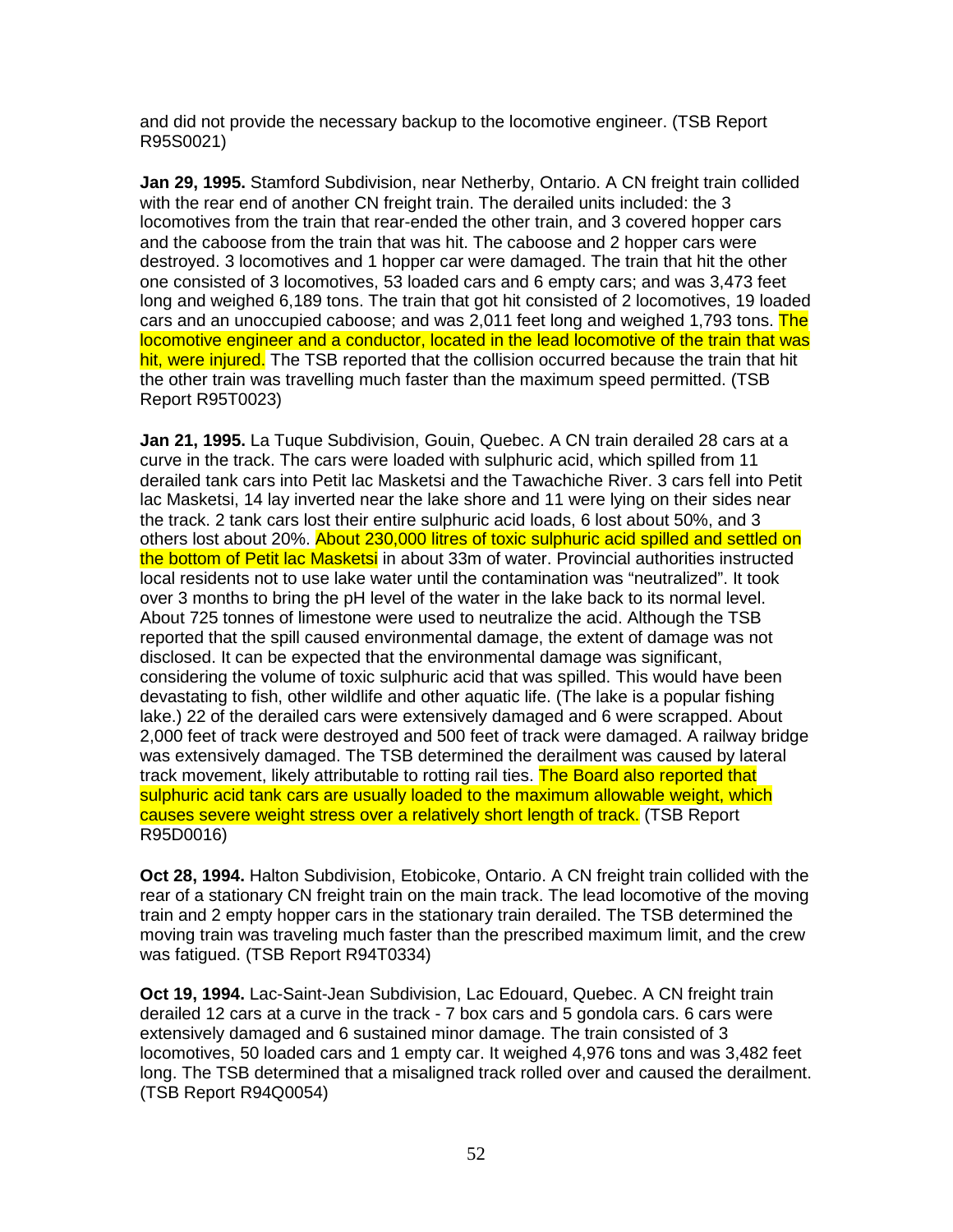**March 6, 1994.** York Subdivision, Markham, Ontario. As a CN freight train passed through a curve, it derailed 21 cars. 18 rail cars sustained extensive damage and 3 were slightly damaged. The contents of 1 car loaded with clay were spilled throughout the derailment area. Other derailed cars carried paper products and 2 tank cars were loaded with caprolactam. About 1,700 feet of main track were destroyed and a railway bridge was damaged. The train consisted of 2 locomotives, 42 loaded cars and 50 empty cars. It was 5,320 feet long and weighed 6,600 tons. The TSB determined the derailment was a result of a rail that failed. The Board reported that the rail at the accident site was nearly worn to condemning limits, and was scheduled for replacement. (TSB Report R94T0072)

**Jan 30, 1994.** Ruel Subdivision, near Westree, Ontario. A CN freight train derailed 23 cars as the train passed through a curve. 3 tank cars containing dangerous goods spilled their product. 1 tank car full of vinyl acetate had been punctured and spilled its entire load. Another tank car loaded with vinyl acetate was damaged and was leaking. A total of about 79,000kg of vinyl acetate were spilled. A tank car loaded with methanol was damaged and spilled product. Most of the spilled vinyl acetate and methanol flowed into the adjacent bog area. No attempt was made to recover the spilled products. The extent of environmental damage was not disclosed. A tank car loaded with liquefied propane gas was extensively damaged. In total, 21 cars were destroyed and 2 cars were damaged. 500 feet of main track were destroyed and 600 feet of track sustained substantial damage. The train consisted of 2 locomotives, 65 loaded cars and 17 empty cars. Dangerous goods hauled included: liquefied petroleum gas, anhydrous ammonia, methanol and vinyl acetate. The train was 5,300 feet long and weighed 8,000 tons. The TSB reported that the derailment was a result of a failed rail. (TSB R94T0029)

**Feb 8, 1986.** East of Hinton, Alberta. One of the most lethal rail disasters in Canadian history occurred when a CN freight train ran a stop signal and collided head on with a Via passenger train. The accident killed 23 passengers and crew, and another 95 people were injured. A Commission of Inquiry indicated several human errors at the root of the accident, and investigations revealed serious flaws in CN's employee practices. (Wikipedia)

**Sept 1, 1947.** Dugald, Manitoba. A Canadian National Railway excursion train known as the Minaki Campers' Special loaded with hundreds of cottagers returning to Winnipeg failed to move onto a siding and collided with the No. 4 Transcontinental train that was standing on the main line. 31 people were killed and dozens of others were injured, most by fire breaking out in two gas-lit wooden cars on the excursion train. Only 7 bodies could be identified, 2 were likely incinerated in the blaze and another 24 were buried in a mass grave in Brookside Cemetery in Winnipeg. It remains Canada's third worst train disaster. (Wikipedia)

**Aug 9, 1941.** Montreal, Quebec. CNR passenger train #242 from Vaudreuil collided with a stationary switch engine in the Turcot Yards. The locomotive and 2 cars of the passenger train derailed. The fireman was killed and the engineer was severely burned when the boiler ruptured. 53 passengers were injured. (Wikipedia)

**Note:** This list generally does not include accidents that involve pedestrians or accidents at railway crossings unless such accidents involve the derailment of a train. Some Via Rail